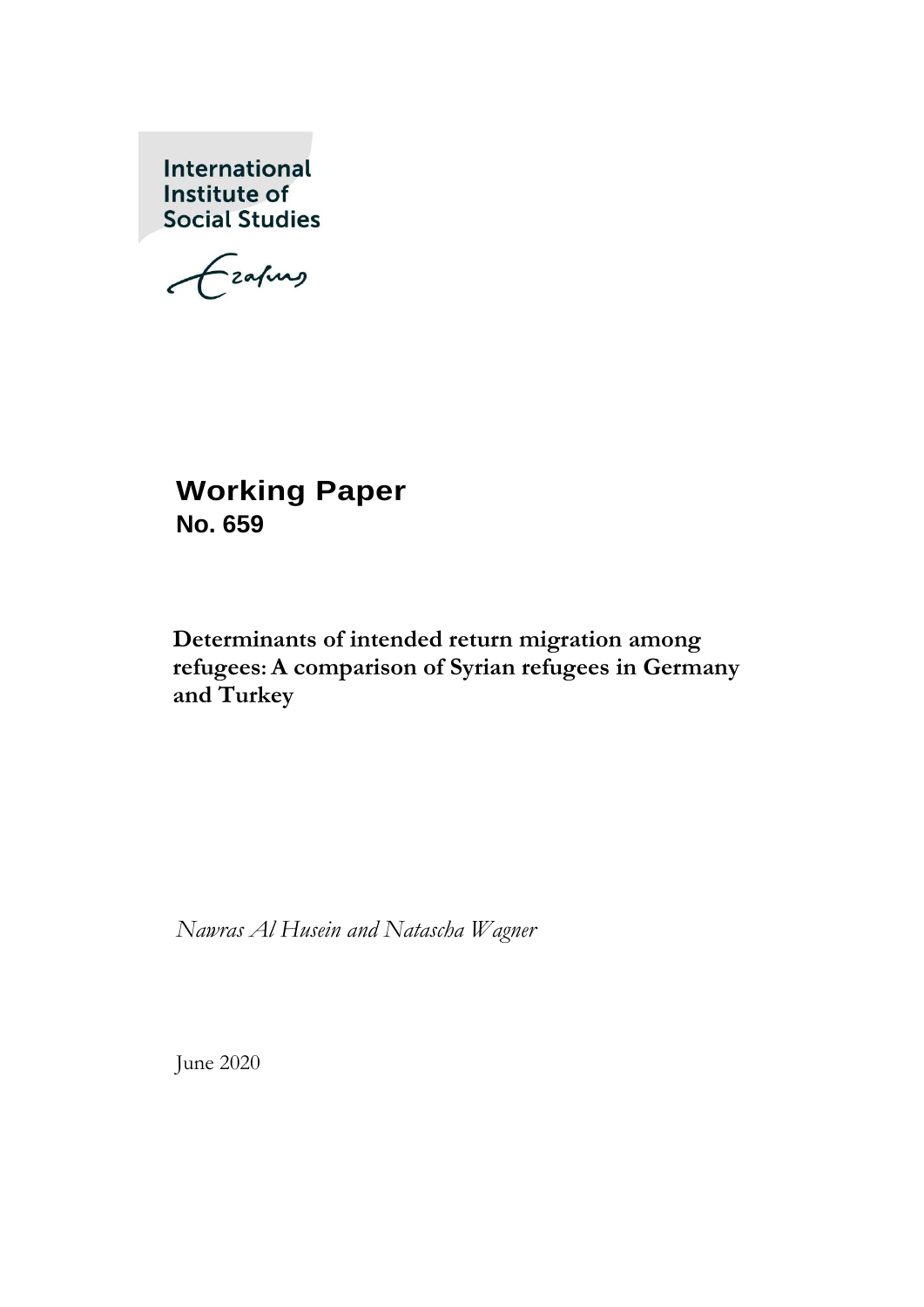#### ISSN 0921-0210

The Institute of Social Studies is Europe's longest-established centre of higher education and research in development studies. On 1 July 2009, it became a University Institute of the Erasmus University Rotterdam (EUR). Post-graduate teaching programmes range from six-week diploma courses to the PhD programme. Research at ISS is fundamental in the sense of laying a scientific basis for the formulation of appropriate development policies. The academic work of ISS is disseminated in the form of books, journal articles, teaching texts, monographs and working papers. The Working Paper series provides a forum for work in progress which seeks to elicit comments and generate discussion. The series includes academic research by staff, PhD participants and visiting fellows, and award-winning research papers by graduate students.

Working Papers are available in electronic format at www.iss.nl/en/library

#### **Please address comments and/or queries for information to:**

Institute of Social Studies P.O. Box 29776 2502 LT The Hague The Netherlands

*or* 

E-mail: wpapers@iss.nl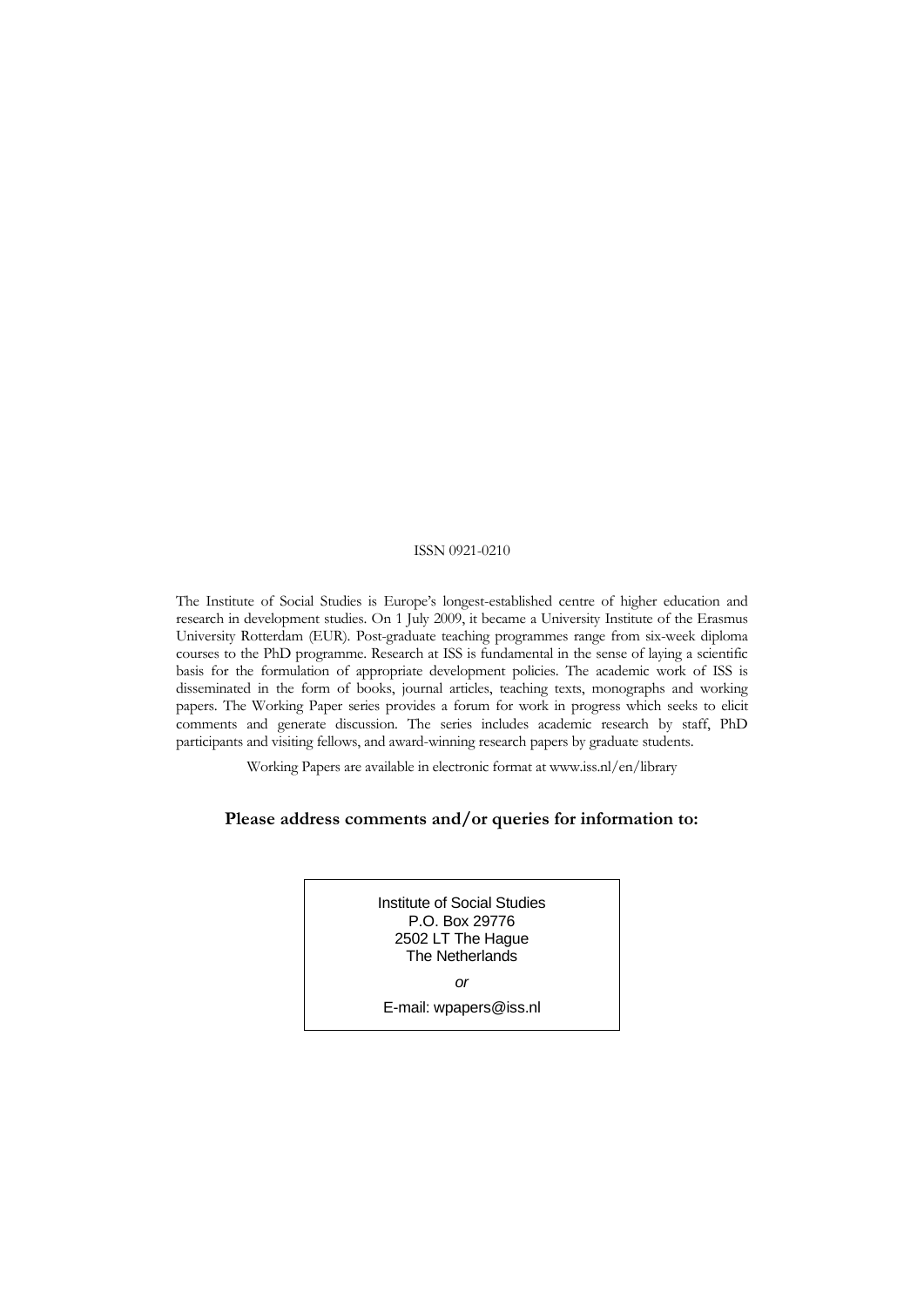## **Table of Contents**

## ABSTRACT

| 1 |                   | <b>INTRODUCTION</b>                                        | $\mathbf{1}$   |
|---|-------------------|------------------------------------------------------------|----------------|
| 2 | <b>CONTEXT</b>    |                                                            | 2              |
| 3 |                   | LITERATURE ON RETURN MIGRATION                             | $\overline{4}$ |
|   | 3.1               | Return migration of regular migrants                       | $\overline{4}$ |
|   | 3.2               | Return migration of refugees                               | 5              |
| 4 |                   | BASIC THEORETICAL MODEL ABOUT RETURN MIGRATION OF REFUGEES | 5              |
| 5 |                   | <b>SURVEY AND DATA</b>                                     | 8              |
|   | 5.1               | Survey Set-up, Study Population and Sampling               | 8              |
|   | 5.2               | <b>Descriptive Statistics</b>                              | 10             |
| 6 |                   | EMPIRICAL STRATEGY                                         | 13             |
| 7 | <b>RESULTS</b>    |                                                            | 14             |
|   | 7.1               | Main Results: Multivariate Analysis                        | 14             |
|   | 7.2               | Robustness Checks                                          | 20             |
| 8 |                   | <b>CONCLUSION</b>                                          | 20             |
|   | <b>REFERENCES</b> |                                                            | 22             |
|   | <b>APPENDICES</b> |                                                            | 26             |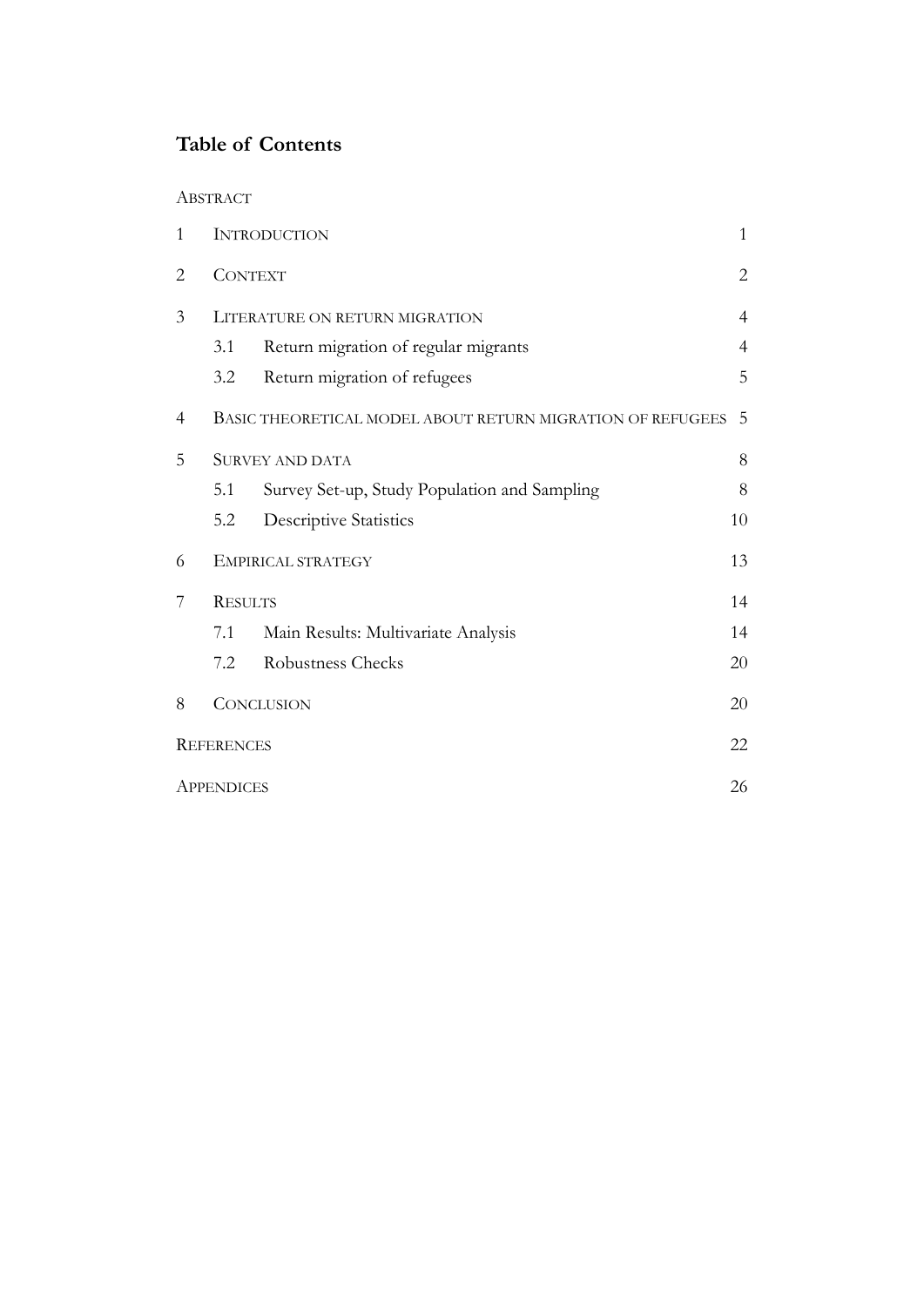## **Abstract**

This study assesses whether Syrian refugees intend to return to Syria, taking account of the economic, cultural and institutional differences between their country of origin and the host country.<sup>\*</sup> We develop a simple theoretical model on return migration and optimal duration of stay in the host country to identify the potential trade-offs faced by refugees. We then assess the theoretical predictions empirically with a sample of 577 Syrian refugees living in Germany and Turkey. Three return scenarios are considered: (i) ever returning, (ii) returning when it is as safe in Syria as before the war, and (iii) returning within two years. Refugees in the immediately neighbouring country of Turkey are more likely to regard their stay as temporary (76%) compared to those who fled to geographically more distant Germany (55%, *p*-value of difference=0.000). Concerning the correlates of intended return, we observe that socio-demographic and economic characteristics tend to have limited predictive power for re-migration intentions, independent of the host country. Similarly, while refugees value freedom of speech and belief, the existence of these liberties does not feed into the return migration decision in either of the host countries. Thus, attempts to impose these values on the Assad Government are unlikely to trigger mass return movement. From a policy perspective, we analyse whether random exposure to positive or negative information regarding return migration impacts on the refugees' intentions. We find no systematic impact on the decision to migrate back. This demonstrates that host governments cannot expect (rapid) information disseminated by refugee agencies – even if it provides support – to impact the refugees' decision making about return. Overall, the analysis suggests that neither proximate nor distant host countries should bank on the speedy return of the Syrian refugees but should focus on refugee integration, independently of how long they intend to stay.

## **Keywords**

Refugee, Syria, return migration, information.

We thank the survey participants for sharing their observations and perceptions even if they were sometimes painful. We also thank the enumerators for their willingness to engage with stories of war and torture despite being affected themselves. We appreciate the feedback received at the Global Migration and Refugee Congress at Gaziantep University, Turkey, in October 2019. We thank Hannah Sanderson and Paula Bownas for their support in writing the paper. Last but not least we thank Arjun Bedi and Mansoob Murshed for their valuable comments and suggestions.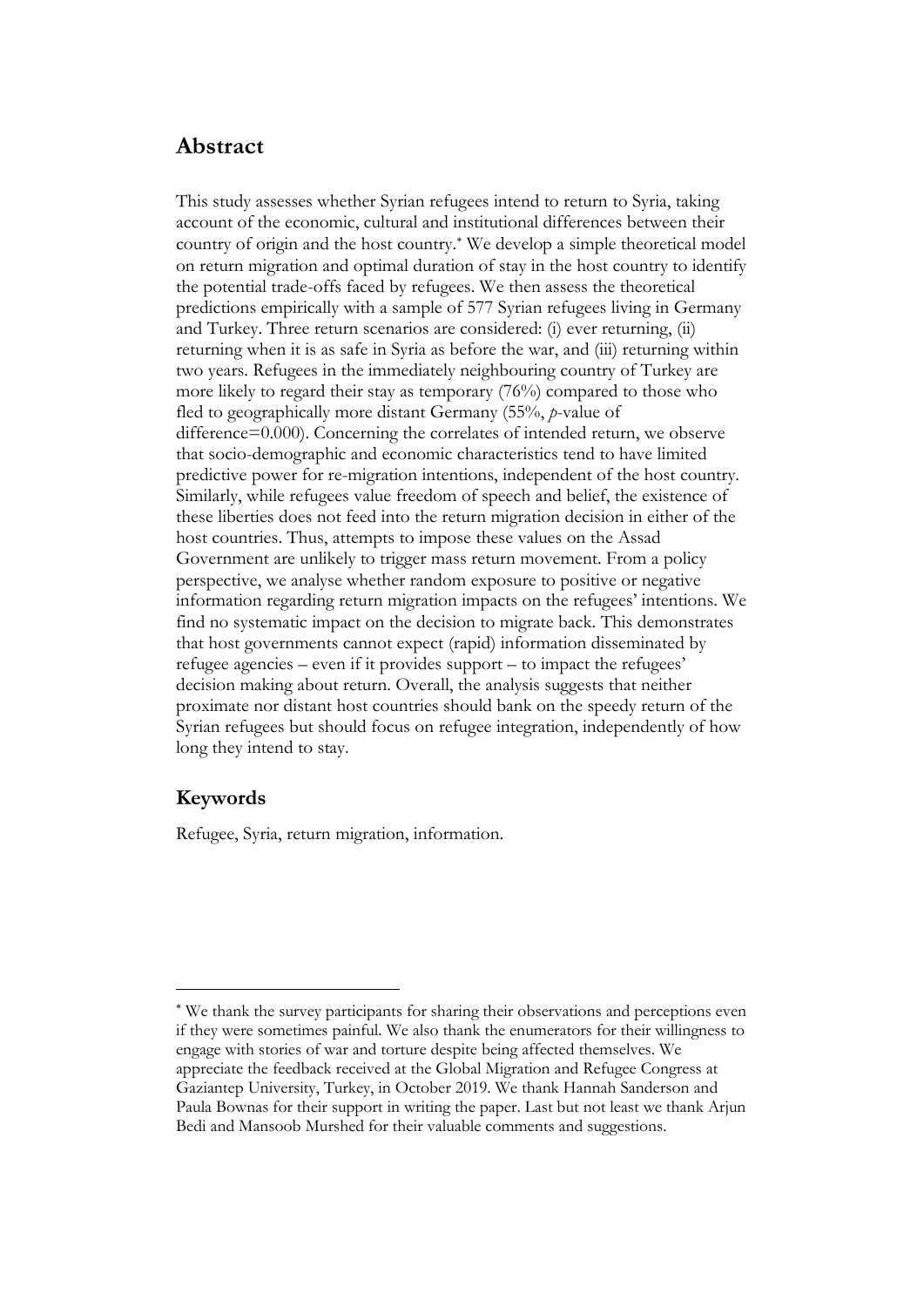## **1 INTRODUCTION**

In March 2020, the Syrian civil war entered into its 10th year. It has resulted in approximately half a million civilian deaths, more than 6 million internally displaced people and more than 5.6 million refugees (OCHA, 2019; UNHCR, 2019a). The majority of Syrian refugees are concentrated in the countries that border Syria, particularly Turkey, but a significant number are also hosted in EU countries, mainly Germany (UNHCR, 2019b). The unprecedented influx of Syrian refugees over recent years has resulted in political, social and economic challenges for host countries, with social tension rising especially in the wake of mass migrations that occurred in 2015. EU citizens are concerned that the increase in refugees is concomitantly increasing the risk of terrorism as well as reducing the chances for nationals to secure jobs or social benefits (Amaral et al., 2018). The alleged threat that refugees pose to host communities is increasingly used by right-wing populist parties in Europe to win votes, playing on insecurity and fear and distracting the electorate from national issues and failures (Holmes and Castaneda, 2016).

The UN and some European host countries, as well as the Syrian government, consider the return of refugees to their country of origin as the desired solution to the crisis. The reconstruction of Syria is intrinsically linked to the country's political future. Yet, the EU is hesitant to commit funds to the reconstruction in light of ethical issues related to being party to consolidating Bashar Al-Assad's victory. For its part, the Syrian government has been discussing its plans for rebuilding Syria for some years: in 2016, reconstruction deals were agreed between Russia, China, Iran and Syria (Batrawi, 2018). However, concerns about the reconstruction plans seem well founded. A report on urban reconstruction in Syria asserts that the Syrian government's urban reconstruction policy is 'enabling demographic engineering, rewarding political loyalty, and privileging higher socioeconomic classes' using price manipulation, forced eviction and the seizure of refugee properties to bar certain strata of the population from accessing newly available housing (Batrawi, 2018).

Given the political challenges in the host countries and the unclear future outlook in Syria, the research on which this paper is based explores whether Syrian refugees who are located in Germany and Turkey consider return migration to be an option. The voices of Syrian refugees have seldom entered the debate on refugee policy. Rather, current policies are influenced by the vested interests of host countries and other parties to the conflict such as the Syrian government and Russia. Another key barrier in making the voices of Syrian refugees heard is the difficulty of accessing authentic perspectives from the refugee communities due to cultural and language barriers as well as the sensitivity of the topic and the high level of fear and insecurity among refugees in host countries. We have overcome these challenges and collected systematic information from 577 Syrian refugees by employing Syrian nationals directly in the research activities. With this research we aim to highlight the needs, aspirations and agency of Syrian refugees in deciding upon their future.

The factors affecting the decision to return depend partly on the specific context and environment of Syrian refugees in the host country, but also on the perceived potential for reestablishing their lives in Syria. This implies that the end of the war is no guarantee that people will return. To date, of the more than 5.5 million Syrian refugees worldwide, a very small number have returned to Syria. The official stance of UNHCR is that it is not supporting voluntary repatriation because the conditions are not yet conducive for refugee returns (UNHCR, 2018). In 2017, an estimated 840,000 people returned to their areas of origin in Syria, 77,000<sup>1</sup> of which were refugees and 764,000 internally displaced people (UNHCR, 2018). However, there are doubts if the returns were purely voluntary (Human Rights Watch, 2017).

<sup>1</sup> 19,366 returned from Turkey in 2017 (UNHCR, 2018).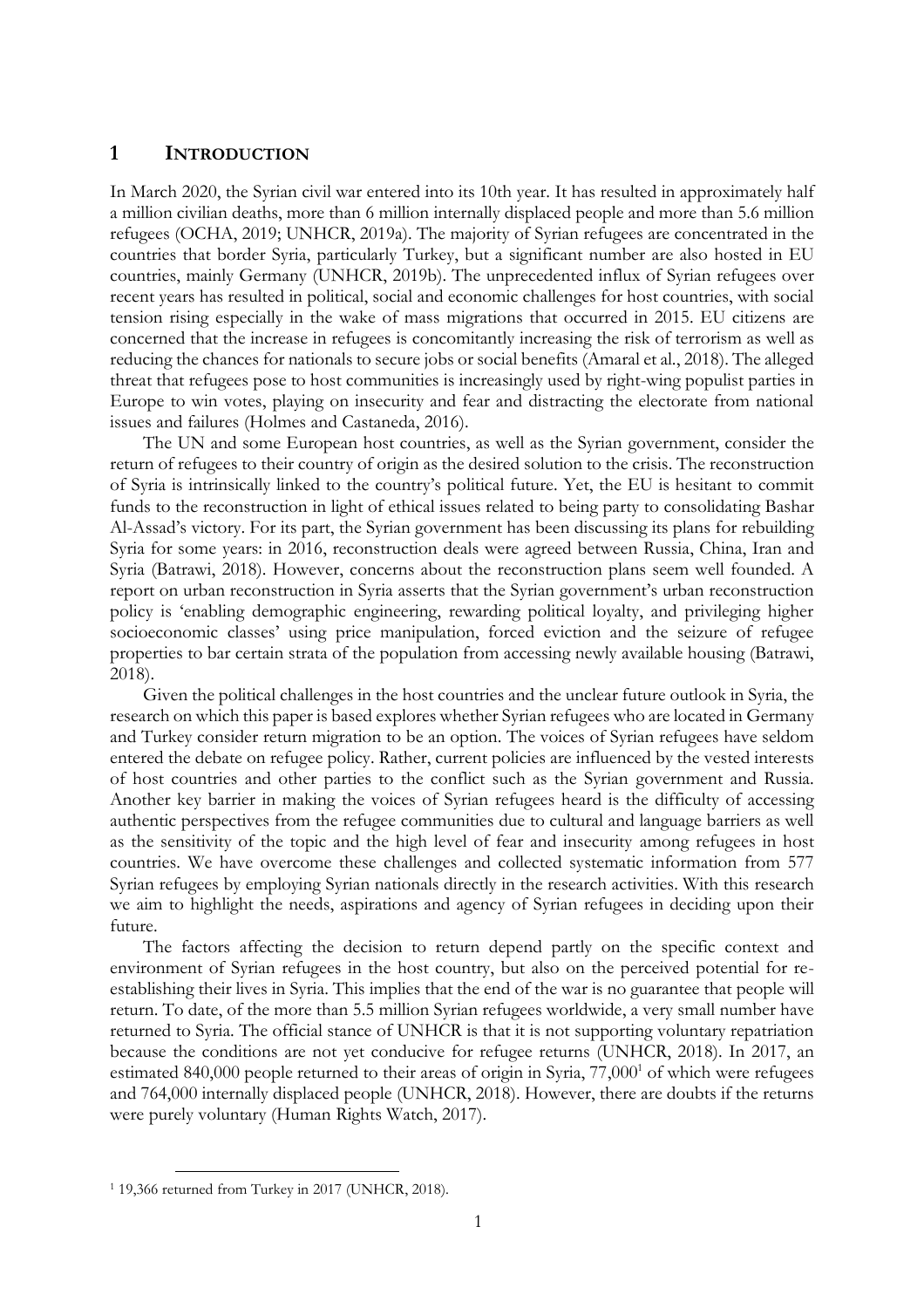We empirically assess the willingness of Syrian refugees to return to their country of origin by identifying push and pull factors and investigating whether the end of the war would be justification enough for returning. We provide a comprehensive quantitative analysis complemented by detailed qualitative information. For the case of Syrian refugees, we are not aware of any quantitative study assessing the determinants of refugees' decision to return to their country of origin. We show that refugees in neighbouring countries like Turkey are more likely to regard their stay as temporary compared to those in Germany. Overall, more than two thirds of the interviewed respondents expressed a desire to go back to Syria one day. However, if we present more proximate return scenarios, the intention to return is less strong: fewer than 40 per cent indicate that they want to go back if Syria is just as safe as before the war, and only about one third intend to go back after two years in the host country. This is not surprising given that the interviews were carried out in summer 2018 when the war was still ongoing and showing no sign of coming to an end.

Next we identified the correlates of return migration. Six patterns could be observed. First, socio-demographic and economic characteristics tend to have limited predictive power for remigration intentions, suggesting that intended return migration is not so much driven by background as by other factors such as experiences. Second, with regard to Germany, refugees who no longer have assets in Syria are less likely to consider returning. Third, while Syrian refugees clearly value freedom of speech and belief, the existence of these liberties does not feed into the return migration decision; this is true regardless of where they are hosted. This suggests that imposing these values on the Syrian regime is unlikely to trigger mass return migration. Fourth, Syrian refugees who place a high value on education seem to have opted for seeking refuge in Germany; the more importance they place on education the less likely they are to indicate that they want to migrate back. Fifth, theory suggests that over time return migration becomes more likely. However, our research identifies a relationship between re-migration intentions and duration of stay only if we present a re-migration scenario that suggests return to Syria when the country is as safe as it was before the war. Sixth – and most challenging from a policy perspective – we isolate the influence of the role of new information through a survey experiment; we assess whether random exposure to positive or negative information impacts on the refugees' intended remigration. The results show that information does not systematically influence the decision to return. The lack of a reaction to the presented information demonstrates how challenging it is for host governments to reach out to the refugees even with supportive messages. Our research shows that information shared on the spot or simply handed over in a refugee agency is unlikely to impact the refugees' decision making.

The remainder of the paper is organized as follows. Section 2 briefly outlines the context of the Syrian refugee crisis. Section 3 summarizes the existing literature on return migration. Section 4 presents a basic theoretical model about return migration of refugees. The survey and data are introduced in section 5. The empirical model is presented in section 6 and the results in section 7. Section 8 concludes and provides some policy recommendations.

### **2 CONTEXT**

The war in Syria is considered a highly complex conflict due to the multitude of parties involved. These include the Syrian government and its allies, the international coalition led by the United States, and the many opposition groups including the Kurds, the People's Protection Unit, as well as the Islamic State of Iraq and Sham (ISIS), to name but a few (BBC News, 2019). As a result of the conflict, Syria's GDP dropped by an estimated 63 per cent between 2010 and 2016; 68 per cent of the country's health centres have been damaged, 53 per cent of the educational facilities have been damaged (with 10 per cent destroyed), 32 per cent of housing is partially or completely destroyed, and in 2015 the youth unemployment rate was as high as 78 per cent (World Bank, 2017).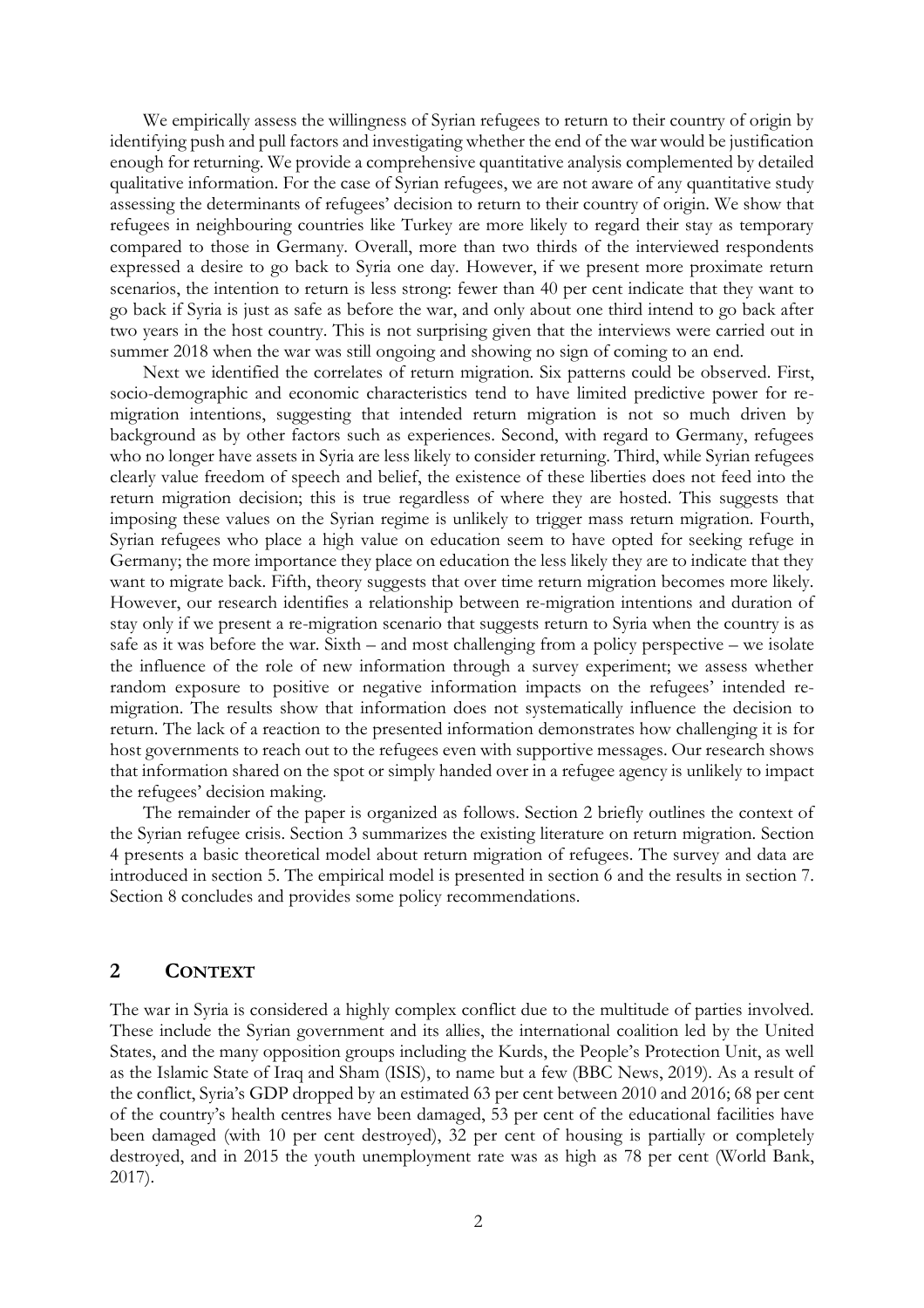Due to the fighting and its consequences, many Syrians have left the country. In the early years of the crisis civilians fled mainly across the borders. According to the United Nations (OCHA, 2019; UNHCR, 2019a), the neighbouring countries are currently hosting the vast majority of the more than 5.5 million Syrian refugees, with Turkey being the recipient of almost two thirds of these. In 2015, when the conflict intensified, people began to cross the Mediterranean seeking asylum in Europe. Within Europe, Germany has received the highest number of Syrian refugees with 568,785 officially registered Syrian asylum applicants between January 2015 and December 2019 (Eurostat, 2020).

For the purpose of this research we rely on the commonly accepted definition of the term 'refugee' from the 1951 UNHCR Refugee Convention which states that a refugee 'is someone who is unable or unwilling to return to their country of origin owing to a well-founded fear of being persecuted for reasons of race, religion, nationality, membership of a particular social group, or political opinion' (UNHCR, 2010 pp. 3). Thus, we consider a refugee to be any individual who seeks refuge in Germany or Turkey independent of their legal status according to the respective host-country rules, as long as they left Syria as a result of war and/or persecution.<sup>2</sup>

The context of asylum is intricate in the host countries. We do not engage in any detailed definitions of who qualifies as an asylum seeker and what the specific national terms are since this would take us beyond the scope of this paper. Along broad lines, the situation for asylum seekers in Germany and Turkey is as follows:

In Germany, the right to asylum is laid down in the constitution (Federal Office for Migration and Refugees, 2019a) and the country is a signatory of the 1951 Geneva Convention. Germany has a long history of receiving immigrants and refugees (Constant and Massey, 2003). The total foreign population in Germany by the end of December 2018 was about 11 million people (Statistisches Bundesamt, 2018a). Germany is one of the most popular asylum destinations in Europe due to its strong economy and favourable policies towards refugees.<sup>3</sup> The number of asylum seekers in Germany increased radically between 2014 and 2017, largely as a result of the war in Syria, with around 1.5 million asylum seekers from Syria, Afghanistan, Iraq and Eritrea over that period (Grote, 2018). In 2017, 94 per cent of the cases of Syrian nationals seeking asylum in Germany were approved (Asylum Information Database, 2018a) making Syrians the largest group among all nationalities applying for asylum in Germany and the third biggest community with a migrant background (Statistisches Bundesamt, 2018a).

Turkey is also a signatory of the 1951 Geneva Convention but in 2013 established a standalone legal framework implemented by the General Directorate of Migration Management (Asylum Information Database, 2018b). Covered under this legal framework are more than 3.5 million registered Syrian refugees residing in Turkey (UNHCR, 2020). Syrians who are hosted in Turkey as a result of the war in Syria are considered guests under 'temporary protection' which entitles them to services and assistance in Turkey and specifically the right to stay in Turkey until a more permanent solution can be found. However, the temporary protection status does not apply to all Syrian refugees that are in Turkey: some have a work permit, others remain unregistered.

Given that there are more than 6 million internally displaced people in Syria (OCHA, 2019; UNHCR, 2019a), return migration has to be narrowly understood: return to a place other than the own house, street or village cannot be considered as return unless the refugees themselves have chosen this option. Considering the high level of destruction, looting and appropriation of private homes across Syria (including reports of private homes taken by the Syrian government and by rebel opposition groups for military purposes), as well as the already high population density of the

<sup>&</sup>lt;sup>2</sup> This includes those who have been granted Turkish nationality but fled the country due to the war and still have the desire to return to their country of origin. Across host countries, individuals who go to Syria to visit family during the Eid festival will also be considered as refugees, as visiting is a different decision compared to returning. Similarly, individuals who left Syria before the war for economic and/or persecution related reasons will be considered as refugees if they are not able to return to Syria due to the risk of being persecuted and/or killed.

<sup>&</sup>lt;sup>3</sup> The German system distinguishes between four groups of refugees. We abstain from a detailed discussion. Further information can be found from the Federal Office for Migration and Refugees in Germany (2019c).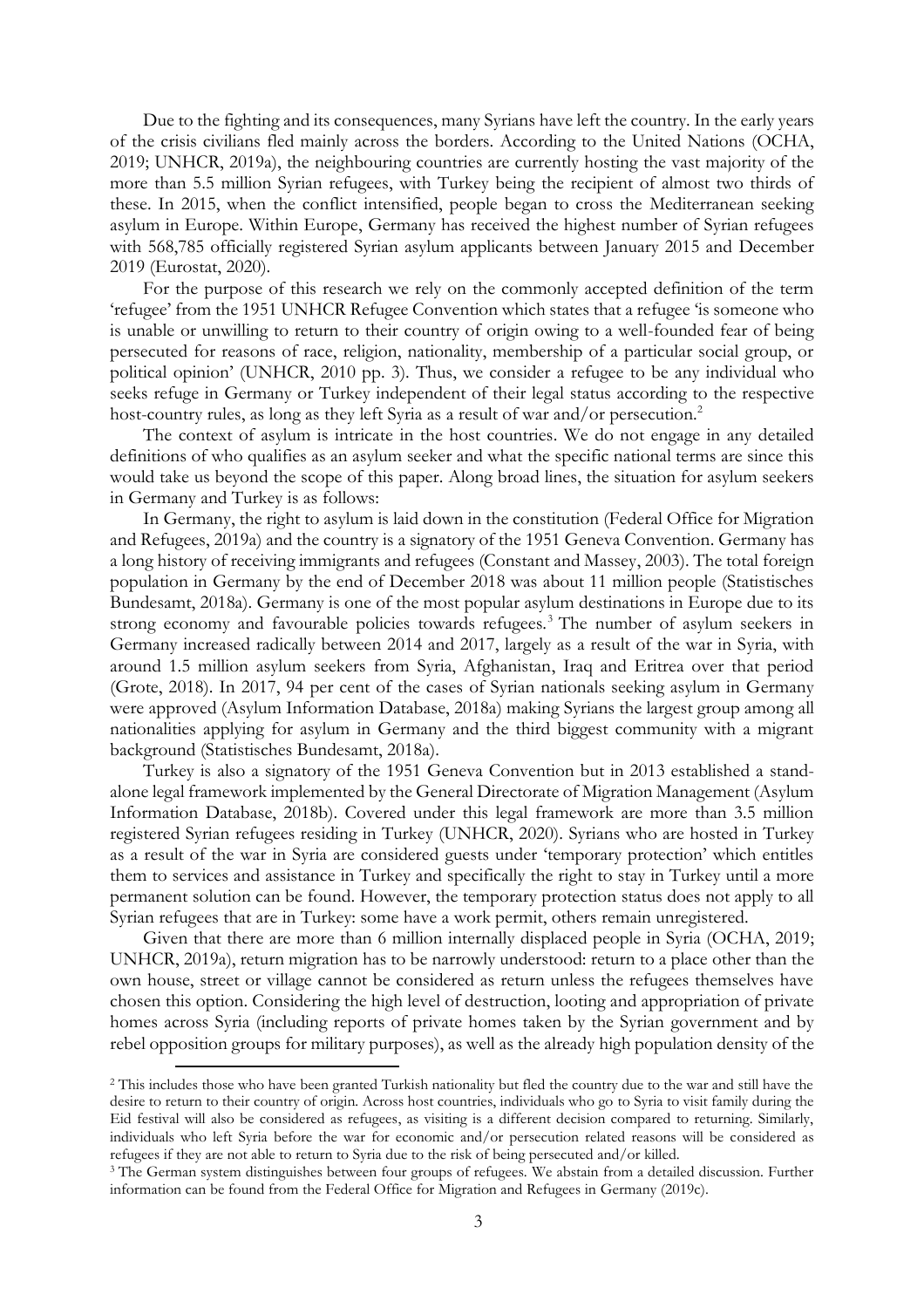few areas considered 'safe' in Syria, the idea that people can return to their own homes is currently not realistic for the majority. Keeping this in mind, our analysis focuses on intended return to a place that the refugees would consider their home.

## **3 LITERATURE ON RETURN MIGRATION**

#### **3.1 Return migration of regular migrants**

The literature on migration is large, covering aspects from the decision to migrate (Levy and Wadycki, 1974; Schlottmann and Herzog, 1981) and internal versus international migration (Adams and Page, 2005; de Brauw et al., 2014; Lucas, 1997) to wage differentials between host and source countries (Dustmann, 2003a), remittances (Akobeng, 2016; Stark and Lucas, 1988) and return migration (Collier et al., 2018; Reinhold and Thom, 2013), to name just a few prominent topics.

Most of the literature focuses on economic migration and migration decisions have mainly been modelled as a response to income disparities. Static models of temporary migration suggest that migration increases if the wage differential between the country of origin and the host country grows (Harris and Todaro, 1970). However, this is not necessarily compatible with empirical data; return migration is a common feature across host and source countries (Bartolucci et al., 2018; de Coulon and Piracha, 2005; Deléchat, 2001; Dustmann and Kirchkamp, 2002; McCormick and Wahba, 2001, 2003; Mesnard, 2004; Piracha and Vadean, 2010; Rendon and Cuecuecha, 2010; Wahba and Zenou, 2012). It has been documented that migrants tend to work harder than the native population and also save more because of their return migration motive (Galor and Stark, 1990). In a similar vein, early empirical studies established that migrants send remittances as part of their return migration plans (Merkle and Zimmermann, 1992). These findings are further reinforced by more recent studies: Kirdar (2009) assesses motives for return migration among immigrants in Germany and shows that accumulated savings and retirement are important predictors. Constant and Massey (2003) further study the most likely points in time for return migration. They highlight that immigrants to Germany are most likely to migrate back to their country of origin at two distinct moments: (i) either at the beginning of their stay, i.e. in the first five years after arrival, or (ii) toward retirement. Dustmann (2003a) shows in a dynamic model of migration that migrants may return earlier if wage differentials are larger; empirical evidence is provided from immigrants in Germany.

However, the decision to return is not taken exclusively on economic grounds. Complementary empirical evidence indicates that the ambition to return tends to be already present when leaving the home country because there is a strong sense of belonging often reinforced by perceived discrimination in the host country (Kunuroglu et al., 2018). Similarly, Tezcan (2019) shows that Turkish immigrants in Germany are more likely to intend to return when they identify as Turkish rather than German. Another motive for return migration is found in concerns about children (Dustmann, 2003b).

The recent literature further nuances the analysis about return migration decisions by distinguishing between different types of migrants. Gibson and McKenzie (2011) analyse a sample of highly skilled emigrants of Tonga, New Zealand and Papua New Guinea and show that it is not forgone income that influences the decision to return but family and lifestyle reasons. Bijwaard and Wahba (2014) present evidence for immigrants to The Netherlands, identifying a U-shaped return migration pattern with respect to income.

As can be seen, overall this literature focuses to a large extent on the economic aspects of migration and return. It only vaguely discusses cultural and institutional factors as well as the sense of belonging.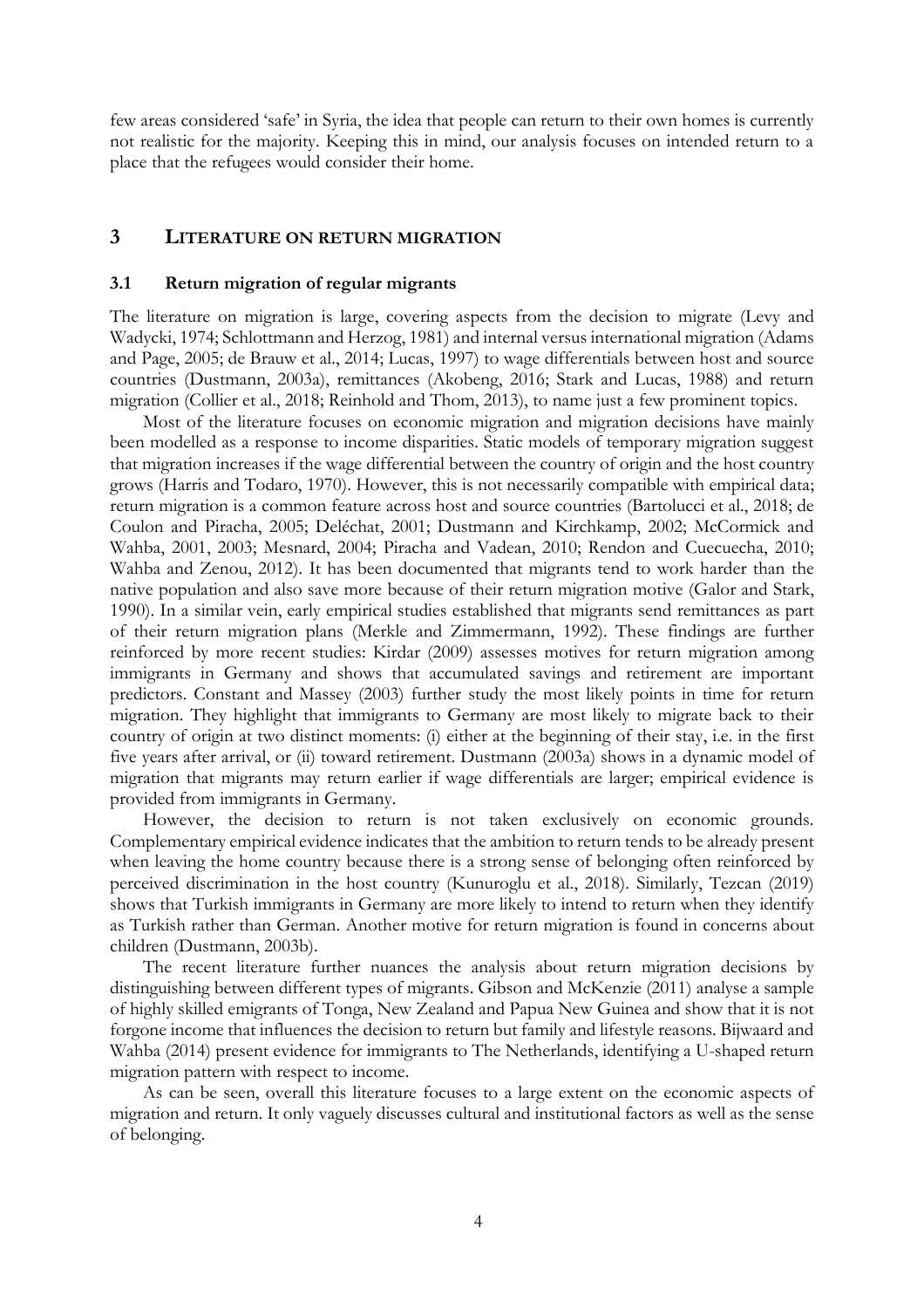#### **3.2 Return migration of refugees**

Compared to the large literature on economic migration and return, the literature on refugees is considerably smaller. Yet, these two groups of migrants are inherently different. The main differences between refugees and economic migrants are (i) their reasons for leaving the country of origin, (ii) their legal status in the host country, and (iii) the length of time that they remain out of the country of origin (Dadush, 2018). Other differences include their experiences of hardship and trauma prior to leaving and their ability to return to a safe environment. We are aware of only a few quantitative studies about refugees/illegal migrants and return migration.

For the case of post-conflict Burundi, Fransen et al. (2017) compare returnees with nonmigrant households and show that in terms of the main source of capital, livestock holding, as well as perceived economic well-being, the returnees fare worse. The study that is most closely related to our work assesses the intended return migration of illegal migrants from Mexico in the United States (Ravuri, 2014). While length of stay is not a significant determinant of intended return, ownership of land in Mexico is. In turn, those who invested in property in the United States want to stay.

While the economic literature on return migration of refugees is limited, the political debate in the host countries is buoyant and there are numerous migration studies and policy papers assessing (assisted) voluntary return and host-country programmes to fund such return (Black et al., 2004), as well as the appropriate timing and source country security requirements (Black, 2002). For the case of Liberian refugees living in Ghana, Omata (2013) shows that the presence of secure shelter, education and job opportunities in their country of origin all feed into refugees' decision to return. In a similar vein, Al-Ali et al. (2001) identify the following factors that prevent Eritrean refugees in the United Kingdom from returning home: low wages, no decent health system, lack of quality education, and lack of housing. The role of socio-demographic factors in the decision to return, such as gender and marital status, remains contested (Black et al., 2004; Bloch and Atfield, 2000; Harild et al., 2015; Koser and Kuschminder, 2015). Kibreab (2003) distinguishes between refuge in developed versus developing countries and argues that refugees in developing countries often experience lack of respect and indignity. Moreover, they tend to have no prospect of obtaining the rights of citizenship and thus aim for refuge in developed countries if possible or return as quickly as possible. Al-Rasheed (1994) studies Iraqi refugees in London, highlighting that refugees, even from the same country of origin, are a diverse group and differ substantially in their desire to return home. But, according to Koser and Kuschminder (2015), the biggest bottleneck in studying refugees' decision to return is the lack of reliable data to assess the structural and individual conditions that affect return migration. This is where our study sets out to make a difference.

#### **4 BASIC THEORETICAL MODEL ABOUT RETURN MIGRATION OF REFUGEES**

Existing theoretical models on return migration tend to focus on skill accumulation, brain drain versus brain gain, and work effort (Dustmann et al., 2011; Galor and Stark, 1991). Dustmann and Görlach (2016) consolidate the theoretical literature on temporary migration with a general dynamic model that can incorporate different assumptions about reasons for going back to the country of origin. Similar models have been formulated by Bellemare (2007), Deléchat (2001), Kirdar (2012) and Rendon and Cuecuecha (2010), to name just a few. Extensions include border enforcement, homesickness and brain drain versus brain gain effects (Angelucci, 2012; Dustmann et al., 2011; Lessem, 2018; Nakajima, 2019).

Yet, in the context under study, migration is not primarily related to personal skills or effort, or labour-market prospects in general but to (perceived) country of origin risks. Djajić (2013) explicitly incorporates country of origin institutions in his model, in which migration dynamics are linked to the process of capital accumulation in the country of origin, i.e. the capital left behind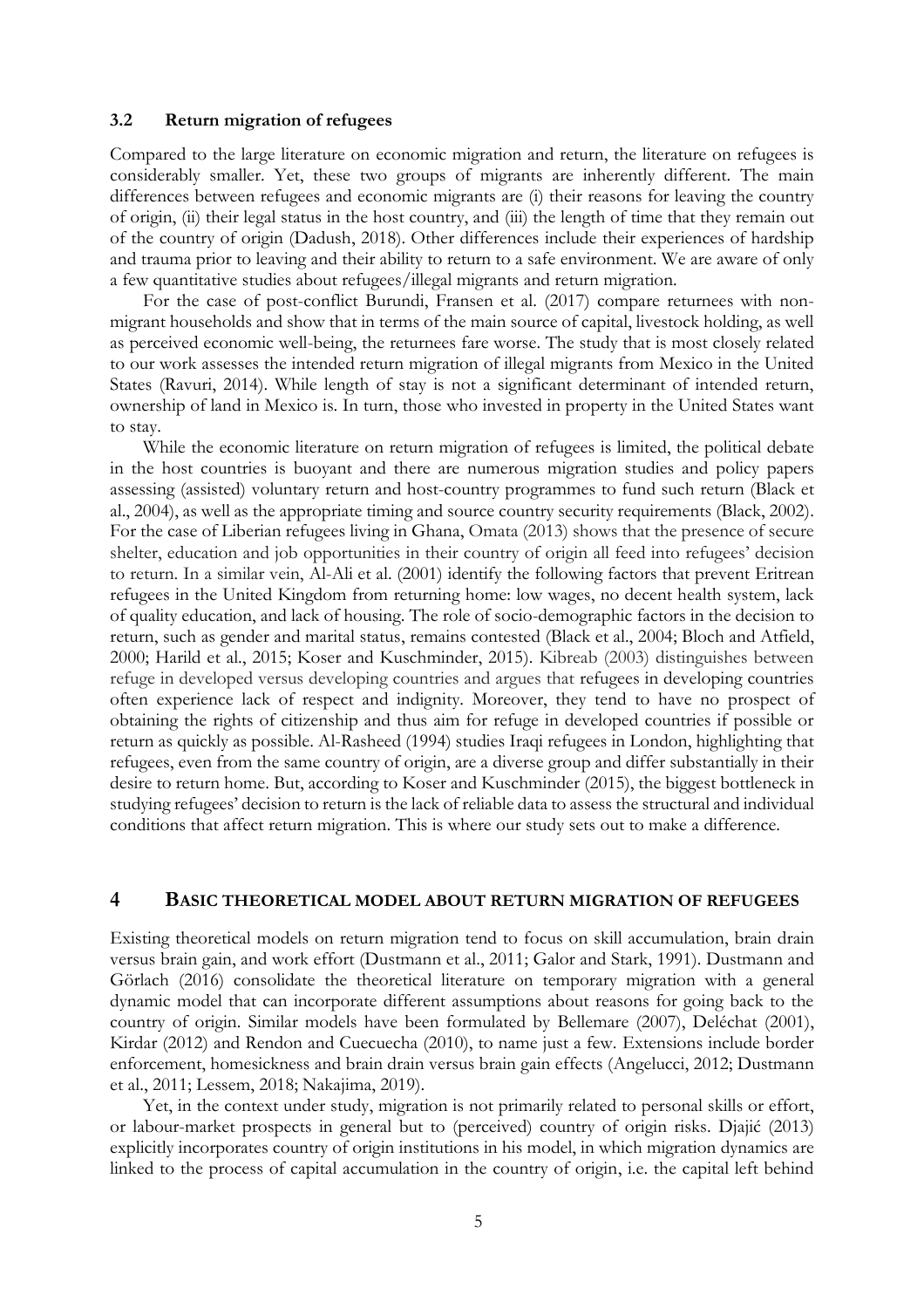and the repatriated savings in relation to the depletion of the capital stock due to the costs of migration. Yet, with respect to capital accumulation in the country of origin, refugees are different from labour migrants.

We have to account for these differences when conceptually thinking about the decision to migrate along with the decision to go back to the country of origin. Concerning the first decision, i.e. the decision to flee the country, Djajić (2014) theoretically assesses the optimal way of seeking asylum in an advanced country. There are two options for refugees, either to rely on human smugglers to get to the safe country of their choice or to apply for resettlement with the United Nations High Commissioner for Refugees (UNHCR). The model presented by Djajić (2014) shows that young, skilled, non-credit constrained individuals tend to opt for smuggling.

Since we want to model the decision to flee the country jointly with the return migration decision, we use a model that incorporates both decisions. We employ the most basic migration model revolving around wage differentials without considering skill formation or capital accumulation. There is no uncertainty in the model and no discounting. The model is akin to those of Dustmann (2003a) and Dustmann and Weiss (2007).

In what follows, we use superindex *h* for the host and *o* for the country of origin. The refugee has the possibility to flee the country of origin at  $t=0$  and dies at  $t=T$ . We assume that the refugee works until s/he dies and simultaneously decides between staying in the country at war, and moving to a safe country, along with decisions concerning the optimal duration of stay and the optimal consumption levels in the host country as well as at home. The refugee chooses the optimal duration of stay based on a positive wage differential between the country of origin and the host country  $(w^2 < w^2)$ . For simplicity, we assume that wages are constant and we abstract from modelling any heterogeneity across migrants.

The refugee's lifetime utility function is given by

$$
U = s u(c^b, I^b) + (T - s) B(t^{h_0}) u(c^b, I^b), \qquad (1)
$$

where *s* is the time spent in the host country, and consumption levels in the host and origin country are given by  $\ell$ , with  $i=h$ ,  $\ell$ . The utility function  $u(\ell)$  has the standard properties of increasing in all elements but at a decreasing rate. We assume that refugees have a desire for consumption in both the host and the origin country. The refugee also derives utility from the institutional environment through aspects such as security, access to health, education and legal services. This is denoted as  $I<sup>i</sup>$ , with  $i=h$ ,  $o$ . While host countries tend to have better institutional environments in general, they can explicitly apply disincentives for refugees to come and stay by imposing lengthy interrogations and procedures designed to deter. Thus,  $I<sup>i</sup>$ , captures not only the institutional differences between a country at war and a peaceful country, but also the institutional difficulties that are imposed upon the individuals in both environments. Finally, the function *B(.)* indicates the refugee's sense of belonging and preference for the location of consumption. In the baseline scenario we treat *B(.)* as a fixed parameter. But we can also allow *B(.)* to depend on information shocks. A positive information shock  $\tau^{I\eta/\psi}$  about the situation in the country of origin results in an increase in *B*(.) and thus in a relative utility gain of country of origin utility versus host-country utility, whereas a negative information shock  $\tau^{\text{Info}}$ <1 represents a relative utility loss. We assume that consumption in the country of origin is preferred to consumption in the host country and thus *B>1*. This implies that at identical levels of consumption in the host and origin country the level of utility is higher if the consumption takes place in the country of origin.

The refugee maximizes lifetime utility with respect to  $c^b$ ,  $c^c$ , and *s*, subject to the lifetime budget constraint or total income

$$
s \iota^{\flat} + (T - s) p \iota^{\circ} + k = s \nu^{\flat} + (T - s) \nu^{\circ} \equiv Y,
$$
\n<sup>(2)</sup>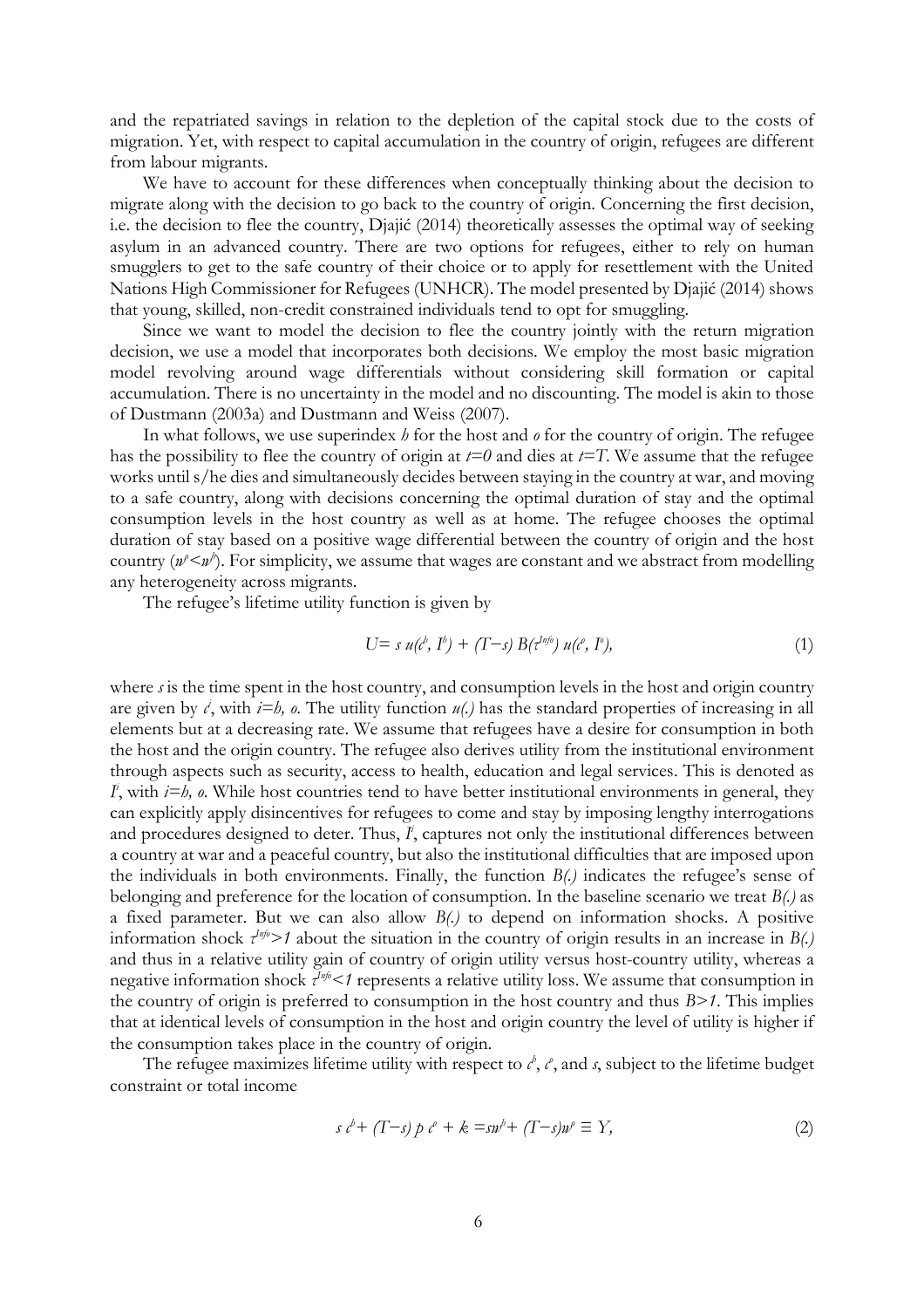where the parameter  $\dot{p}$  denotes the relative price of consuming in the host relative to the origin country. If *p>1*, consumption in the country of origin is more expensive compared to consumption in the host country – a scenario that is possible given the conflict situation at home. The costs of finding refuge abroad are denoted by *k*. Since it is not unusual that families pool their resources to send a family member to a safe country, we factor these costs in the lifetime budget constraint. Put differently, instead of savings the migrant pays for the costs of her/his escape.

The model allows for two corner solutions concerning the optimal length of stay in the host country, namely  $s \rightarrow 0$  and  $s \rightarrow T$  referring to the situation that an individual never leaves the country of origin and the situation of permanent migration, respectively. For interior solutions concerning the optimal length of stay in the host country we take the first derivative of the Lagrangian with respect to the optimal time of return *s\** and combine terms such that:

$$
Y' ((nb - nb) + (pc - cb)) - (B(1nf0) u'_{c} o (ce, Ie) - u'_{c} (cb, Ib)) = 0
$$
 (3)

This is the equilibrium condition which determines the optimal duration of stay in the host country. Y' is the marginal utility of lifetime income. The benefit of remaining for an additional unit of time in the host country is represented by  $((w<sup>h</sup> – w<sup>h</sup>) + (pv<sup>e</sup> – c<sup>h</sup>))$ . This term is positive given our assumptions but decreasing in *s*. In turn, the term  $\left(B(\tau^{lnf_0})u'_{c} \circ (t^o, I^o) - u'\right)$  $c^{h}(\ell^{b}, I^{b})$  is the cost of staying for an additional unit of time in the host country. This second term is also positive but increasing in *s*. Taking the derivative with respect to the duration of stay from equation (3), it can be shown that the difference in benefit and costs decreases over the duration of stay.

We can now identify four basic scenarios that lead to return migration. In the baseline scenario with better economic conditions in the host country  $w^b > w^a$ , negligible differences in (the perceived) institutional environment  $I^b = I^o$ , and identical costs of consumption  $p=1$  but preferences for consumption at home *B(.)>1,* lifetime income rises in *s*. This implies that the value of staying in the host country for an additional period decreases as lifetime income increases due to the decreasing utility of lifetime income, leading to a reduction in the migration duration to reduce forgone consumption at home. The bigger the preference for being at home, the shorter the duration of stay. In turn, the better the economic condition in the host country relative to the home country, the more likely the refugee will stay.

In a second scenario we change the costs of consumption to *p <1* implying higher purchasing power of the host-country currency in the country of origin. We set the preference parameter to indifference between the country of origin and the host country, *B(.)=1,* keep the perceived lack of difference between the institutional environments  $I^b = I^o$ , and stick to the wage differential  $w^b > w^o$ . This leads eventually to return migration because of the higher costs of living in the host country and the resulting lower consumption there. At home a higher consumption can be achieved with the host-country currency.

The third scenario focuses on institutional differences with the host country offering better protection,  $I^{\flat} > I^{\circ}$ . We assume identical economic conditions faced by the refugees in both countries  $w^2 = w^2$ , and identical costs of consumption  $p=1$  but preferences for consumption at home *B*(.)>1. In this scenario we observe a trade-off between the utility derived from a better institutional environment in the host country and the desire to consume at home. If institutional gains can be accumulated, such as host-country passports, we eventually observe return migration. The easier it is to accumulate these institutional benefits, the shorter the duration of stay in the host country.

In the three scenarios presented above, we kept the preference parameter *B(.)* fixed. In the fourth scenario we assume a positive information shock  $\tau^{Inj\phi}$  *>1* about the situation in the country of origin implying that the utility derived at home appreciates in value *B(τInfo)>B(.)* where *B(.)* is the baseline country of origin preference. Assuming better economic conditions in the host country  $w^2 > w^0$ , negligible differences in (the perceived) institutional environment  $I^b = I^0$ , and identical costs of consumption  $p=1$ , we arrive at an interior solution akin to scenario 1 if the resulting preference function *B(.)* is greater than 1. This last scenario hinges on the relative effect of the information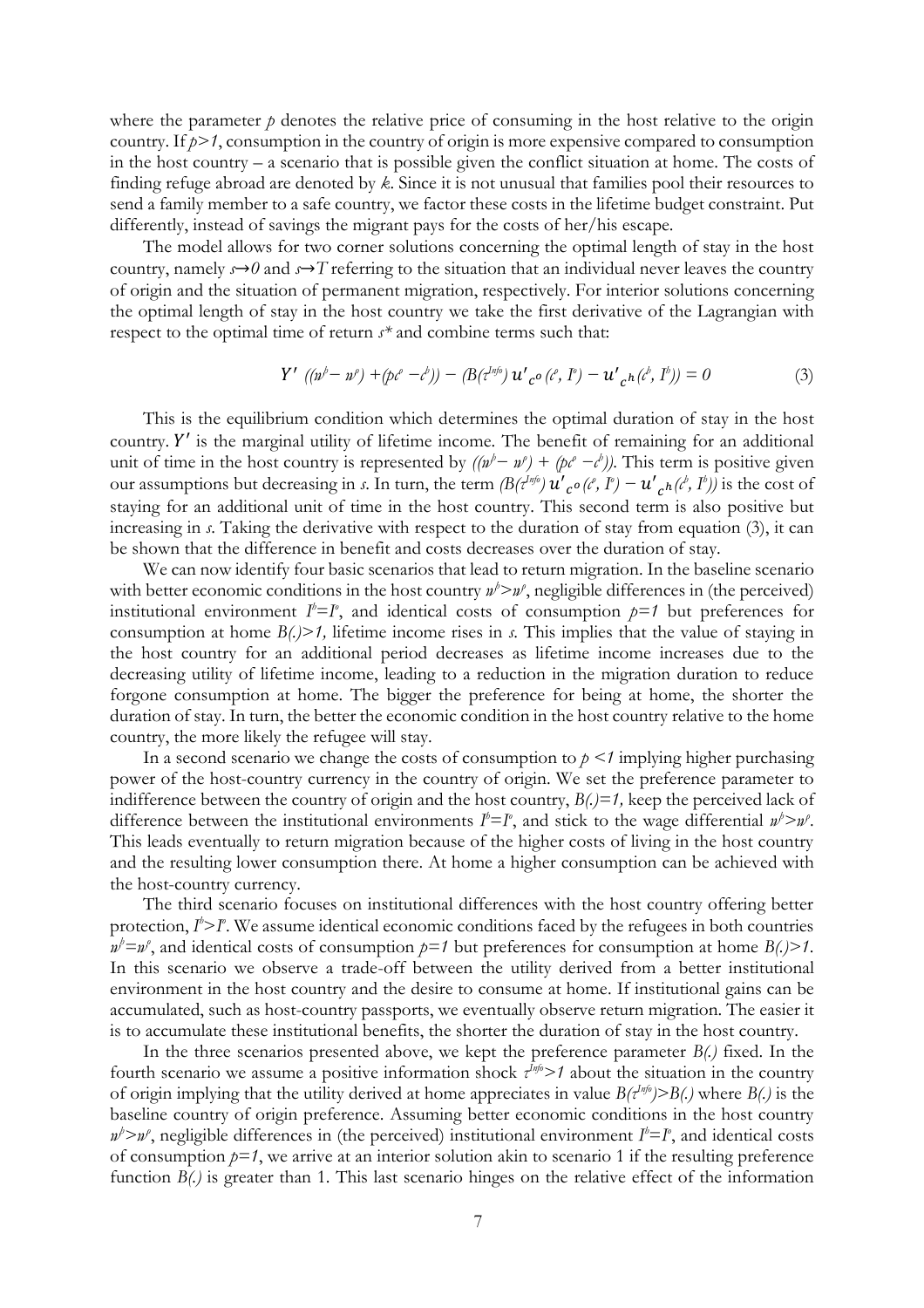shock on the country of origin utility. In turn, negative information shocks are likely to expand the duration of stay in the host country.

So far, we have neglected the costs of migration. These negatively affect total lifetime income. If we assume that host-country income is higher compared to country of origin income  $w^2 > w^o$  while keeping all other parameters identical in the two countries, we observe an increasing propensity for return migration over the lifetime of a refugee. As a consequence of the decreasing utility of lifetime income, the value of staying in the host country for an additional period decreases as lifetime income increases. Consequently, if the initial investment was larger, the refugee is likely to stay longer in the host country.

While all the cases seem extreme in the context of war, displacement and refuge, it is possible for a refugee, who initially opts for a host country that is culturally very different, to move back to their unstable home because of a sense of belonging. As Black et al. (2004) highlight in their conceptual considerations about return migration of refugees, social relations such as family back home are an important ingredient in the decision to return. Similarly, policies might create economic and institutional incentives or disincentives for refugees to stay on in the safe country by, for example, allowing refugees to seek work (Black et al., 2004). Lastly, the procedure of registration in the host country can be made so burdensome that trust in the host-country institutions vanishes and fear may even develop. Thus, while the above model is simplistic, it incorporates some key elements of seeking refuge and of potentially leaving the safe haven again. Most importantly, the model suggests return migration dynamics vary depending on the perceived differences between the country of origin and the host country. We are interested in assessing exactly these heterogeneous reactions to the host-country environment by contrasting refugees from the same country of origin who are located in two different host countries.

## **5 SURVEY AND DATA**

#### **5.1 Survey Set-up, Study Population and Sampling**

The host countries of Germany and Turkey were selected for this study for three reasons. First, they represent the host countries with the highest number of Syrian refugees in their respective areas. Second, they play key roles in policy discussions and actions about refugee management as manifested in the EU Turkey Refugee deal and the EU Migrant Relocation and Resettlement scheme. Third, the two host countries represent completely different contexts in terms of proximity to Syria and economic, political and cultural conditions, allowing for a comparative analysis about the possible push and pull factors outlined in the theoretical model.

The study population are Syrian refugees who moved to Germany and Turkey as a result of the war in Syria, i.e. after 2011. The selection criteria were as follows: respondents had to be at least 18 years old and have the autonomy to take the decision to return for themselves and, if applicable, for their families. As a result of these criteria, the majority of respondents are male heads of household, in line with dominant Syrian culture in which the husband (or eldest male) is the decision maker for the family. There was no restriction on the date of arrival (as long as it was after 2011) or the current legal status in the host country.

The questionnaire was developed based on the existing literature, qualitative assessments carried out prior to the survey and the experience of working with Syrian refugees and internally displaced persons (IDPs) for five years. The questionnaire was initially formulated in English and then translated into Arabic to ensure proper comprehension. Questions about return migration, the sense of belonging and institutional preferences are very sensitive for refugees. Refugees tend to be afraid that voicing their opinion freely might affect their situation in the host country as well as in relation to the Syrian regime. We therefore took great care in setting up the survey and in creating a safe environment during the interviews. Data collection ethics were implemented with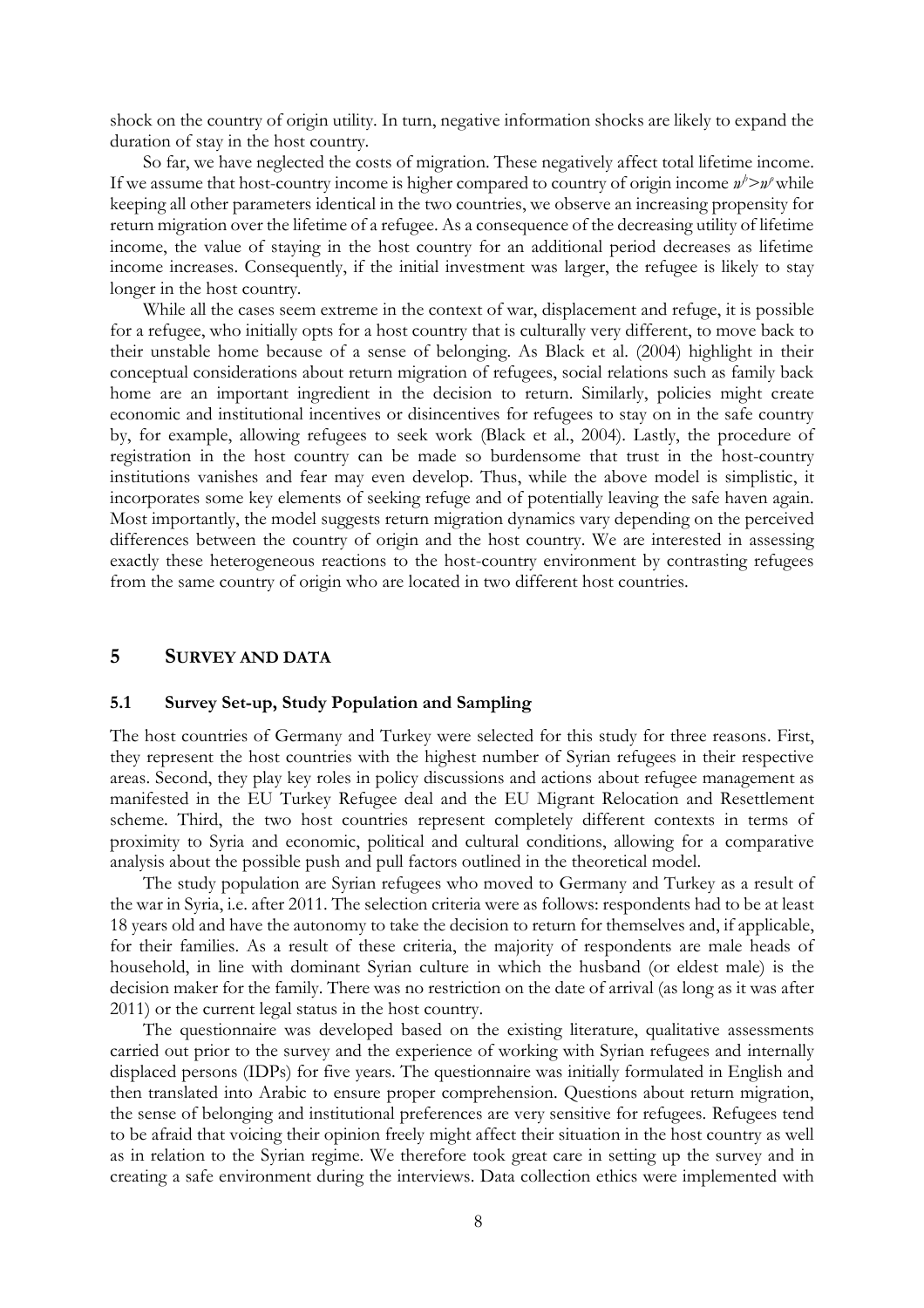an explicit focus on the privacy and anonymity of the respondents and the need for sensitivity when asking about difficult experiences such as loss of family members. Ethical approval for this study was obtained from the ISS Research Ethics Committee. Participation in the survey was voluntary, informed consent was obtained from all respondents. The digital data collection platform KoBoToolbox was used for the data collection.

While we had aimed for proportional random sampling, we could not get the necessary sampling frames and did not want to risk biased answers as a consequence of institutional involvement. We therefore opted for exponential non-discriminative snowball sampling.<sup>4</sup> While we cannot claim representativeness given our sampling approach, we could at least minimize response bias by implementing this referral approach. To counteract the limitations of the snowball sampling, we aimed for representativeness in the initial selection of the survey locations. To cover as broad a respondent base as possible, we employed Syrian enumerators who do not all know each other, come from different backgrounds, and are living in different host cities. Given the sensitivity of the data collected, we had to rely on the trust between the enumerator and the respondent in order for respondents to honestly share their point of view and to provide referrals to other respondents.

A total of 577 interviews were conducted in Germany and Turkey over a period of three weeks in August 2018. In Germany, 241 interviews took place, in Turkey 336. We opted for a short survey period to reduce response bias from a changing political environment. Moreover, we explicitly chose the summer holiday period for the surveys to further reduce the possibility of changing political dynamics influencing the responses.

In Germany the surveys took place in North-Rhine Westphalia which is the most populated state in Germany (Statistisches Bundesamt, 2017) hosting the highest number of Syrian refugees (Statistisches Bundesamt, 2018b). Interviews took place in two cities and the adjacent rural area. 5 These locations can be considered representative of the life of Syrian refugees in Germany as the refugees themselves do not decide where to live but the German authorities use the so-called EASY quota system (in German: '**E**rstverteilung der **Asy**lsuchenden' – 'first distribution of asylum seekers') to allocate asylum seekers across the country (Federal Office for Migration and Refugees, 2019b). This implies that refugees are allocated in proportion to the local population. Thus, despite the limitations in the sampling approach we expect to have a fairly representative sample of Syrian refugees in Germany as a result of the EASY quota system. Data collection in Germany was conducted by eight Syrian nationals and took 20 days (8–27 August 2018).

In Turkey, the selection of representative locations was approached differently as there is relative freedom for refugees to choose the governorate in which they wish to reside. Syrian refugees tend to live in Istanbul and in cities that are close to the Syrian border. According to the Turkish Directorate of Immigration, the main cities hosting Syrian refugees in Turkey in 2018 were Istanbul (563,963 refugees), Şanlıurfa (469,215 refugees), Hatay (442,091 refugees) and Gaziantep (392,998 refugees) (Mülteciler Derneği, 2018). Since the refugees prefer to stay in the Turkish governorate which is closest to their Syrian province of origin, we observe the following situation: the governorate Hatay mainly hosts Syrians from Idleb, Hamah and Latakia, the governorate Gaziantep mainly hosts refugees from Aleppo, and the governorate Şanlıurfa hosts refugees from Alraqa and Deir Alzor. Istanbul is the most diverse, although the majority of refugees staying there come from Damascus. Based on this locational sorting, surveys were conducted in four Turkish cities which account for more than half of the Syrian refugees in Turkey. The data collection in Turkey took place between 15 and 27 August 2018 and was conducted by 17 Syrian nationals.<sup>5</sup>

<sup>4</sup> The first recruited individual in the sample provides at least one referral which is explored and included in the sample. Every newly recruited participant similarly provides referrals until primary data from sufficient individuals are collected. <sup>5</sup> Due to the sensitivity of the information shared by the refugees we abstain from identifying the names of the cities and precise locations where the surveys took place.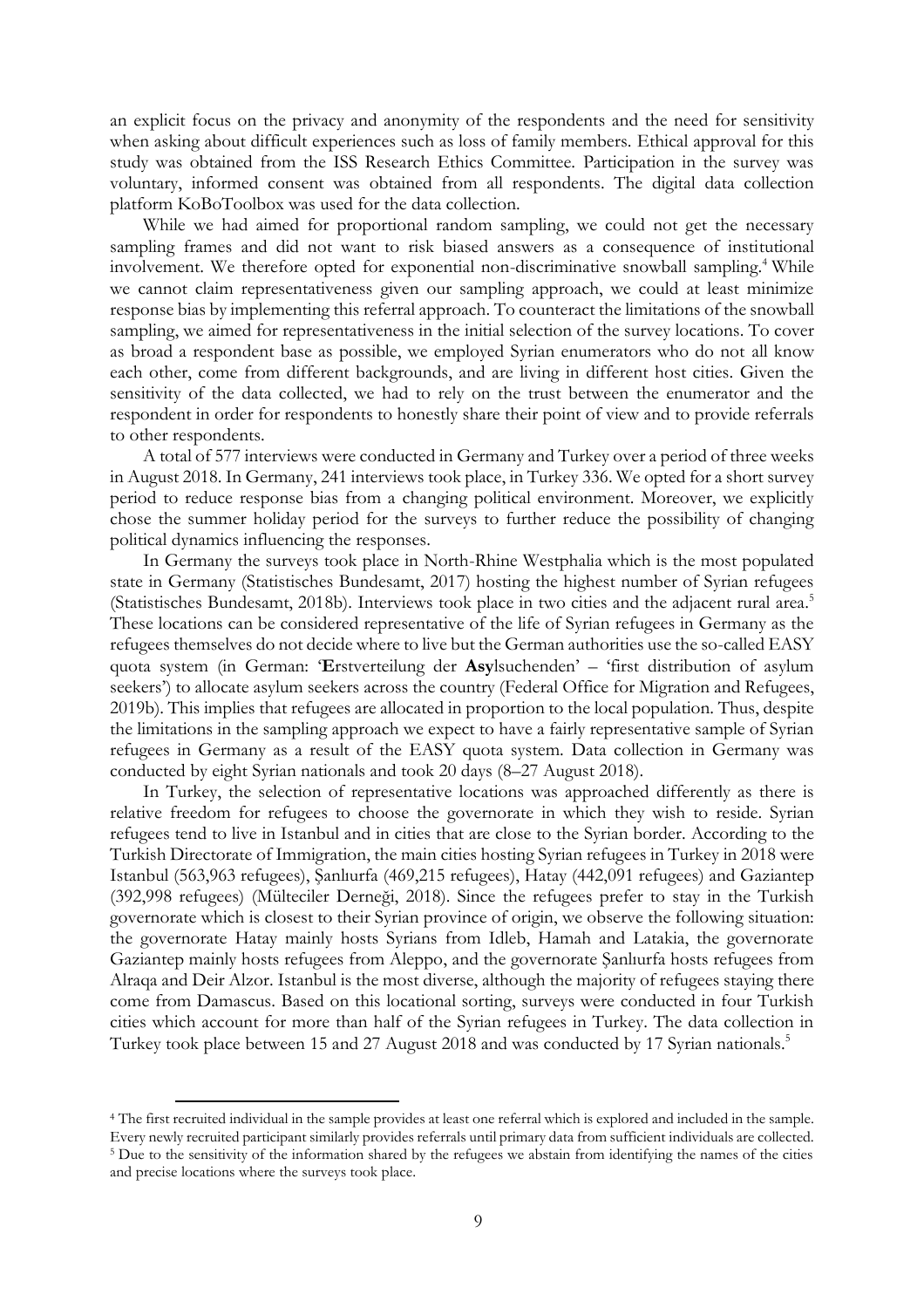#### **5.2 Descriptive Statistics**

Descriptive statistics for our sample are presented in Table 1. With respect to the intention to return to Syria we observe that more than two thirds of the interviewed respondents desire to go back to Syria one day. However, if we look at more proximate return scenarios, the intention to return dips: fewer than 40 per cent indicate that they want to go back if Syria is as safe as before the war and only about one third intends to go back after two years of stay in the host country. Note that we deliberately present a scenario that describes Syria as being as safe as before the war, i.e. such a situation builds on the assumption that the regime Al-Assad is still in place, a scenario that seems not unlikely. 6

There are marked differences in intended return migration between those refugees who stay in Germany and those who stay in Turkey (Table 1). Of those respondents in our sample who made it to Germany, roughly half indicate that they want to go back to Syria eventually, whereas more than 75 per cent of the respondents who stay in Turkey want to go back. Similarly, only 14 per cent of the refugees who live in Germany want to return if Syria is as safe as before the war, compared to half the refugees in Turkey. Only 13 per cent of the Syrian refugees in Germany can see themselves going back after two years, but 50 per cent of those in Turkey anticipate returning. These differences between Syrian refugees in Germany and Turkey in the intention to migrate back to their home country are not only large in size but also statistically significant suggesting that the pool of refugees in the two countries is different.

Turning to the background characteristics, the German sub-sample consists of far fewer women, namely only 8 per cent versus 27 per cent in the sub-sample collected in Turkey (Table 1). It is therefore not surprising that the German sub-sample includes more household heads – 95 per cent versus 50 per cent. Moreover, the German sub-sample also consists of more married individuals – 71 per cent versus 58 per cent. The average age of the refugees is roughly three years higher in Germany, but in terms of secondary education and vocational training the two subsamples are identical, i.e. 36 per cent of the sample have secondary education or vocational training. However, there is a difference of almost 10 percentage points in the share of individuals with university education between the refugees in Germany and Turkey; Syrian refugees in our Turkish sub-sample have a higher education level on average because we purposefully sampled highly educated individuals in Turkey expecting that they are most comparable to those who made it to Germany. Yet, this resulted in some over-representation of those with university degrees. Next we inquired about the duration of stay. The duration of stay is almost six months shorter on average for refugees living in Germany. This does not come as a surprise since most refugees do not directly arrive in Germany but stop in other countries and then decide to move on. The travel tends to be tedious and time-consuming.

Turning to the economic variables, we observe a similar share of individuals in both host countries who classify themselves as being poor prior to the start of the war (Table 1). Yet, refugees in Germany report a higher contemporaneous income category on average. The average refugee in Germany reports an income between 1,000 and 1,500 EUR a month (category 4) whereas refugees in Turkey report an income between 300 and 500 EUR per month (category 2) on average. These income differences between refugees in Germany and Turkey are to be expected given the different economic situation of the two countries. The costs of escape were more than 8 times higher for Syrian refugees who are in Germany compared to those who live in Turkey. From an analysis of the qualitative data we deduce that the refugees consider these higher costs for reaching Germany as an investment in 'the future' and especially the future of their children. In addition, the refuges repeatedly pointed out that the physical distance to their home country and the perceived order of life in Germany give them an extra sense of security.

<sup>6</sup> The return scenarios presented were as follows: 1) Do you and your family consider returning to Syria? 2) If Syria became safe like it was before the war, would you return? 3) How likely is it that you will return to Syria after two years?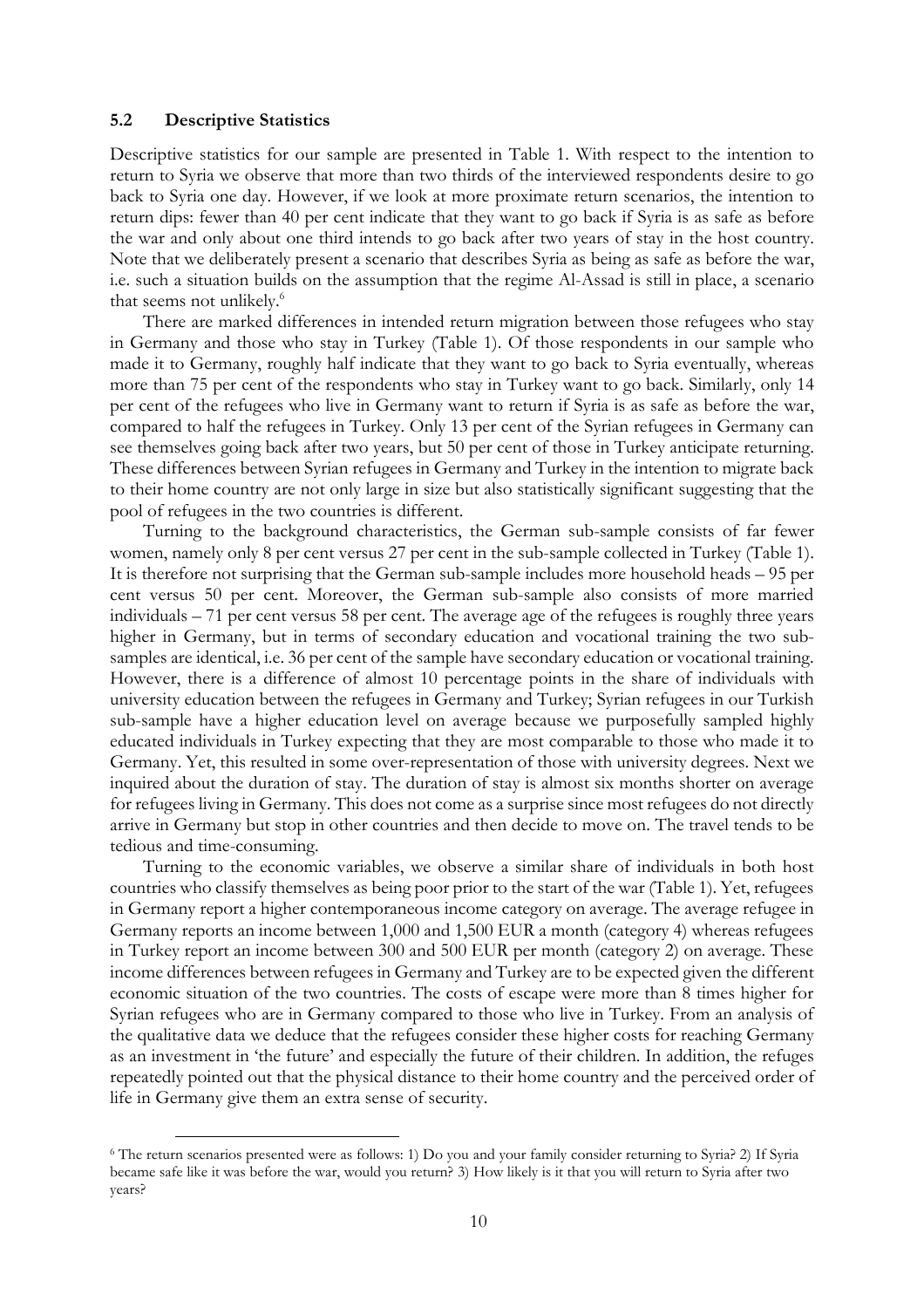|                                                            |                   | Full sample |        | Germany           | Turkey  |          | <b>Differences</b>  |
|------------------------------------------------------------|-------------------|-------------|--------|-------------------|---------|----------|---------------------|
|                                                            | Mean              | Std.Dev.    | Mean   | Std.Dev.          | Mean    | Std.Dev. | in means<br>p-value |
| <b>Return intentions</b>                                   |                   |             |        |                   |         |          |                     |
| Wants to return                                            | 0.674             |             | 0.552  |                   | 0.762   |          | 0.000               |
| Wants to return if Syria is as safe as                     | 0.388             |             | 0.141  |                   | 0.565   |          | 0.000               |
| before the war                                             |                   |             |        |                   |         |          |                     |
| Wants to return after two years                            | 0.347             |             | 0.129  |                   | 0.503   |          | 0.000               |
| Socio-demographic variables                                |                   |             |        |                   |         |          |                     |
| Gender: Female                                             | 0.187             |             | 0.079  |                   | 0.265   |          | 0.000               |
| Respondent is household head                               | 0.688             |             | 0.954  |                   | 0.497   |          | 0.000               |
| Respondent is married                                      | 0.631             |             | 0.705  |                   | 0.577   |          | 0.002               |
| Age                                                        | 32.367            | 9.909       | 34.170 | 8.157             | 31.074  | 10.824   | 0.000               |
| Has secondary education or<br>vocational training          | 0.362             |             | 0.382  |                   | 0.348   |          | 0.409               |
| Has university education                                   | 0.390             |             | 0.336  |                   | 0.429   |          | 0.025               |
| Duration of stay in months in the<br>host country          | 38.773            | 14.128      | 35.436 | 8.049             | 41.167  | 16.823   | 0.000               |
| <b>Economic variables</b>                                  |                   |             |        |                   |         |          |                     |
| Self-rated economic status before<br>the war: Poor         | 0.083             |             | 0.075  |                   | 0.089   |          | 0.532               |
| Income category in host country                            | 2.853             | 1.612       | 4.286  | 1.270             | 1.824   | 0.879    | 0.000               |
| Costs of escape from Syria                                 | 2157.619 2650.637 |             |        | 4401.129 2622.299 | 548.435 | 967.313  | 0.000               |
| <b>Feeling of belonging</b>                                |                   |             |        |                   |         |          |                     |
| Does not have assets in Syria                              | 0.331             |             | 0.324  |                   | 0.336   |          | 0.751               |
| Has family members in host country                         | 0.759             |             | 0.743  |                   | 0.771   |          | 0.437               |
| Does not feel welcome in host                              | 0.180             |             | 0.195  |                   | 0.170   |          | 0.435               |
| country                                                    |                   |             |        |                   |         |          |                     |
| <b>Institutional preferences</b>                           |                   |             |        |                   |         |          |                     |
| Bashar Al-Assad not being<br>president                     | 0.851             |             | 0.867  |                   | 0.839   |          | 0.354               |
| Importance of freedom of speech                            | 3.251             | 1.248       | 3.232  | 1.324             | 3.265   | 1.191    | 0.758               |
| Importance of freedom of belief                            | 3.253             | 1.271       | 3.307  | 1.340             | 3.214   | 1.220    | 0.388               |
| Importance of health services                              | 2.997             | 1.311       | 3.041  | 1.417             | 2.964   | 1.231    | 0.486               |
| Importance of education services                           | 2.939             | 1.352       | 2.992  | 1.472             | 2.902   | 1.260    | 0.431               |
| Importance of reconstruction                               | 3.009             | 1.386       | 2.826  | 1.523             | 3.140   | 1.265    | 0.007               |
| <b>Information shock</b>                                   |                   |             |        |                   |         |          |                     |
| Negative news items (video)                                | 0.326             |             | 0.344  |                   | 0.312   |          | 0.421               |
| Positive information about support<br>for return (leaflet) | 0.293             |             | 0.290  |                   | 0.295   |          | 0.913               |

#### **TABLE 1 Descriptive Statistics**

Note: The total number of observations is 577, of which 241 individuals were interviewed in Germany and 336 in Turkey. The income categories in the host country are as follows: Category 1 – Less than 300 EUR; Category 2 – 300–500 EUR; Category 3 – 500–1,000 EUR; Category 4 – 1,000–1,500 EUR; Category 5 – 1,500–2,000 EUR; Category 6 – more than 2,000 EUR. Institutional preferences are coded on a 5-point Likert scale from 0 to 4: Category 0 – not very important; Category 1 – not important; Category 2 – not sure; Category 3 – important; Category 4 – very important.

Interestingly, despite the considerable differences, in practical terms and statistically speaking, in the socio-demographic characteristics, cost of escape and contemporaneous economic variables between Syrian refugees in Germany and Turkey, there are very few differences in their sense of belonging, measured along three dimensions (Table 1). First, one third of all respondents across both sub-samples have no assets left in Syria. While this variable can also be considered an economic variable, we argue that it similarly proxies for a sense of belonging. Individuals with no assets in Syria are more likely to have cut all ties. Second, 76 per cent of the interviewees indicate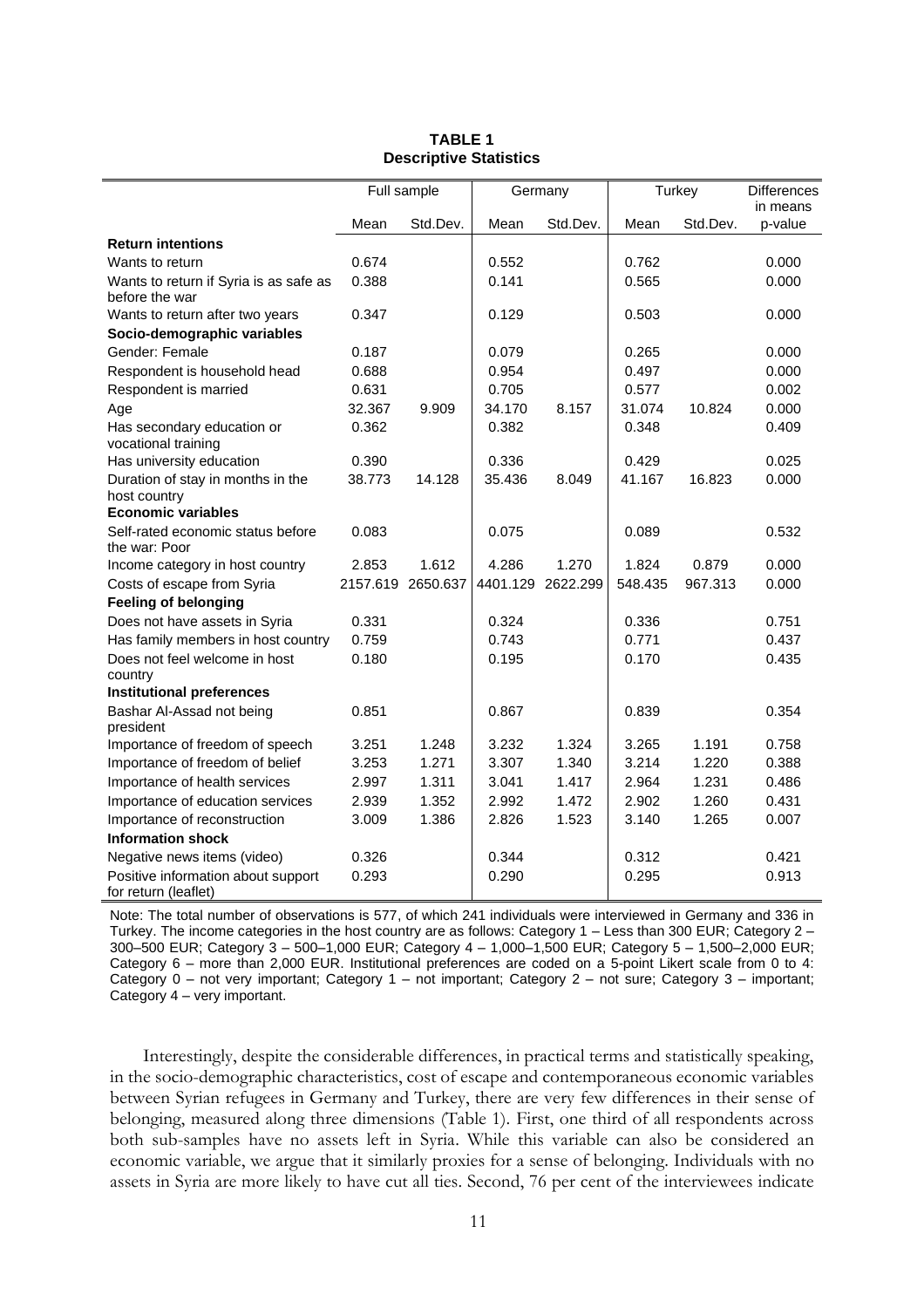that they have family in the respective host country; and third, 18 per cent report that they do not feel welcome in the host country. Since preferences and ratings are 'soft' variables that are considered context specific and easily manipulated, it is important to emphasize that despite the cultural and economic differences between the two host countries, there are no statistically significant differences in the perception of being unwelcome or any other subjective perception rating. Similar to the sense of belonging, institutional preferences are practically and statistically identical across refugees in both host countries. The vast majority of the refugees – 85 per cent – are afraid of the Syrian regime and desire the end of the Al-Assad era. There is a clear preference for the democratic value of freedom of speech, on average the refugees indicate to find it important (average response of 3.25 on a 0-4 Likert scale). Freedom of belief is valued equally highly (3.25 on a 0-4 scale). Notably, more tangible institutions such as health and education services rate slightly lower in importance compared to freedom of speech and belief. On average health services have an importance rating of 3.00 out of 4 and education services of 2.94 out of 4. There is only one difference in the institutional importance ratings between Syrian refugees in Turkey and Germany. Refugees in Turkey give more importance to reconstruction of their country. In practical terms this latter difference amounts to less than one third of a point on a five-point Likert scale. Notably, the other five institutional ratings are identical across host countries.

Lastly, we implemented a survey experiment on the influence of information on re-migration decisions. We randomly divided the refugees into three groups and presented them with a positive, a negative or no information about Syria and relocation support. The experiment was carried out after the background information about the socio-demographic and economic characteristics were collected, and prior to survey questions asking about the intention to migrate back. We randomly exposed one out of three respondents to a negative news item about Syria in the form of a video clip. The video lasted 2.7 minutes and was issued by Aljazeera news channel in Arabic. The negative news item presented latest facts about the numerous challenges that Syrian refugees who returned home from Lebanon are facing. The second group of respondents received a positive information shock about possible support for returnees. We put together a one-page leaflet with positive and encouraging information on support for returnees, including relevant links and addresses in case of interest.<sup>7</sup> The remaining one third of the respondents served as a control group. We deliberately presented powerful images and messages that are directly related to return migration to assess whether the new information affected the refugees' return migration intentions. We aimed at resembling the type of rapid information that comes in through social media. Yet, contrary to most social media we only shared the content once and not repeatedly. The experiment was designed such that the first interviewee of every enumerator entered the control group (receiving no information), the second interviewee was exposed to the negative treatment, and the third one received the positive treatment. As the descriptive statistics indicate, the information experiment was equally implemented across countries. Moreover, we assessed balancing of the treatment across socio-demographic and economic characteristics for the sample as a whole and the country subsamples. Detailed balancing statistics can be found in the Appendix (Table A1). By and large the information treatment is well-balanced across socio-demographic and economic characteristics and sub-samples, but we find an imbalance for gender and age. Details are discussed in the Appendix. Overall the experiment can be considered as truly randomly implemented along the predetermined variables since of the 30 possible comparisons in the overall sample only three are statistically significant, for the German sub-sample only one out of 30 is statistically significant and for the Turkish sub-sample five out of 30 are statistically significant (three at the 10 per cent level). We do not present balancing statistics for the sense of belonging and the institutional preferences as we expect that, in addition to the outcome variables (return migration intentions), they are also affected

<sup>7</sup> Full details and the material used in the information experiment are available from the authors upon request.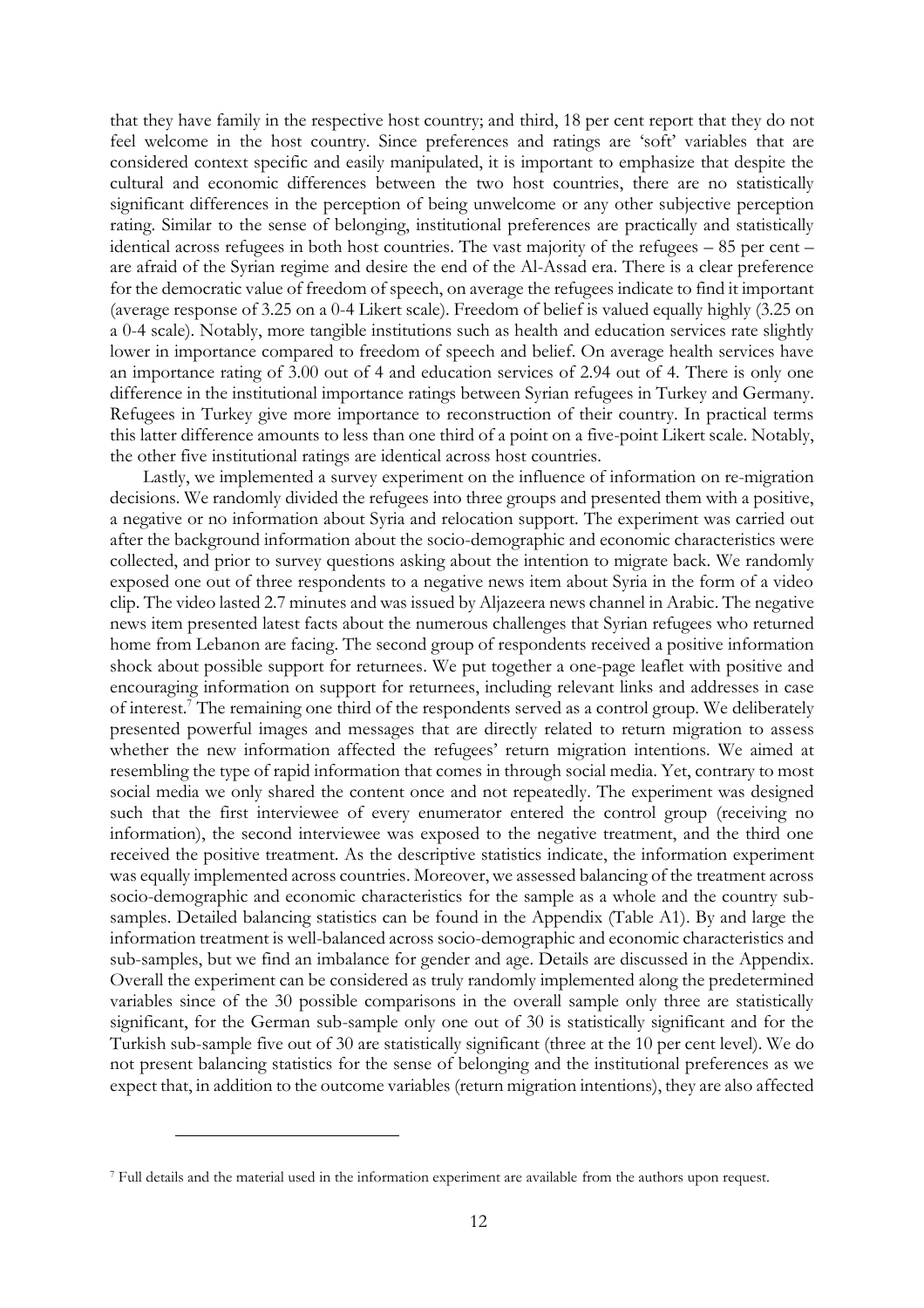by the information treatment. Importantly, we collected all these data after the information treatment.

## **6 EMPIRICAL STRATEGY**

Our empirical strategy aims at identifying the correlates of intended return migration. In addition, we want to determine the extent to which these correlates are host country specific. We proxy the theoretically identified optimal duration of stay with the intent to return. We have three different variables depicting (i) the intent to ever return, (ii) the intent to return when it is as safe in Syria as before the war, and (iii) the intent to return within two years, i.e. in the near future. In addition to socio-demographic control variables we include the presented economic variables, preference parameters and measures of institutional quality as motivated by the theoretical model. Finally, we assess the role of the information experiment since host-country governments compete with dubious news channels, social media and country of origin sources in communicating with refugees and it is of interest to host-country institutions to understand how sensitive refugees are to new information. The resulting empirical model can be presented as follows:

$$
R = X'_{S} \beta_{S} + X'_{E} \beta_{E} + X'_{P} \beta_{P} + X'_{I} \beta_{I} + X'_{N} \beta_{N} + \lambda_{G} + \lambda_{A} + \lambda_{Enum} + \varepsilon^{8}
$$

The outcome  $R$  is binary, with 1 indicating that an individual intends to return and 0 otherwise. The matrix of socio-demographic control variables  $X<sub>S</sub>$  includes age along with dummy variables for female respondents, household heads, married individuals, individuals with secondary education or vocational training, and individuals with university education. The duration of stay in the host country is included in logarithmic form. The matrix of economic variables  $X_E$  includes a dummy variable for those who self-classify as having been poor prior to the war, dummy variables for the income category the refugees belong to in the host country and the costs of escape, the latter in logarithmic form. The matrix of preference parameters  $X_P$  includes the following dummy variables: an indicator for (i) respondents who have family members in the host country, (ii) the perception of not feeling welcome in the host country, and (iii) assets in Syria. Note that we include a dummy variable coding *1* for those who do *not* have assets in Syria. Next we include a series of institutional variables collected in the matrix  $X_I$ . First, we include a dummy variable that is equal to 1 if the respondent prefers that Bashar Al-Assad is *not* president anymore. Next, we include a series of institutional preference variables. For all these variables we give a preference scale from 0 to 4 with 0 indicating no importance being given and 4 indicating very high importance or support. Indifference is denoted by 2. These variables include the importance of freedom of speech for the respondent, the importance of freedom of religion, the importance of free and functioning health services as well as of free and functioning education services, and finally the importance of reconstruction having started in Syria. Finally, we assess the respondents' sensitivity to new information with the information experiment that randomly provides negative, positive or no information. The variables are collected in the matrix  $X_N$ . The experiment allows us to empirically assess to what extent news feeds affect return intentions.

To account for structural aspects associated with coming from the same background and living together in the same refugee accommodation, we employ governorate of origin specific effects  $\lambda_G$ as well as accommodation specific effects  $\lambda_A$ . In addition, we account for enumerator specific effects  $\lambda_{Enum}$ . Although we have carefully trained the enumerators, we want to eliminate any remaining systematic bias stemming from the way an enumerator might have asked the questions

<sup>8</sup> Since all variables are individual specific except for the fixed effects, we abstain from including individual specific identifiers in the regression model.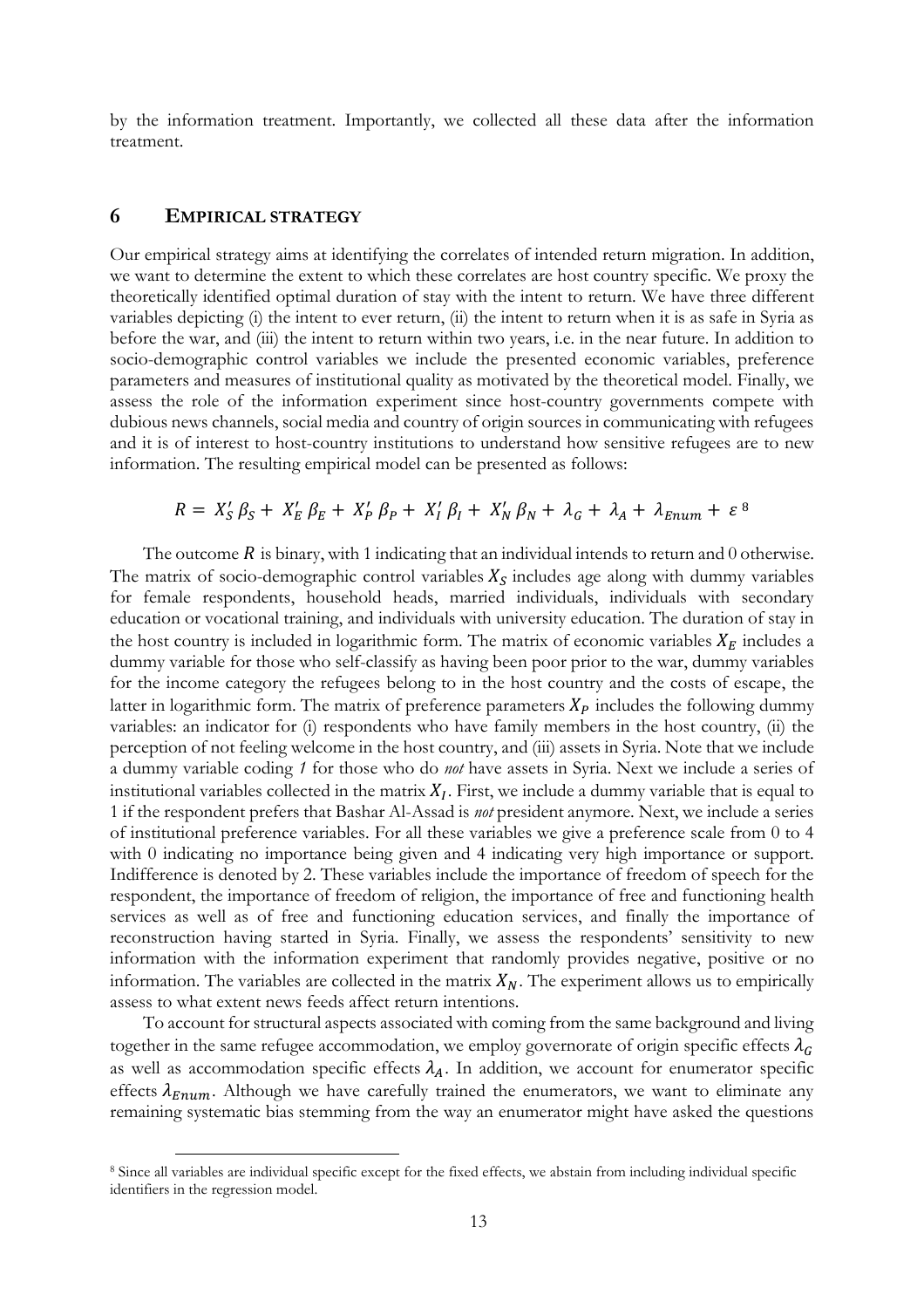or the interview atmosphere an enumerator might have generated. We cluster the remaining error term  $\varepsilon$  at the enumerator level. Since this results in only 25 clusters, we also apply cluster wild bootstrapping with 1,000 replications.

Most importantly, the above model includes an interaction term for every control variable. We interact every control variable with being a refugee in Turkey. Since the descriptive statistics have already indicated that refugees in Germany and Turkey are different along the socio-demographic and economic dimension, we want to contrast the determinants and motives for return migration for the refugees in both host countries. We opt for a joint model for efficiency.

Although our outcome variables are binary, we decided to employ the linear probability model as main specification. Since the respondents come from 10 different governorates, were sampled from seven different locations (two cities and one adjacent rural area in Germany and four cities in Turkey) and interviewed by 25 different enumerators, we include a considerable number of linear fixed effects given the relatively small sample of 577 observations. We do not want to run the risk of an incidental parameters problem and abstain from implementing non-linear models (Lancaster, 2000; Neyman and Scott, 1948). Nevertheless, for completeness, we use the logit model as a robustness check.

### **7 RESULTS**

Before starting with the discussion of the multivariate results, we will highlight some observations about the nature of our outcome variables. First and foremost, the descriptive statistics already indicate that the three presented return scenarios are not only different in nature but also perceived differently. There is no doubt that the majority of the refugees plans to return eventually (67%, compare Table 1). But when it comes to concrete time horizons or a situation that is presented as safe but with the caveat that it is only 'as safe as before the war' the refugees are less inclined to consider return migration. The differences in the three scenarios are also reflected in the correlation across the intended return migration scenarios. The strength of the correlation is only moderate, between 0.33 and 0.36. Yet, all the correlations are highly statistically significant (p-value<0.001). Thus, there is no doubt that the concept of return migration is understood across scenarios but put in perspective given the presented conditions.

The host country dynamics differ across return scenarios. The correlation between the intention to eventually go back and the other two re-migration indicators is relatively small among Syrian refugees in Germany. In turn, for refugees in Turkey the correlation in return scenarios is highest for eventual return and re-migration if Syria is safe as before the war. This suggests that returning home is more closely linked to an end of the fighting for refugees staying in Turkey. Hence, the descriptive statistic in combination with these basic correlation dynamics indicate a sorting of refugees into host countries depending on intended duration of stay. Detailed correlation results are presented in the Appendix (Table A2).

### **7.1 Main Results: Multivariate Analysis**

The results of the multivariate analysis are presented in Table 2. Six findings stand out that hold independent of the presented return migration scenario. First, despite considerable differences in the socio-demographic and economic characteristics between the refugees in Germany and Turkey, these characteristics tend to have limited predictive power for re-migration intentions, suggesting that return migration intentions are not very much influenced by background characteristics. Second, refugees in Germany who do not have any assets in Syria are less likely to indicate that they want to return to their country of origin, suggesting that they have cut all their ties. This finding holds across all models that we estimate and even when we apply cluster wild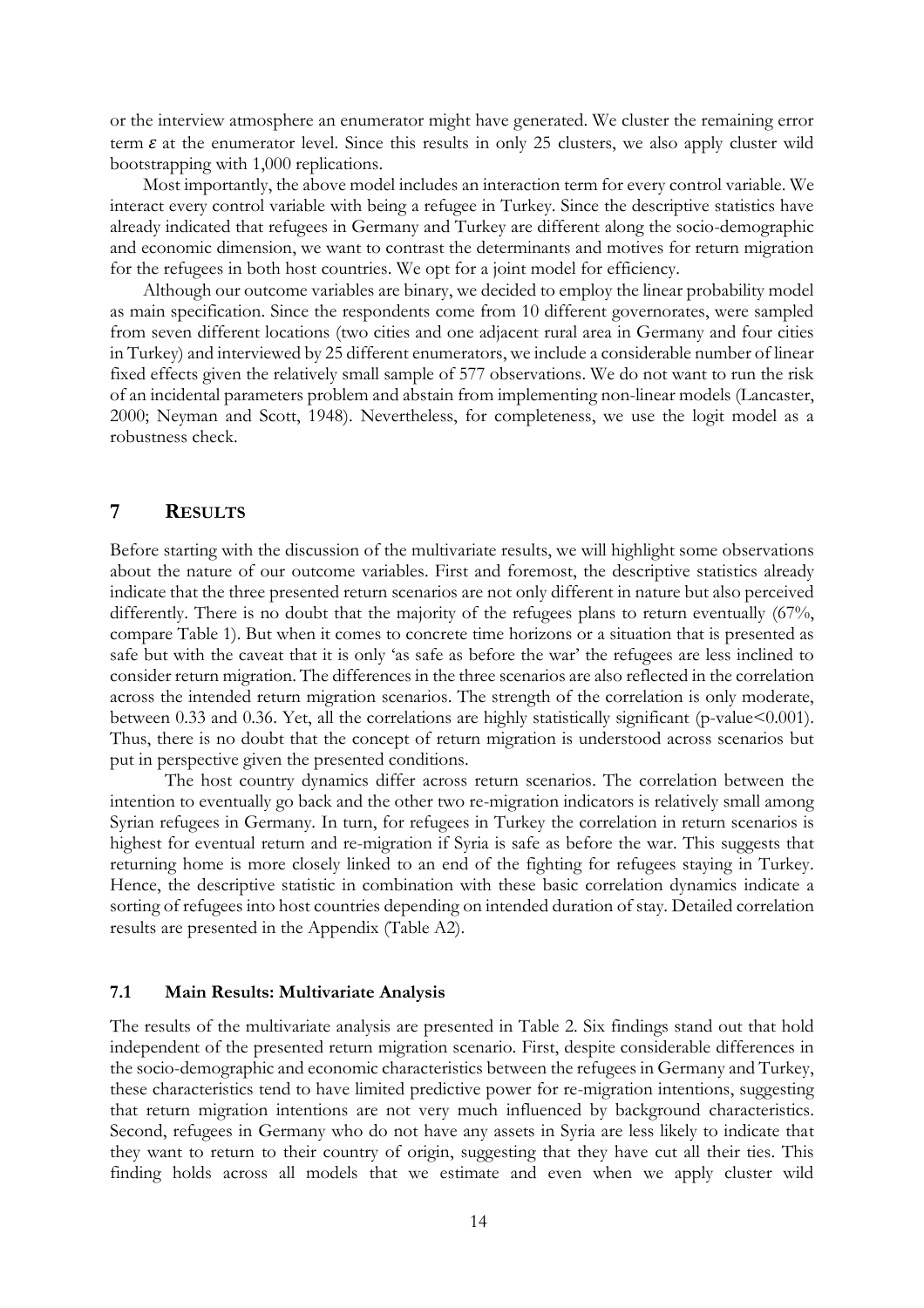bootstrapping. Third, democratic rights that are very much emphasized by Western governments and NGOs in the process of reconstruction and repatriation do not seem to feed into the return migration decision. Although the refugees attribute a high value to freedom of speech and freedom of belief (Table 1), these preferences are not coherently or strongly associated with the return migration decision independent of where the refugees are hosted. Fourth, Syrian refugees who place a high value on education seem to have opted for seeking refuge in Germany; the more importance they attach to education, the less likely they are to want to migrate back. Fifth, theory suggests that over time return migration becomes more likely. However, we do not identify a relationship between re-migration intentions and duration of stay in two of the three scenarios. This might be linked to the relative short time of staying in the host countries and the fact that at the time of the interviews the war in Syria was still ongoing with unclear outcome. Duration of stay is only linked to the intention of going back if Syria is as safe as before the war. Sixth, the information treatment does not systematically influence the decision to migrate back. The lack of a reaction to the shared information demonstrates how intricate it is for host-country governments to reach out to the refugees even with useful support messages such as the presented leaflet. The new information does not seem to affect the refugees' return migration intentions although we deliberately opted for strong messages directly related to return migration.

Next we turn to a detailed discussion of the findings. Column 1 of Table 2 presents the correlates of intended return migration at some point in time ('return ever'). First, we observe that there are differences in the socio-demographic correlates between those refugees staying in Germany and those in Turkey. Female respondents interviewed in Turkey are 33 per cent less likely to have intentions for return migration compared to men. However, this effect disappears once we apply the wild bootstrapping. While we do not identify any gender dynamics for the sub-sample of refugees in Germany, we observe that married refugees who stay in Germany are 19 per cent more likely to have re-migration intentions compared to married individuals in Turkey. Again, however, the effect disappears with bootstrapping. In turn, we find a statistically stable age effect suggesting that older refugees who stay in Germany are more likely to have the wish to go back to Syria compared to younger refugees in Germany. This is in line with the existing literature about return migration (Kirdar, 2009; Constant and Massey, 2003). We further learned from the qualitative interviews that this finding is linked to cultural differences between Germany and Syria. The differences are perceived as being considerable and there is a desire to be closer to home when old. We observe contrasting age dynamics for refugees in Turkey. The younger respondents are more likely to express the desire to go back. While older refugees perceive Turkey as a safe haven that is close to home, the younger ones indicated that they see more opportunities back in Syria. In turn, we find that refugees with university education who stay in Turkey are considerably less likely (27 per cent) to intend going back home. However, this finding also disappears when we bootstrap. In short, the socio-demographic factors could not be identified as strong predictors for return migration decisions.

Turning to the economic variables, those refugees staying in Germany who have a higher income have a lower probability of re-migration.<sup>9</sup> Meanwhile, the costs of escape are positively and statistically significantly associated with return to Syria for those refugees staying in Germany but negatively for those staying in Turkey.

Next we assess the variables that code for the sense of belonging, which proxy for the parameter *B(.)* from our theoretical model. The first variable that we analyse is also an economic variable, namely whether an individual has assets in Syria. Not having assets in Syria decreases the probability of return migration among refugees in Germany by 20 per cent, suggesting that those individuals derive a comparably low benefit from consumption back home. Lack of asset ownership has no effect for refugees in Turkey. Another variable feeding into a sense of belonging is the presence of family members in the host country. Having family members in Germany (Turkey) reduces (increases) the probability of return migration by 24 per cent (37 per cent). We

<sup>&</sup>lt;sup>9</sup> Note that we pool all sources of income including remittances and social assistance.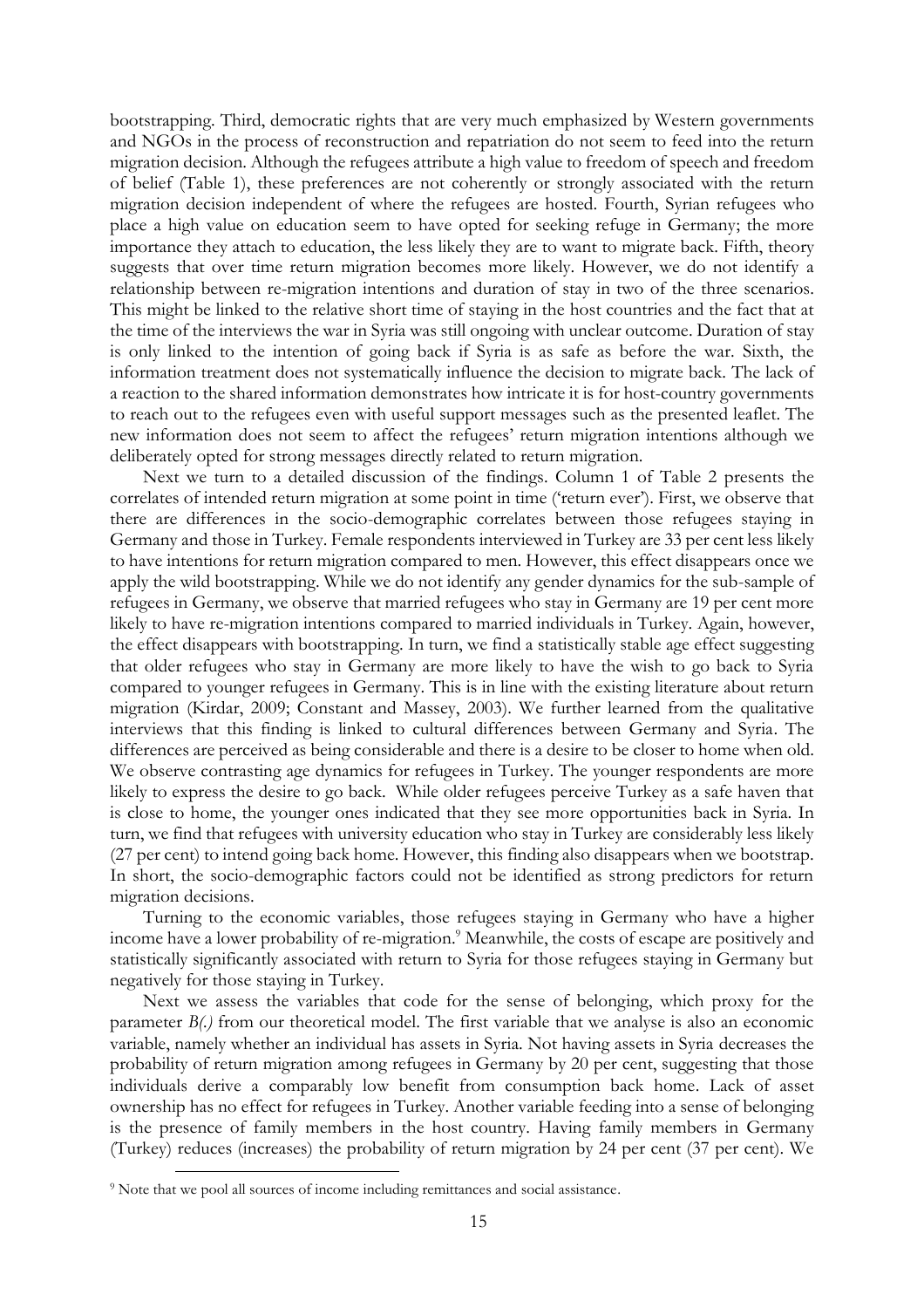can only speculate about the increased likelihood of return migration in the case of Turkey: we have some indicative evidence from the qualitative interviews that due to the proximity between Turkey and Syria, refugees with family members in Turkey consider the country a safe haven to which they can always turn if needed. Lastly, whether the refugees feel welcome or not does not affect their considerations of return migration in either host country.

| Socio-demographic variables<br>0.277<br>0.021<br>$-0.101$<br>Respondent is female<br>(0.189)<br>(0.058)<br>(0.069)<br>Tx(Respondent is female)<br>$-0.333*$<br>$-0.015$<br>0.077<br>(0.195)<br>(0.111)<br>(0.095)<br>$-0.387**$<br>$-0.245$<br>0.053<br>Household head<br>(0.159)<br>(0.093)<br>(0.177)<br>$0.397**$<br>0.280<br>Tx(Household head)<br>$-0.009$<br>(0.181)<br>(0.108)<br>(0.189)<br>$0.011**$<br>$-0.002$<br>0.000<br>Age<br>$(0.005)$ [0.074]<br>(0.004)<br>(0.002)<br>$-0.014**$<br>0.005<br>$-0.000$<br>Tx(Age)<br>$(0.005)$ $[0.024]$<br>(0.007)<br>(0.004)<br>$0.187*$<br>$-0.067$<br>$-0.010$<br>Married<br>(0.095)<br>(0.042)<br>(0.048)<br>$-0.142$<br>0.006<br>0.098<br>Tx(Married)<br>(0.085)<br>(0.118)<br>(0.092)<br>$-0.017$<br>Secondary/vocational education<br>$-0.015$<br>$-0.085$<br>(0.057)<br>(0.066)<br>(0.054)<br>0.130<br>Tx(Secondary/vocational education)<br>$-0.066$<br>$-0.191$<br>(0.093)<br>(0.118)<br>(0.098)<br>$-0.050$<br>University education<br>0.118<br>0.007<br>(0.107)<br>(0.064)<br>(0.121)<br>$-0.294**$<br>Tx(University education)<br>$-0.272**$<br>$-0.014$<br>$(0.132)$ [0.084]<br>(0.130)<br>(0.145)<br>$-0.170***$<br>$-0.011$<br>$-0.129$<br>Duration of stay (log)<br>(0.094)<br>(0.086)<br>$(0.059)$ [0.002]<br>$0.184**$<br>Tx(Duration of stay)<br>0.011<br>0.092<br>(0.123)<br>(0.110)<br>$(0.086)$ [0.052]<br><b>Economic variables</b><br>$-0.114*$<br>Self-rated poor<br>0.079<br>$-0.128$<br>(0.051)<br>(0.061)<br>(0.111)<br>0.050<br>0.135<br>0.154<br>Tx(Self-rated poor)<br>(0.089)<br>(0.136)<br>(0.127)<br>$-0.051**$<br>0.016<br>0.007<br>Income category host country<br>$(0.020)$ [0.010]<br>(0.022)<br>(0.022)<br>$-0.073*$<br>0.018<br>$-0.031$<br>Tx(Income category host country)<br>(0.032)<br>$(0.036)$ [0.088]<br>(0.047)<br>$0.036***$<br>0.012<br>Costs of escape (log)<br>$-0.004$<br>$(0.008)$ $[0.000]$<br>(0.007)<br>(0.005)<br>$-0.048**$<br>$-0.041*$<br>Tx(Costs of escape)<br>0.020<br>$(0.023)$ [0.056]<br>(0.024)<br>(0.022)<br><b>Feeling of belonging</b><br>$-0.204***$<br>$-0.147***$<br>No assets in Syria<br>$-0.075*$<br>$(0.058)$ [0.036]<br>$(0.037)$ [0.098]<br>$(0.044)$ [0.002]<br>0.057<br>$-0.009$<br>Tx(No assets in Syria)<br>0.064 | Return after two<br>Return ever<br>years |         | Return if Syria is<br>as safe as<br>before the war |
|----------------------------------------------------------------------------------------------------------------------------------------------------------------------------------------------------------------------------------------------------------------------------------------------------------------------------------------------------------------------------------------------------------------------------------------------------------------------------------------------------------------------------------------------------------------------------------------------------------------------------------------------------------------------------------------------------------------------------------------------------------------------------------------------------------------------------------------------------------------------------------------------------------------------------------------------------------------------------------------------------------------------------------------------------------------------------------------------------------------------------------------------------------------------------------------------------------------------------------------------------------------------------------------------------------------------------------------------------------------------------------------------------------------------------------------------------------------------------------------------------------------------------------------------------------------------------------------------------------------------------------------------------------------------------------------------------------------------------------------------------------------------------------------------------------------------------------------------------------------------------------------------------------------------------------------------------------------------------------------------------------------------------------------------------------------------------------------------------------------------------------------------------------------------------------------------------------------------------------------------------------|------------------------------------------|---------|----------------------------------------------------|
|                                                                                                                                                                                                                                                                                                                                                                                                                                                                                                                                                                                                                                                                                                                                                                                                                                                                                                                                                                                                                                                                                                                                                                                                                                                                                                                                                                                                                                                                                                                                                                                                                                                                                                                                                                                                                                                                                                                                                                                                                                                                                                                                                                                                                                                          |                                          |         |                                                    |
|                                                                                                                                                                                                                                                                                                                                                                                                                                                                                                                                                                                                                                                                                                                                                                                                                                                                                                                                                                                                                                                                                                                                                                                                                                                                                                                                                                                                                                                                                                                                                                                                                                                                                                                                                                                                                                                                                                                                                                                                                                                                                                                                                                                                                                                          |                                          |         |                                                    |
|                                                                                                                                                                                                                                                                                                                                                                                                                                                                                                                                                                                                                                                                                                                                                                                                                                                                                                                                                                                                                                                                                                                                                                                                                                                                                                                                                                                                                                                                                                                                                                                                                                                                                                                                                                                                                                                                                                                                                                                                                                                                                                                                                                                                                                                          |                                          |         |                                                    |
|                                                                                                                                                                                                                                                                                                                                                                                                                                                                                                                                                                                                                                                                                                                                                                                                                                                                                                                                                                                                                                                                                                                                                                                                                                                                                                                                                                                                                                                                                                                                                                                                                                                                                                                                                                                                                                                                                                                                                                                                                                                                                                                                                                                                                                                          |                                          |         |                                                    |
|                                                                                                                                                                                                                                                                                                                                                                                                                                                                                                                                                                                                                                                                                                                                                                                                                                                                                                                                                                                                                                                                                                                                                                                                                                                                                                                                                                                                                                                                                                                                                                                                                                                                                                                                                                                                                                                                                                                                                                                                                                                                                                                                                                                                                                                          |                                          |         |                                                    |
|                                                                                                                                                                                                                                                                                                                                                                                                                                                                                                                                                                                                                                                                                                                                                                                                                                                                                                                                                                                                                                                                                                                                                                                                                                                                                                                                                                                                                                                                                                                                                                                                                                                                                                                                                                                                                                                                                                                                                                                                                                                                                                                                                                                                                                                          |                                          |         |                                                    |
|                                                                                                                                                                                                                                                                                                                                                                                                                                                                                                                                                                                                                                                                                                                                                                                                                                                                                                                                                                                                                                                                                                                                                                                                                                                                                                                                                                                                                                                                                                                                                                                                                                                                                                                                                                                                                                                                                                                                                                                                                                                                                                                                                                                                                                                          |                                          |         |                                                    |
|                                                                                                                                                                                                                                                                                                                                                                                                                                                                                                                                                                                                                                                                                                                                                                                                                                                                                                                                                                                                                                                                                                                                                                                                                                                                                                                                                                                                                                                                                                                                                                                                                                                                                                                                                                                                                                                                                                                                                                                                                                                                                                                                                                                                                                                          |                                          |         |                                                    |
|                                                                                                                                                                                                                                                                                                                                                                                                                                                                                                                                                                                                                                                                                                                                                                                                                                                                                                                                                                                                                                                                                                                                                                                                                                                                                                                                                                                                                                                                                                                                                                                                                                                                                                                                                                                                                                                                                                                                                                                                                                                                                                                                                                                                                                                          |                                          |         |                                                    |
|                                                                                                                                                                                                                                                                                                                                                                                                                                                                                                                                                                                                                                                                                                                                                                                                                                                                                                                                                                                                                                                                                                                                                                                                                                                                                                                                                                                                                                                                                                                                                                                                                                                                                                                                                                                                                                                                                                                                                                                                                                                                                                                                                                                                                                                          |                                          |         |                                                    |
|                                                                                                                                                                                                                                                                                                                                                                                                                                                                                                                                                                                                                                                                                                                                                                                                                                                                                                                                                                                                                                                                                                                                                                                                                                                                                                                                                                                                                                                                                                                                                                                                                                                                                                                                                                                                                                                                                                                                                                                                                                                                                                                                                                                                                                                          |                                          |         |                                                    |
|                                                                                                                                                                                                                                                                                                                                                                                                                                                                                                                                                                                                                                                                                                                                                                                                                                                                                                                                                                                                                                                                                                                                                                                                                                                                                                                                                                                                                                                                                                                                                                                                                                                                                                                                                                                                                                                                                                                                                                                                                                                                                                                                                                                                                                                          |                                          |         |                                                    |
|                                                                                                                                                                                                                                                                                                                                                                                                                                                                                                                                                                                                                                                                                                                                                                                                                                                                                                                                                                                                                                                                                                                                                                                                                                                                                                                                                                                                                                                                                                                                                                                                                                                                                                                                                                                                                                                                                                                                                                                                                                                                                                                                                                                                                                                          |                                          |         |                                                    |
|                                                                                                                                                                                                                                                                                                                                                                                                                                                                                                                                                                                                                                                                                                                                                                                                                                                                                                                                                                                                                                                                                                                                                                                                                                                                                                                                                                                                                                                                                                                                                                                                                                                                                                                                                                                                                                                                                                                                                                                                                                                                                                                                                                                                                                                          |                                          |         |                                                    |
|                                                                                                                                                                                                                                                                                                                                                                                                                                                                                                                                                                                                                                                                                                                                                                                                                                                                                                                                                                                                                                                                                                                                                                                                                                                                                                                                                                                                                                                                                                                                                                                                                                                                                                                                                                                                                                                                                                                                                                                                                                                                                                                                                                                                                                                          |                                          |         |                                                    |
|                                                                                                                                                                                                                                                                                                                                                                                                                                                                                                                                                                                                                                                                                                                                                                                                                                                                                                                                                                                                                                                                                                                                                                                                                                                                                                                                                                                                                                                                                                                                                                                                                                                                                                                                                                                                                                                                                                                                                                                                                                                                                                                                                                                                                                                          |                                          |         |                                                    |
|                                                                                                                                                                                                                                                                                                                                                                                                                                                                                                                                                                                                                                                                                                                                                                                                                                                                                                                                                                                                                                                                                                                                                                                                                                                                                                                                                                                                                                                                                                                                                                                                                                                                                                                                                                                                                                                                                                                                                                                                                                                                                                                                                                                                                                                          |                                          |         |                                                    |
|                                                                                                                                                                                                                                                                                                                                                                                                                                                                                                                                                                                                                                                                                                                                                                                                                                                                                                                                                                                                                                                                                                                                                                                                                                                                                                                                                                                                                                                                                                                                                                                                                                                                                                                                                                                                                                                                                                                                                                                                                                                                                                                                                                                                                                                          |                                          |         |                                                    |
|                                                                                                                                                                                                                                                                                                                                                                                                                                                                                                                                                                                                                                                                                                                                                                                                                                                                                                                                                                                                                                                                                                                                                                                                                                                                                                                                                                                                                                                                                                                                                                                                                                                                                                                                                                                                                                                                                                                                                                                                                                                                                                                                                                                                                                                          |                                          |         |                                                    |
|                                                                                                                                                                                                                                                                                                                                                                                                                                                                                                                                                                                                                                                                                                                                                                                                                                                                                                                                                                                                                                                                                                                                                                                                                                                                                                                                                                                                                                                                                                                                                                                                                                                                                                                                                                                                                                                                                                                                                                                                                                                                                                                                                                                                                                                          |                                          |         |                                                    |
|                                                                                                                                                                                                                                                                                                                                                                                                                                                                                                                                                                                                                                                                                                                                                                                                                                                                                                                                                                                                                                                                                                                                                                                                                                                                                                                                                                                                                                                                                                                                                                                                                                                                                                                                                                                                                                                                                                                                                                                                                                                                                                                                                                                                                                                          |                                          |         |                                                    |
|                                                                                                                                                                                                                                                                                                                                                                                                                                                                                                                                                                                                                                                                                                                                                                                                                                                                                                                                                                                                                                                                                                                                                                                                                                                                                                                                                                                                                                                                                                                                                                                                                                                                                                                                                                                                                                                                                                                                                                                                                                                                                                                                                                                                                                                          |                                          |         |                                                    |
|                                                                                                                                                                                                                                                                                                                                                                                                                                                                                                                                                                                                                                                                                                                                                                                                                                                                                                                                                                                                                                                                                                                                                                                                                                                                                                                                                                                                                                                                                                                                                                                                                                                                                                                                                                                                                                                                                                                                                                                                                                                                                                                                                                                                                                                          |                                          |         |                                                    |
|                                                                                                                                                                                                                                                                                                                                                                                                                                                                                                                                                                                                                                                                                                                                                                                                                                                                                                                                                                                                                                                                                                                                                                                                                                                                                                                                                                                                                                                                                                                                                                                                                                                                                                                                                                                                                                                                                                                                                                                                                                                                                                                                                                                                                                                          |                                          |         |                                                    |
|                                                                                                                                                                                                                                                                                                                                                                                                                                                                                                                                                                                                                                                                                                                                                                                                                                                                                                                                                                                                                                                                                                                                                                                                                                                                                                                                                                                                                                                                                                                                                                                                                                                                                                                                                                                                                                                                                                                                                                                                                                                                                                                                                                                                                                                          |                                          |         |                                                    |
|                                                                                                                                                                                                                                                                                                                                                                                                                                                                                                                                                                                                                                                                                                                                                                                                                                                                                                                                                                                                                                                                                                                                                                                                                                                                                                                                                                                                                                                                                                                                                                                                                                                                                                                                                                                                                                                                                                                                                                                                                                                                                                                                                                                                                                                          |                                          |         |                                                    |
|                                                                                                                                                                                                                                                                                                                                                                                                                                                                                                                                                                                                                                                                                                                                                                                                                                                                                                                                                                                                                                                                                                                                                                                                                                                                                                                                                                                                                                                                                                                                                                                                                                                                                                                                                                                                                                                                                                                                                                                                                                                                                                                                                                                                                                                          |                                          |         |                                                    |
|                                                                                                                                                                                                                                                                                                                                                                                                                                                                                                                                                                                                                                                                                                                                                                                                                                                                                                                                                                                                                                                                                                                                                                                                                                                                                                                                                                                                                                                                                                                                                                                                                                                                                                                                                                                                                                                                                                                                                                                                                                                                                                                                                                                                                                                          |                                          |         |                                                    |
|                                                                                                                                                                                                                                                                                                                                                                                                                                                                                                                                                                                                                                                                                                                                                                                                                                                                                                                                                                                                                                                                                                                                                                                                                                                                                                                                                                                                                                                                                                                                                                                                                                                                                                                                                                                                                                                                                                                                                                                                                                                                                                                                                                                                                                                          |                                          |         |                                                    |
|                                                                                                                                                                                                                                                                                                                                                                                                                                                                                                                                                                                                                                                                                                                                                                                                                                                                                                                                                                                                                                                                                                                                                                                                                                                                                                                                                                                                                                                                                                                                                                                                                                                                                                                                                                                                                                                                                                                                                                                                                                                                                                                                                                                                                                                          |                                          |         |                                                    |
|                                                                                                                                                                                                                                                                                                                                                                                                                                                                                                                                                                                                                                                                                                                                                                                                                                                                                                                                                                                                                                                                                                                                                                                                                                                                                                                                                                                                                                                                                                                                                                                                                                                                                                                                                                                                                                                                                                                                                                                                                                                                                                                                                                                                                                                          |                                          |         |                                                    |
|                                                                                                                                                                                                                                                                                                                                                                                                                                                                                                                                                                                                                                                                                                                                                                                                                                                                                                                                                                                                                                                                                                                                                                                                                                                                                                                                                                                                                                                                                                                                                                                                                                                                                                                                                                                                                                                                                                                                                                                                                                                                                                                                                                                                                                                          |                                          |         |                                                    |
|                                                                                                                                                                                                                                                                                                                                                                                                                                                                                                                                                                                                                                                                                                                                                                                                                                                                                                                                                                                                                                                                                                                                                                                                                                                                                                                                                                                                                                                                                                                                                                                                                                                                                                                                                                                                                                                                                                                                                                                                                                                                                                                                                                                                                                                          |                                          |         |                                                    |
|                                                                                                                                                                                                                                                                                                                                                                                                                                                                                                                                                                                                                                                                                                                                                                                                                                                                                                                                                                                                                                                                                                                                                                                                                                                                                                                                                                                                                                                                                                                                                                                                                                                                                                                                                                                                                                                                                                                                                                                                                                                                                                                                                                                                                                                          |                                          |         |                                                    |
|                                                                                                                                                                                                                                                                                                                                                                                                                                                                                                                                                                                                                                                                                                                                                                                                                                                                                                                                                                                                                                                                                                                                                                                                                                                                                                                                                                                                                                                                                                                                                                                                                                                                                                                                                                                                                                                                                                                                                                                                                                                                                                                                                                                                                                                          |                                          |         |                                                    |
|                                                                                                                                                                                                                                                                                                                                                                                                                                                                                                                                                                                                                                                                                                                                                                                                                                                                                                                                                                                                                                                                                                                                                                                                                                                                                                                                                                                                                                                                                                                                                                                                                                                                                                                                                                                                                                                                                                                                                                                                                                                                                                                                                                                                                                                          |                                          |         |                                                    |
|                                                                                                                                                                                                                                                                                                                                                                                                                                                                                                                                                                                                                                                                                                                                                                                                                                                                                                                                                                                                                                                                                                                                                                                                                                                                                                                                                                                                                                                                                                                                                                                                                                                                                                                                                                                                                                                                                                                                                                                                                                                                                                                                                                                                                                                          |                                          |         |                                                    |
|                                                                                                                                                                                                                                                                                                                                                                                                                                                                                                                                                                                                                                                                                                                                                                                                                                                                                                                                                                                                                                                                                                                                                                                                                                                                                                                                                                                                                                                                                                                                                                                                                                                                                                                                                                                                                                                                                                                                                                                                                                                                                                                                                                                                                                                          |                                          |         |                                                    |
|                                                                                                                                                                                                                                                                                                                                                                                                                                                                                                                                                                                                                                                                                                                                                                                                                                                                                                                                                                                                                                                                                                                                                                                                                                                                                                                                                                                                                                                                                                                                                                                                                                                                                                                                                                                                                                                                                                                                                                                                                                                                                                                                                                                                                                                          |                                          |         |                                                    |
|                                                                                                                                                                                                                                                                                                                                                                                                                                                                                                                                                                                                                                                                                                                                                                                                                                                                                                                                                                                                                                                                                                                                                                                                                                                                                                                                                                                                                                                                                                                                                                                                                                                                                                                                                                                                                                                                                                                                                                                                                                                                                                                                                                                                                                                          |                                          |         |                                                    |
|                                                                                                                                                                                                                                                                                                                                                                                                                                                                                                                                                                                                                                                                                                                                                                                                                                                                                                                                                                                                                                                                                                                                                                                                                                                                                                                                                                                                                                                                                                                                                                                                                                                                                                                                                                                                                                                                                                                                                                                                                                                                                                                                                                                                                                                          |                                          |         |                                                    |
|                                                                                                                                                                                                                                                                                                                                                                                                                                                                                                                                                                                                                                                                                                                                                                                                                                                                                                                                                                                                                                                                                                                                                                                                                                                                                                                                                                                                                                                                                                                                                                                                                                                                                                                                                                                                                                                                                                                                                                                                                                                                                                                                                                                                                                                          |                                          |         |                                                    |
|                                                                                                                                                                                                                                                                                                                                                                                                                                                                                                                                                                                                                                                                                                                                                                                                                                                                                                                                                                                                                                                                                                                                                                                                                                                                                                                                                                                                                                                                                                                                                                                                                                                                                                                                                                                                                                                                                                                                                                                                                                                                                                                                                                                                                                                          |                                          |         |                                                    |
|                                                                                                                                                                                                                                                                                                                                                                                                                                                                                                                                                                                                                                                                                                                                                                                                                                                                                                                                                                                                                                                                                                                                                                                                                                                                                                                                                                                                                                                                                                                                                                                                                                                                                                                                                                                                                                                                                                                                                                                                                                                                                                                                                                                                                                                          |                                          |         |                                                    |
|                                                                                                                                                                                                                                                                                                                                                                                                                                                                                                                                                                                                                                                                                                                                                                                                                                                                                                                                                                                                                                                                                                                                                                                                                                                                                                                                                                                                                                                                                                                                                                                                                                                                                                                                                                                                                                                                                                                                                                                                                                                                                                                                                                                                                                                          |                                          |         |                                                    |
|                                                                                                                                                                                                                                                                                                                                                                                                                                                                                                                                                                                                                                                                                                                                                                                                                                                                                                                                                                                                                                                                                                                                                                                                                                                                                                                                                                                                                                                                                                                                                                                                                                                                                                                                                                                                                                                                                                                                                                                                                                                                                                                                                                                                                                                          | (0.081)                                  | (0.083) | (0.083)                                            |

**TABLE 2 Main Results: Return Migration Intentions and their Correlates**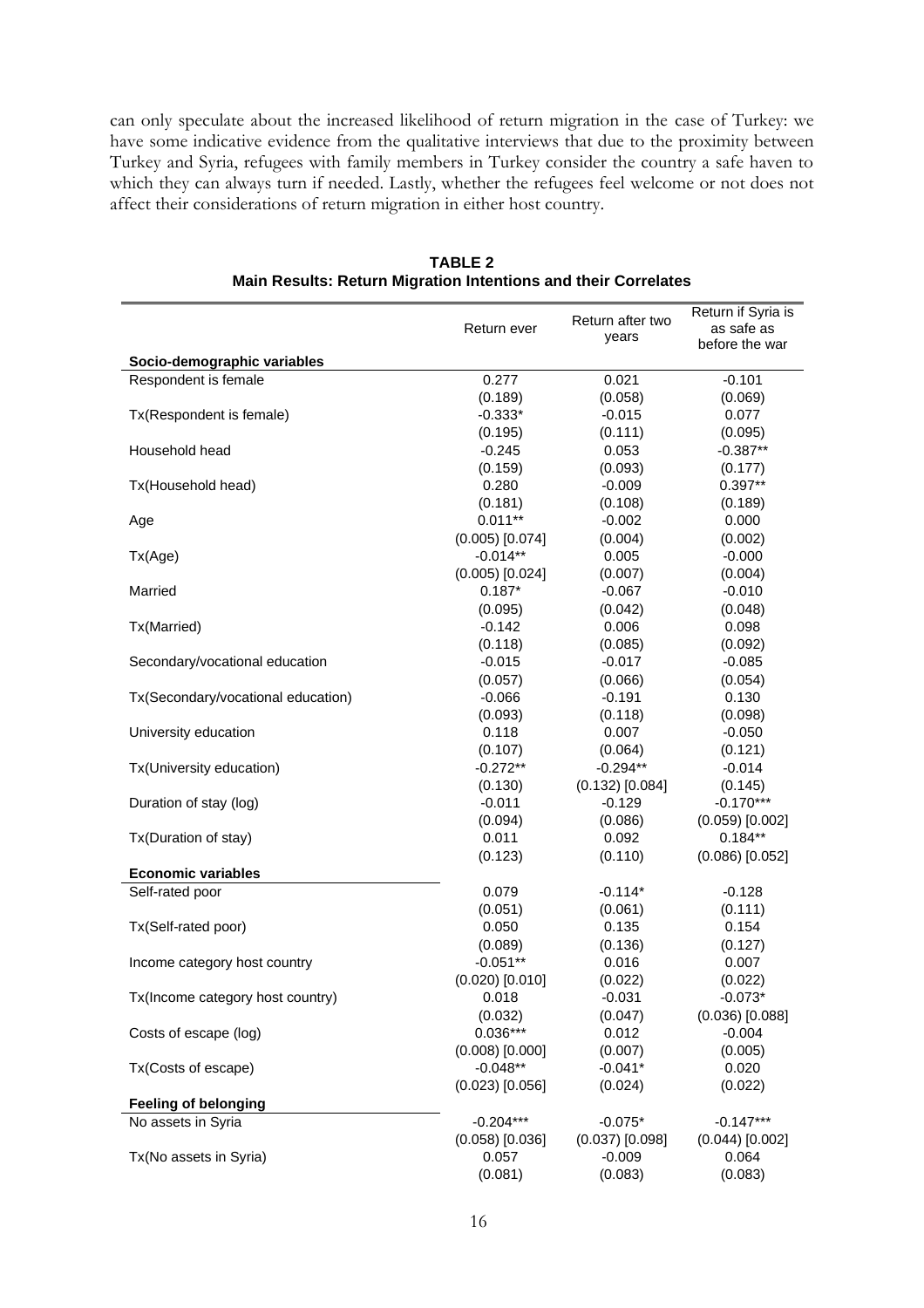| Family members in host country            | $-0.239**$          | 0.002             | $-0.105$            |
|-------------------------------------------|---------------------|-------------------|---------------------|
|                                           | $(0.104)$ [0.054]   | (0.081)           | (0.068)             |
| Tx(Family members in host country)        | $0.366***$          | $-0.092$          | 0.037               |
|                                           | $(0.115)$ $[0.002]$ | (0.108)           | (0.108)             |
| Does not feel welcome in host country     | $-0.025$            | $0.112***$        | $0.104*$            |
|                                           | (0.055)             | (0.037)           | (0.059)             |
| Tx(Does not feel welcome in host country) | $-0.067$            | $-0.050$          | $-0.178**$          |
|                                           | (0.070)             | (0.077)           | $(0.079)$ [0.044]   |
| <b>Institutional preferences</b>          |                     |                   |                     |
| Important: Freedom of speech              | $-0.035$            | 0.027             | 0.022               |
|                                           | (0.087)             | $(0.017)$ [0.054] | (0.021)             |
| Tx(Important: Freedom of speech)          | 0.042               | $-0.038$          | $-0.056$            |
|                                           | (0.100)             | (0.044)           | (0.041)             |
| Important: Freedom of belief              | $-0.003$            | $-0.037$          | $-0.014$            |
|                                           | (0.072)             | (0.041)           | (0.018)             |
| Tx(Important: Freedom of belief)          | 0.045               | 0.076             | $0.051*$            |
|                                           | (0.089)             | (0.052)           | $(0.029)$ [0.068]   |
| Important: Health services                | 0.098               | $0.087*$          | 0.049               |
|                                           | (0.069)             | (0.046)           | (0.060)             |
| Tx(Important: Health services)            | $-0.097$            | $-0.095$          | 0.002               |
|                                           | (0.077)             | (0.062)           | (0.070)             |
| Important: Education services             | $-0.126**$          | $-0.082*$         | $-0.073*$           |
|                                           | $(0.059)$ [0.004]   | $(0.042)$ [0.060] | $(0.035)$ $[0.086]$ |
| Tx(Important: Education services)         | 0.102               | $0.109**$         | $0.091*$            |
|                                           | (0.064)             | (0.052)           | $(0.052)$ [0.100]   |
| Important: Reconstruction                 | $0.048***$          | 0.031             | 0.043               |
|                                           | $(0.012)$ [0.000]   | (0.034)           | (0.036)             |
| Tx(Important: Reconstruction)             | 0.013               | $-0.056$          | $-0.030$            |
|                                           | (0.026)             | (0.056)           | (0.049)             |
| Bashar Al-Assad not being president       | $0.212**$           | 0.044             | $0.078*$            |
|                                           | (0.087)             | (0.051)           | (0.045)             |
| Tx(Bashar Al-Assad not being president)   | $-0.111$            | 0.090             | 0.082               |
|                                           | (0.110)             | (0.121)           | (0.086)             |
| <b>Information shock</b>                  |                     |                   |                     |
| Negative information                      | 0.027               | 0.046             | 0.044               |
|                                           | (0.036)             | (0.063)           | (0.031)             |
|                                           | $-0.096$            |                   | $-0.146***$         |
| Tx(Negative information)                  |                     | $-0.135$          |                     |
|                                           | (0.071)             | (0.084)           | $(0.040)$ [0.002]   |
| Positive information                      | 0.001               | 0.028             | $-0.024$            |
|                                           | (0.053)             | (0.064)           | (0.040)             |
| Tx(Positive information)                  | $-0.054$            | $-0.131$          | $-0.074$            |
|                                           | (0.074)             | (0.079)           | (0.068)             |

Note: Results derived from a linear probability model with governorate of origin, host-country accommodation and enumerator specific effects. The total number of observations is 577. Standard errors clustered at the enumerator level are presented in parentheses; *p*-values resulting from the cluster wild bootstrap procedure with 1,000 replications are presented in brackets next to the clustered standard errors whenever the wild bootstrapped *p*-value is ≤ 10%. \*\*\*/\*\*/\* indicates significance at the 1/5/10% level. The interaction term for respondents from Turkey is indicted by 'Tx(.)'.

Institutional preferences as theoretically modelled by  $I^i$  (with  $i=h$ ,  $\theta$ ) are fairly weak predictors of eventual intended return. Neither freedom of speech nor freedom of belief nor access to free and functioning health services are linked to re-migration considerations. Put differently, the refugees derive limited utility from democratic liberties. However, those refugees who stay in Germany and value education are 13 per cent less likely to have return migration intentions. The role of education was stressed throughout the interviews. In Table 3, Panel A we present a small collection of direct quotes showing that from the point of view of the refugees staying in Germany is associated with better education and a better future for their children. While reconstruction within Syria has a positive impact on the re-migration intentions of refugees in Germany, it only increases the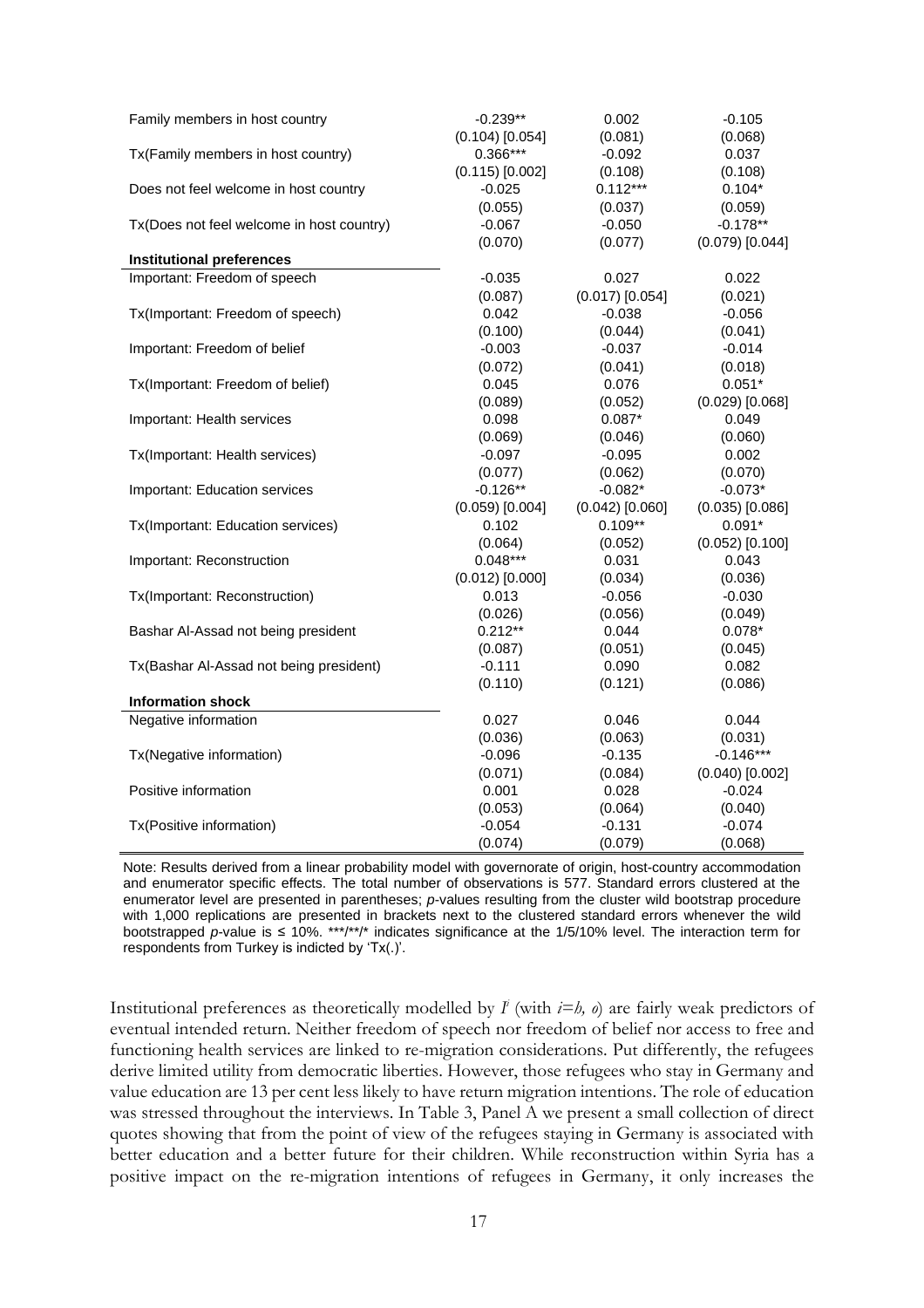probability of re-migration by 5 per cent, suggesting that there is limited trust that reconstruction will happen. This lack of trust in change is further related to the current Syrian regime. Since in the interviews the refugees referred frequently to the regime and the role of President Al-Assad (Table 3, Panel B) we also assessed whether his presidency has an impact on intended return migration. Many interviewees explicitly talked about 'the regime', fear of it and return in case the regime falls. This also shows quantitatively. For the German sub-sample we find that if the Al-Assad regime were to come to an end, intended return migration would increase by 21 per cent. Taken together, the empirical findings about institutional preferences support their inclusion in the theoretical model. Yet, the findings highlight that it is only the most tangible institutions that feed into return migration intention.

Finally, as already discussed, the information treatment does not affect intended return migration. We consider the information treatment as shifter of the preference *B(.)* for consumption at home and expect that a positive (negative) information shock  $\tau^{Info}$  *(* $\tau^{Info}$  < *1*) increases (decreases) that preference. In the case of eventual return migration, it is not surprising to find no impact since the information we presented contains facts that are immediately relevant and mainly aimed at those who are considering return in the near future.

**TABLE 3 Qualitative Statements**

#### **Panel A: Statements about education and a better future for the children**

'The problem is the absence of security in Syria because of the regime and militia affiliated with it. I took my children to Jordan and then brought them to Germany to protect them and *to get them a better future*. It is not for me' (45-year-old man in Germany).

'If I wanted to return, I would not have sold my house, which was all that I had in Syria. … The problem is not only about the war ending. There are other matters negatively influencing whether I want to return: crime*, the future of my children* …' (32-year-old man in Germany).

'Whether Syria is safe or not, I do not want to return. I lost years of my life and do not have a *future*. … But if it is up to me, I will stay here to continue what I already started. I will *finish my studies* and get a university degree in Germany' (27-year-old man in Germany).

'[In Germany] there is someone to help me *build their [the children's] future*. This forces me to stay and not think about return whatever I will be offered' (42-year-old man in Germany).

#### **Panel B: Statements about the Syrian regime**

'We want a free Syria in which we live a safe and dignified life and have the full freedoms that the people deserve, *without the regime of Bashar Al Assad* and his intelligence gangs' (35-year-old man in Turkey).

'It is most important to *live without the feeling that you are owned by a government* or by anybody' (32-year-old man in Germany).

'I do not want to return *because of the Assad Regime*. I was arrested, my brother died under torture. How can I go back as long as the regime still exists there?' (28-year-old man in Germany).

'I will not return unless the *regime of Assad falls* and all armed groups are dismantled …' (23-year-old man in Turkey).

'Because I want to return only in the event of the *fall of the regime,* which means if the war ends. But if the regime does not fall, I do not want to return' (32-year-old woman in Turkey).

Note: italics added by the authors.

Next we assess the scenario of return after a stay of two years in the host country. This scenario is least predictable with the characteristics that we analyse. Except for university education, none of the socio-demographic variables has predictive power. Syrian refugees with university education who stay in Turkey are about 29 per cent less likely to indicate that they want to return after two years. Again, the duration of stay in the host country does not affect intended return after two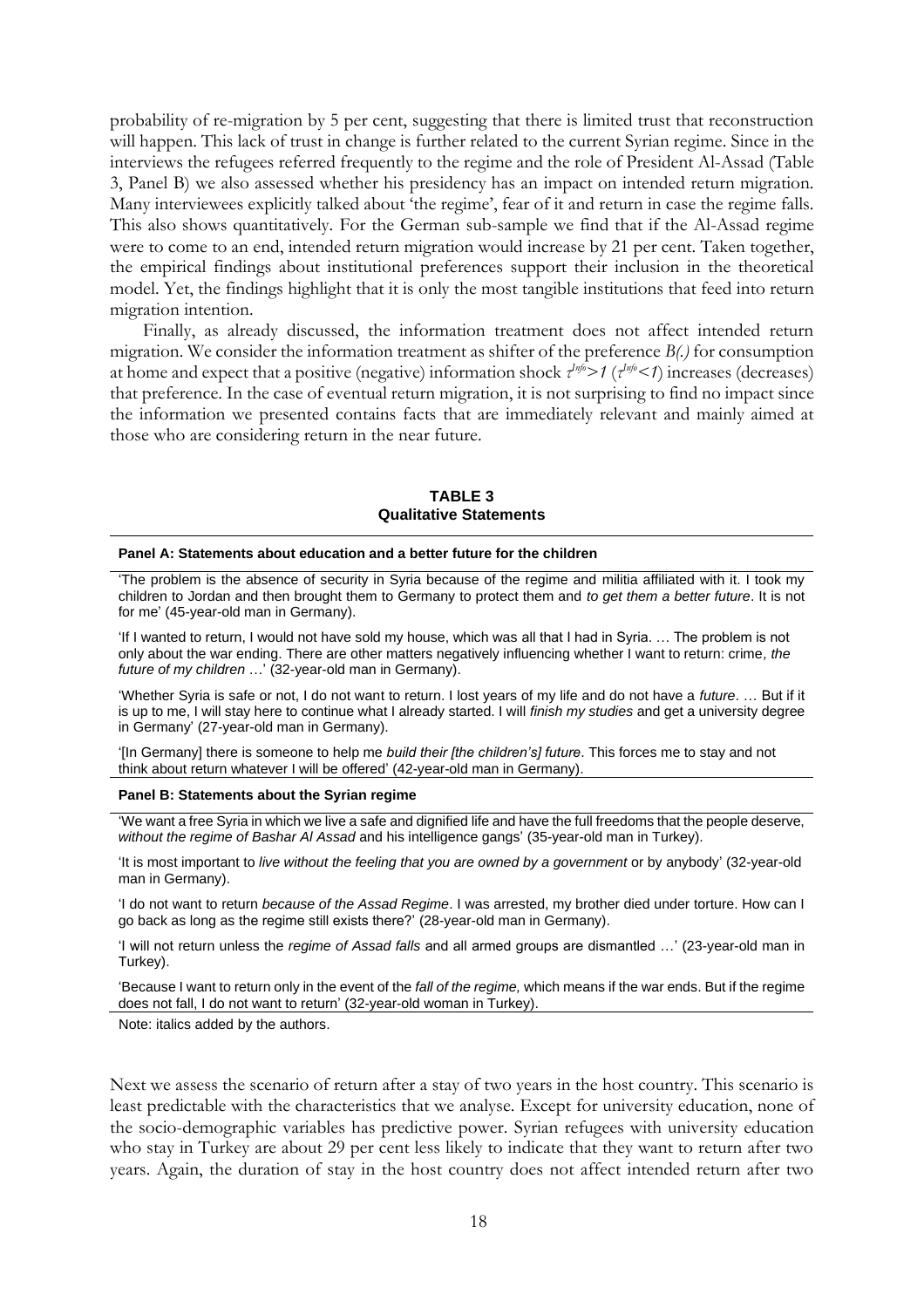years. We find some moderate indication reinforcing the negative effect of the costs of escape for refugees in Turkey. The effect is similar as for the outcome 'return ever' but less precisely estimated.

In addition, we observe that for the short-term scenario of return after a stay of two years, the sense of not feeling welcome reinforces the desire to go back to Syria for refugees in Germany by 11 per cent. But even this effect is not stable, and disappears with wild bootstrapping. One effect that is coherently statistically significant across models is that refugees in Germany who did not keep any assets in Syria are less likely to express the intention to go back home after two years (7.5 per cent). The role of education services is similarly coherently significant. Refugees in Germany who value education are 8 per cent less likely to report that they want to return to Syria after two years of stay. Lastly, although refugees who consider return to Syria in the short term should in theory be susceptible to new information, we do not find any reaction to our information treatment.

The third scenario under study is that of return to Syria if the country is as safe as before the war. As outlined above, we deliberately present this scenario that includes the continuation of the regime Al-Assad. Again, we observe hardly any relationship between the socio-demographic characteristics and the intention to migrate back. Syrian household heads in Germany appear to be less likely to want to go back compared to household heads in Turkey. However, this result does not hold when we employ wild bootstrapping for standard errors. What we do find is that the duration of stay in the host country is related to the intention of going back to Syria if it is as safe as before the war. The longer the refugees are in Germany, the lower the probability becomes that returning to a Syria that is as safe as before the war is an option. In contrast, the longer the refugees stay in Turkey, the bigger the probability that they consider going back if Syria is as safe as before the war, indicating that assimilation patterns are different in Germany and Turkey. Similar to return intentions after two years, those refugees who live in Germany and do not feel welcome are 10 per cent more likely to consider returning if Syria is as safe as before the war. However, this result disappears with wild bootstrapping. In turn, refugees in Turkey who do not feel welcome are 18 per cent less likely to want to go back. In short, the results about feeling welcome are neither systematic nor stable across outcomes. Therefore, we treat them with caution. What is stable across return scenarios is the observation that refugees in Germany who lost all their belongings or sold everything back home in Syria are 15 per cent less likely to have the intention of re-migration if Syria is as safe as before the war. This is in line with the findings associated with the other two return migration outcomes. Also similar to the other two migration outcomes is the finding that refugees in Germany who value education are 7 per cent less likely to intend going back to a Syria that is as safe as before the war. This result shows up coherently across specifications, even when we employ wild bootstrapping. Finally, the negative information treatment is significant for refugees in Turkey when it comes to the concept of returning to a Syria that is as safe as before the war (15 per cent). This finding suggests that for those who stay close to home and consider going back even if the regime is still in place, new information about the cruelties of the regime is likely to make them rethink. The finding also highlights that for the information treatments under study to be successful requires very specific setup and conditions. Only very well-tailored negative information appears to have an impact on those most affected. Consequently, if similar impacts are to be achieved with positive and supportive information, that information needs to be extremely pertinent for the target group.

To sum up, in relation to our theoretical considerations we find support for three factors. First, the sense of belonging (*B(.)*) matters for return migration intentions. Second, tangible institutions  $(I^i$ , with  $i=h$ ,  $o$ ) also affect intended return whereas more abstract institutional concepts do not. Third, on the spot information (*τ Info*) has limited impact on the desire for consumption at home. Yet, we find some indication that relevant and timely information might make a difference.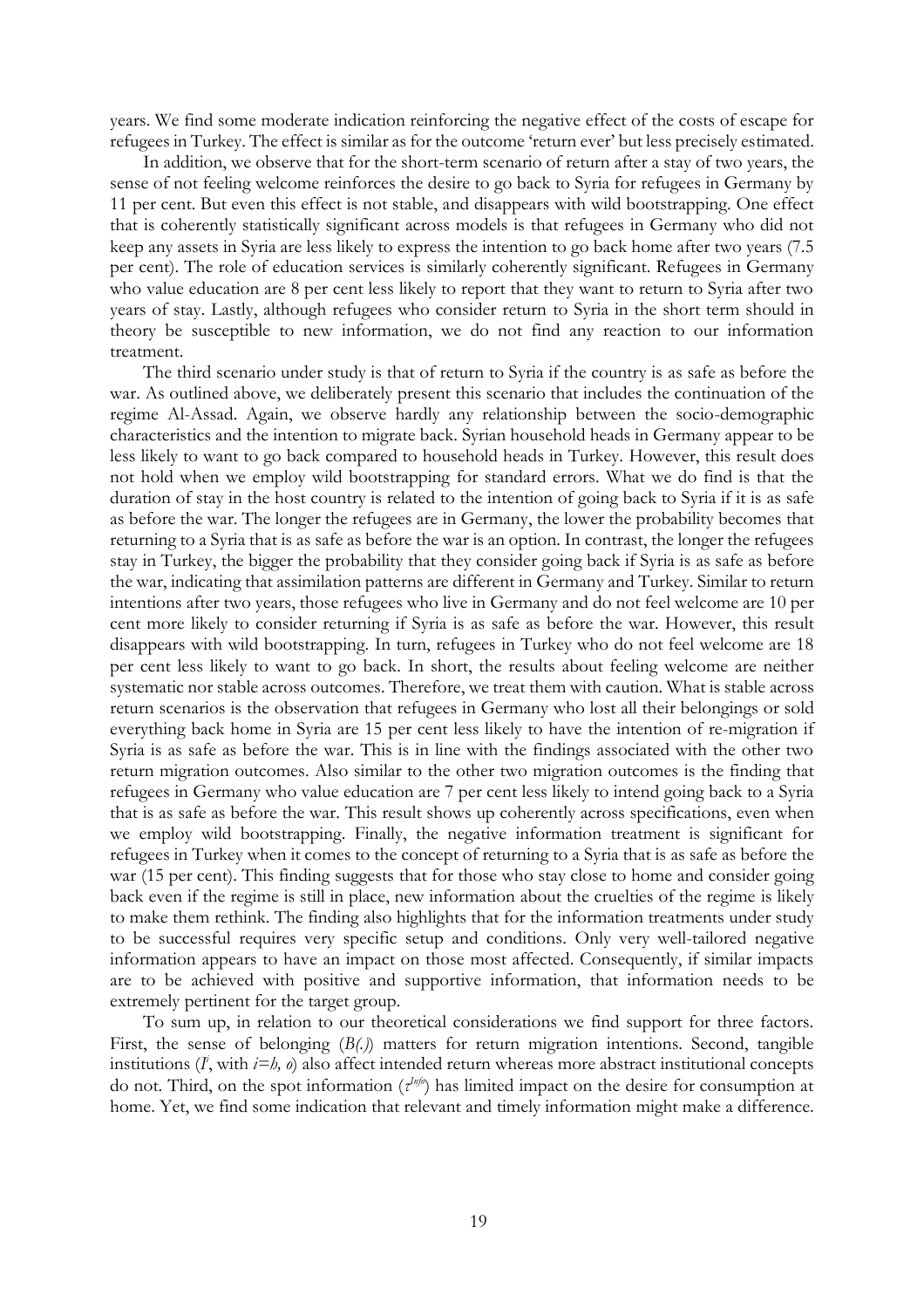### **7.2 Robustness Checks**

To gauge the robustness of our findings we also estimate the three models step-wise. We first include only the socio-demographic controls, then we add the economic variables, and so on. We observe parameter stability across models. Detailed results are presented in the Appendix in Tables A3 to A5. In addition, we estimate a logit model although our specification includes many fixed effects and many dummy variables relative to the sample size. The results from the logistic regressions are presented in the Appendix in Table A6. Results are qualitatively similar, reinforcing our main findings, but the coefficient estimates tend to be bigger in absolute size and inference is less conservative even when applying multi-way clustering. Therefore, we prefer the conservative estimates from the linear probability model.

Finally, we estimate a model that contains only the predetermined control variables and the fixed effects along with the information experiment. This model is estimated to assess whether the lack of impact from the survey experiment on the outcome variables is driven by the impact the information treatment has on the sense of belonging and the institutional preferences. Results are presented in the Appendix in Table A7. Again, we find no support for the information treatment systematically affecting return migration intentions. At first sight it seems that the negative information treatment has an effect on refugees in Turkey and their short-term return migration intentions but when we apply wild bootstrapping the effect disappears for the return migration intention after two years. Similar to the full model, the only effect that persists is the negative information effect for refugees in Turkey who intend to go back if Syria is as safe as before the war. Thus, at most we can conclude that the refugees who consider going back home in the near future are susceptible to unknown negative news. Such negative news makes the refugees rethink their re-migration intentions as the likelihood of going back to Syria decreases by 15 per cent as a consequence of the video. Beyond this limited impact of the negative information treatment we do not see that information provided on the spot, in particular support information, has an influence on decision making about return.

## **8 CONCLUSION**

Understanding decision making about return migration, particularly in the case of refugees, is not an easy task but for that very reason it is important to provide informed, data-driven information from the refugees themselves to host-country policy makers. We focus on Syrian refugees since the Syrian civil war is considered the biggest humanitarian and refugee crisis of our time. While we are aware that Syria is still at war, host-country governments face a lot of domestic pressure to provide long-term solutions for the Syrian refugees. The discourse of the alleged threat that refugees pose to host communities is used by right-wing populist parties to win votes by playing on insecurity and fear (Holmes and Castaneda, 2016). Moreover, since mid-2019 the most violent war activities in Syria have ceased and, according to the UNHCR, by the end of August 2019 almost 200,000 Syrian refugees had self-organized their return (UNHCR, 2019b). Consequently, foreign governments as well as international institutions are starting to think ahead and assess whether in the not-so-distant future Syrian refugees will be able to safely and voluntarily return home.

This research presents a first quantitative attempt to disentangle the individual-level factors associated with the possible return migration of Syrian refugees. We contrast Syrian refugees staying in a highly developed, distant country, i.e. Germany, with those in the neighbouring country that accepted most refugees, i.e. Turkey. Next to individual-level correlates of intended return migration we examined the impact of new information on the return decision by randomly exposing respondents to a video containing negative information or a leaflet with positive information about returning. Our results are as follows: refugees in neighbouring countries like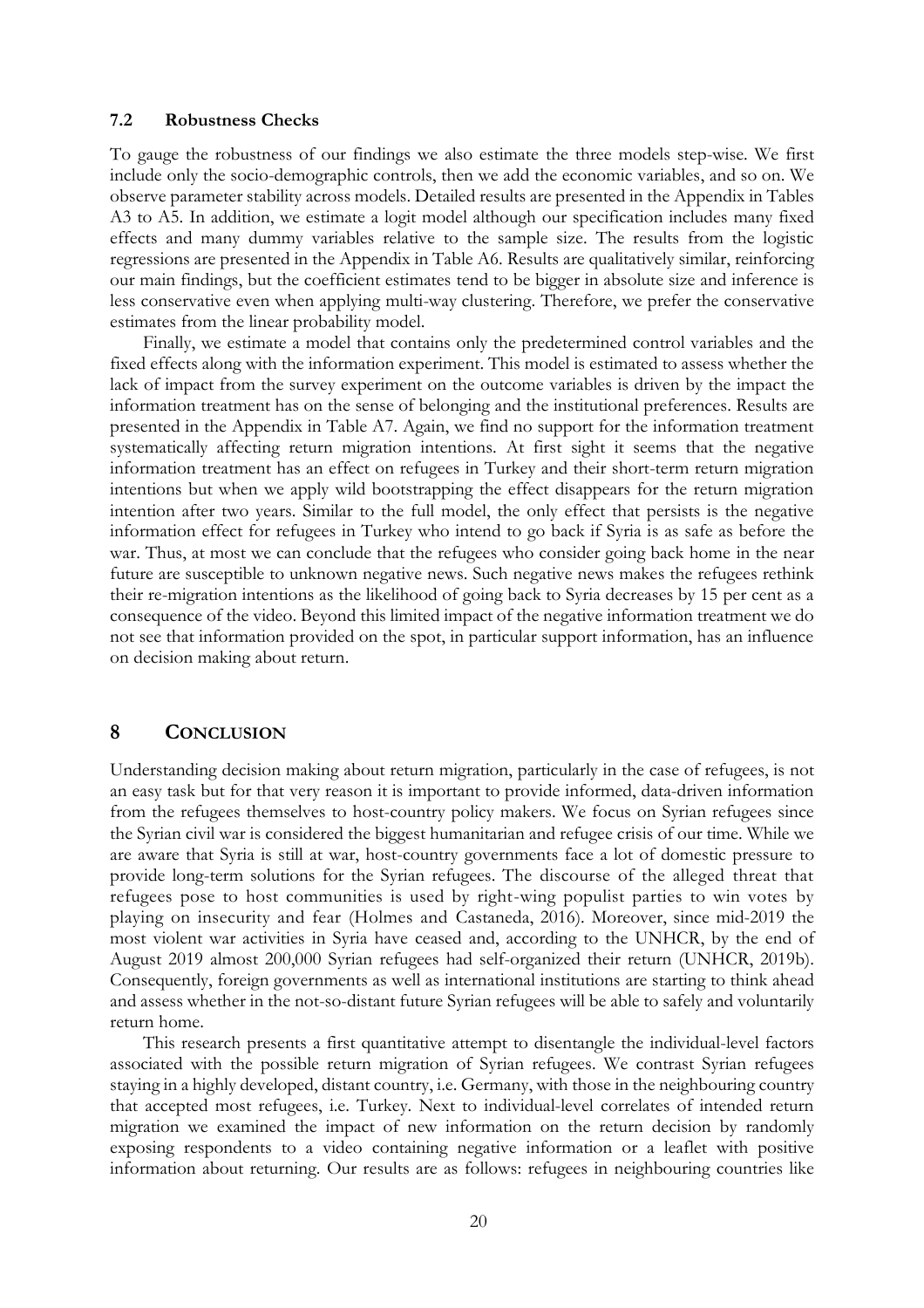Turkey are more likely to indicate their willingness to return compared to those in Germany, suggesting that the greater distance of Germany and the perceived order of life not only gives an immediate sense of security and structure but more importantly stability for the future. Even when asked about eventual return at some point in the future, 45 per cent of the respondents in Germany and 24 per cent of the respondents in Turkey state that they never want to go back. In addition, host governments should not underestimate the role of Assad's Government for return migration intentions. For the majority of the refugees, eventual return is linked to an end of the regime. Thus, neither proximate nor distant host countries should bank on the speedy return of the Syrian refugees but should focus on integrating them, independently of how long they intend to stay.

In terms of predictors of re-migration intentions, we conclude the following: despite considerable differences in the socio-demographic and economic characteristics between the refugees in Germany and Turkey, these characteristics tend to have limited predictive power for re-migration intentions, suggesting that return migration intentions are not substantially influenced by background characteristics. Next, we observe that refugees in Germany who do not have any assets left in Syria are less likely to have re-migration intentions. Although refugees value democratic rights, liberties such as freedom of speech do not feed into the return migration decision, independent of where the refugees are hosted. Syrian refugees who place a high value on education seem to have opted for seeking refuge in Germany, and the degree of importance they attach to education has an inverse relation to the likelihood that they will want to migrate back. The randomly introduced information treatment does not systematically influence the decision to migrate back. The lack of a reaction to the presented information demonstrates how challenging it is for host governments to reach out to the refugees even with support messages.

We do not want to conclude without acknowledging that this research suffers from several limitations that have to be taken into consideration when assessing the findings. First, we could not employ random sampling. We addressed this challenge as follows: we aimed to obtain as representative a sample as possible by relying on a fairly large number of enumerators with different circles of influence and by ensuring that we interviewed refugees from different governorates of origin and at different host locations. Second, we deliberately reached out mainly to household heads and, given the structure of Syrian families, household heads tend to be men. They make farreaching decisions such as return migration. As a consequence, in particular our German subsample has very few female respondents. Therefore, we do not want to draw any conclusions about gender dynamics. Third, ideally we would have observed returned refugees, allowing us to assess the average duration of stay instead of stated intentions under different scenarios. However, in mid-2018 Syria was still in a state of war and for host countries that allowed many refugees to enter, such as Germany and Turkey, a key question is what makes refugees want to stay or want to go home and not realized decisions. Thus, by presenting different return scenarios we can get fairly close to obtaining an answer to one of the most pressing questions of host-country governments which are in need of informed advice now and not retrospectively. Fourth, we would have liked to analyse more complex return migration scenarios. In our survey, we presented the respondents with scenarios that offer financial support for repatriation, but found that the refugees were not responsive to different levels of financial support. Those who indicated from the start that they were not interested in repatriation could not be convinced by increasing financial incentives to change their stated intention and those who wanted to relocate wanted to do so independent of the financial support provided for starting a new life back home. Given this inelastic response to the presented return scenarios, we had to carry out our analysis employing binary indicators. Fifth, from an econometric point of view we would have liked to include more objective measures of institutional quality. However, such measures are not available at a disaggregated level and it is not very likely that a slight change in a good governance index between any two years of war would make refugees revise their view on local institutions. It is rather the refugees' own perceptions and the subjective experiences they have lived through and shared with others that influence their decision making about return.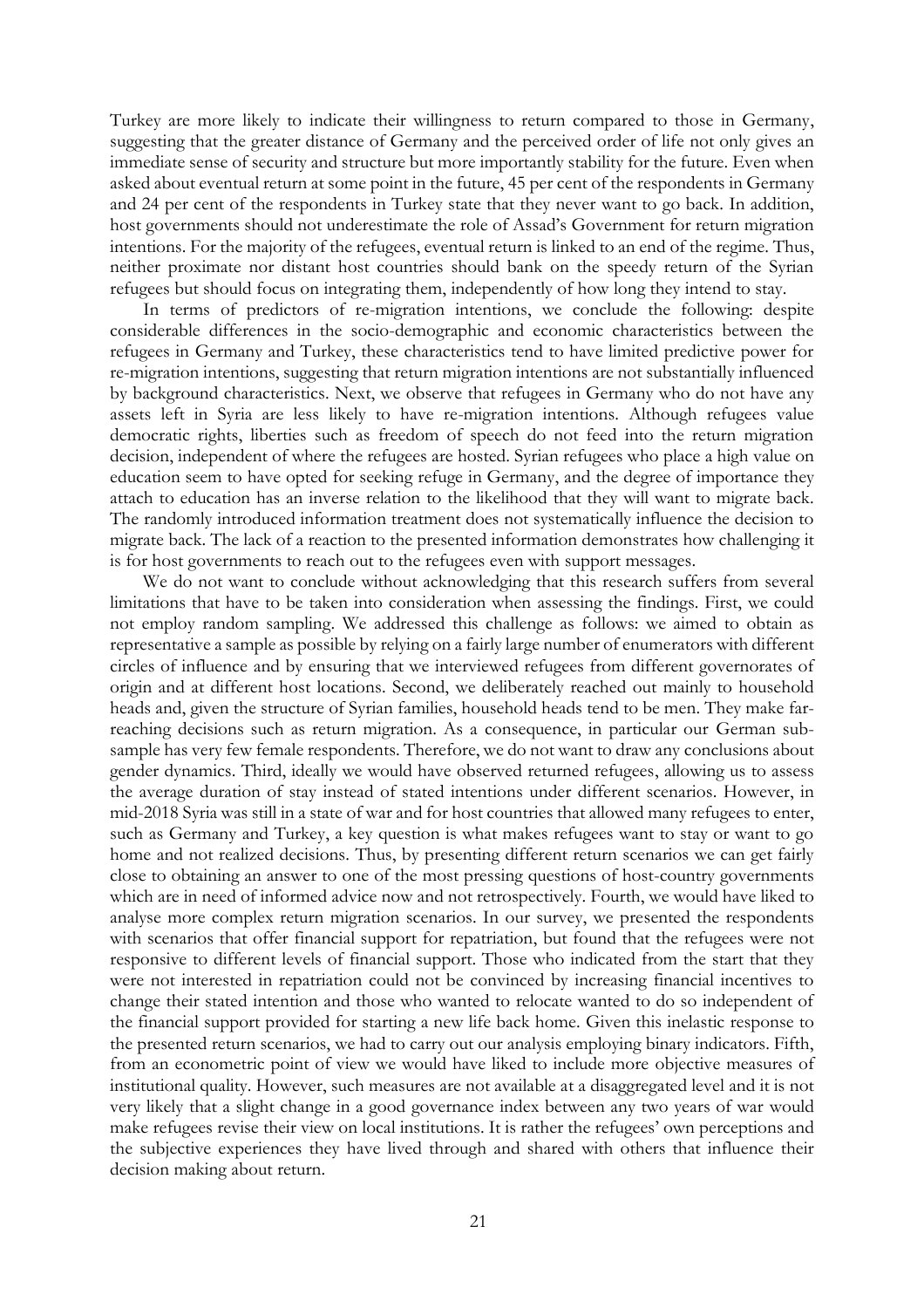What, then, have we learned? If large-scale return migration is desired, we should try to better understand the preferences and concerns of the refugees. Consequently, we would do well to listen to the voices of the refugees themselves since they have very clear ideas about what would make returning worth the effort. By understanding the decision-making process of refugees, hostcountry governments will be able to reach out to them and communicate with them more effectively. Host-country governments should take the time to engage with the refugees and base policy decisions on micro-level evidence instead of viewing refugees as one big, homogeneous group (Al-Rasheed, 1994). The situation in Syria continues to be unstable and it remains to be seen whether the country can find a way back to peace in the near future. As our data show, the end of the war and even political change will not be enough for all refugees to consider returning. Consequently, host countries might as well invest in the integration of those refugees who are willing to assimilate. Taking the stance that the presence of the Syrian refugees is entirely temporary is not what the data suggest.

Finally, to better understand the refugees' perspective, future research should assess their preferences and aspirations in more detail and examine how these might change with the duration of stay and the experiences accumulated in the host country. Such research could feed into decisions about the type and scope of effective integration as well as repatriation programmes.

#### **REFERENCES**

- Al-Ali, N., R. Black and K. Koser (2001) 'Refugees and Transnationalism: The Experience of Bosnians and Eritreans in Europe'*, Journal of Ethnic and Migration Studies* 27(4): 615–634.
- Adams, R.H. and J. Page (2005) 'Do International Migration and Remittances Reduce Poverty in Developing Countries?', *World Development* 33(10): 1645–69.
- Akobeng, E. (2016) 'Out of Inequality and Poverty: Evidence for the Effectiveness of Remittances in Sub-Saharan Africa', *The Quarterly Review of Economics and Finance* 60: 207–23.
- Al-Rasheed, M. (1994) 'The Myth of Return: Iraqi Arab and Assyrian Refugees in London', *Journal of Refugee Studies* 7(2–3): 199–219.
- Amaral, E.F.L., M.A. Woldetsadik, G. Armenta (2018) 'Europe's Great Challenge: Integrating Syrian Refugees', Georgetown Journal of International Affairs. [https://www.georgetownjournalofinternationalaffairs.org/online-edition/2018/4/20/europes-great](https://www.georgetownjournalofinternationalaffairs.org/online-edition/2018/4/20/europes-great-challenge-integrating-syrian-refugees)[challenge-integrating-syrian-refugees.](https://www.georgetownjournalofinternationalaffairs.org/online-edition/2018/4/20/europes-great-challenge-integrating-syrian-refugees) Last accessed 14 January 2020.
- Angelucci, M. (2012) 'US Border Enforcement and the Net Flow of Mexican Illegal Migration', *Economic Development and Cultural Change* 60(2): 3111–57.
- Asylum Information Database (2018a) 'Statistics: Germany'. <http://www.asylumineurope.org/reports/country/germany/statistics>'. Last accessed: 9 December 2019.
- Asylum Information Database (2018b) 'Introduction to the Asylum Context in Turkey'. [https://www.asylumineurope.org/reports/country/turkey/introduction-asylum-context-turkey.](https://www.asylumineurope.org/reports/country/turkey/introduction-asylum-context-turkey) Last accessed: 9 December 2019.
- Bartolucci, C., C. Villosio and M. Wagner (2018) 'Who Migrates and Why? Evidence from Italian Administrative Data', *Journal of Labor Economics* 36(2): 551–88.
- Batrawi, S. (2018) 'Drivers of Urban Reconstruction in Syria: Power, Privilege and Profit Extraction', CRU Policy Brief. [https://www.clingendael.org/sites/default/files/2018-](https://www.clingendael.org/sites/default/files/2018-01/PB_Drivers_Urban_Reconstruction_Syria.pdf) [01/PB\\_Drivers\\_Urban\\_Reconstruction\\_Syria.pdf.](https://www.clingendael.org/sites/default/files/2018-01/PB_Drivers_Urban_Reconstruction_Syria.pdf) Last accessed 14 January 2020.
- BBC News (2019) 'Why is there a War in Syria?'. [https://www.bbc.com/news/world-middle-east-](https://www.bbc.com/news/world-middle-east-%20%20%20%2035806229)[35806229.](https://www.bbc.com/news/world-middle-east-%20%20%20%2035806229) Last accessed: 22 January 2020.
- Bellemare, C. (2007) 'A Life-cycle Model of Outmigration and Economic Assimilation of Immigrants in Germany', *European Economic Review* 51(3): 553–76.
- Bijwaard, G.E. and J. Wahba (2014) 'Do High-income or Low-income Immigrants Leave Faster?', *Journal of Development Economics* 108: 54–68.
- Black, R. (2002) 'Conceptions of "Home" and the Political Geography of Refugee Repatriation: Between Assumption and Contested Reality in Bosnia-Herzegovina', *Applied Geography* 22(2): 123–38.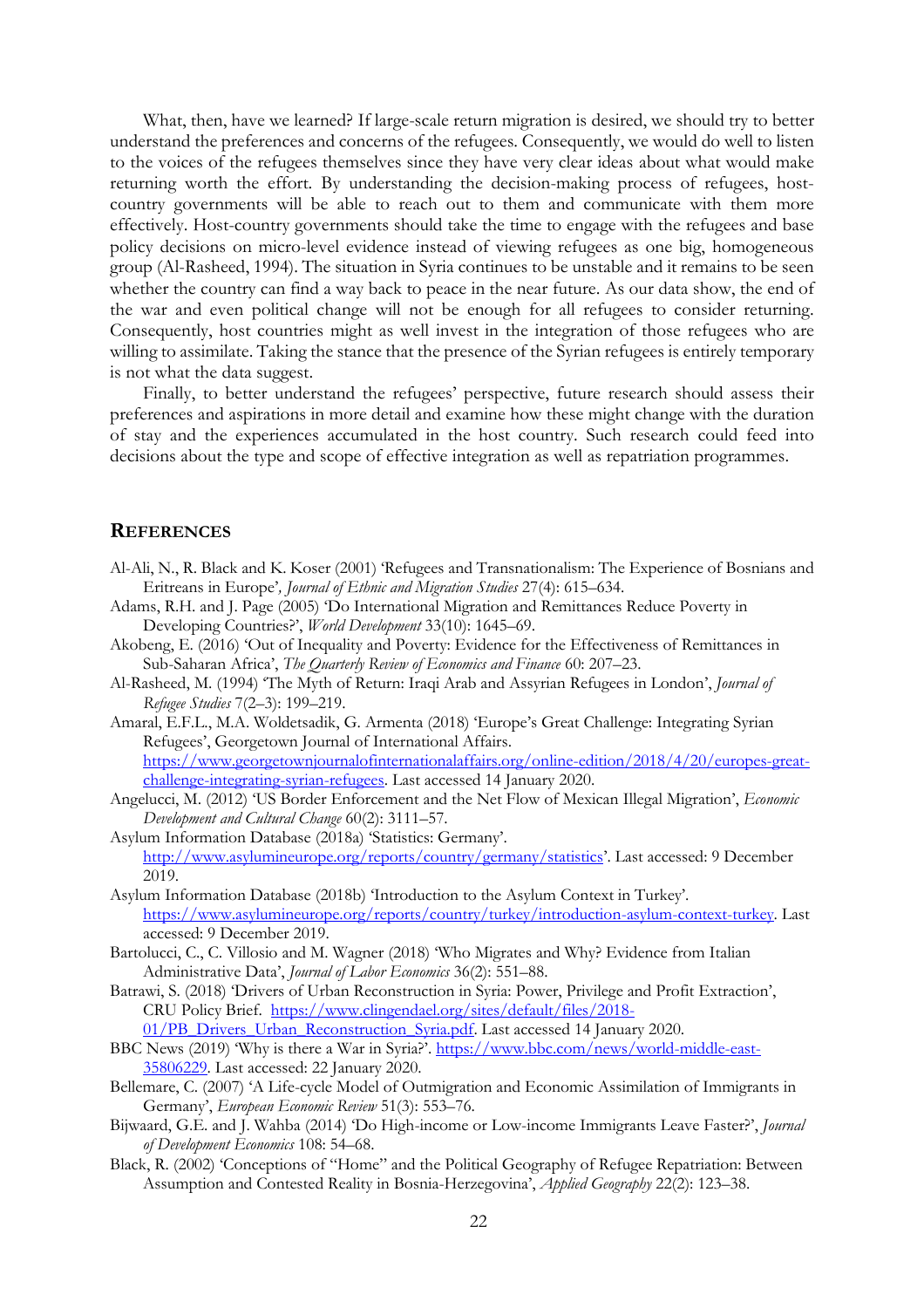- Black, R., K. Koser, K. Munk, G. Atfield, L. D'Onofrio and R. Tiemoko (2004) 'Understanding Voluntary Return'. Technical Report No. 50/04. London: Home Office.
- Bloch, A. and G. Atfield (2002) 'The Professional Capacity of Nationals from the Somali Regions in Britain'. Report to Refugee Action & IOM.
- de Brauw, A., V. Mueller and H.K. Lee (2014) 'The Role of Rural–Urban Migration in the Structural Transformation of Sub-Saharan Africa', *World Development* 63: 33–42.
- Collier, W., M. Piracha and T. Randazzo (2018) 'Remittances and Return Migration', *Review of Development Economics* 22: 174–202.
- Constant, A. and D.S. Massey (2003) 'Self-selection, Earnings, and Out-migration: A Longitudinal Study of Immigrants to Germany', *Journal of Population Economics* 16(4): 631–53.
- de Coulon, A. and M. Piracha (2005) 'Self-selection and the Performance of Return Migrants: The Source Country Perspective', *Journal of Population Economics* 18(4): 779–807.
- Dadush, U. (2018) 'The Economic Effects of Refugee Return', *Economics: The Open-Access, Open-Assessment E-Journal* 12(2018-33): 1–17.
- Deléchat, C. (2001) 'International Migration Dynamics: The Role of Experience and Social Networks', *Labour* 15(3): 457–86.
- Djajić, S. (2013) 'Barriers to Immigration and the Dynamics of Emigration', *Journal of Macroeconomics* 37: 41–52.
- Djajić, S. (2014) 'Asylum Seeking and Irregular Migration', *International Review of Law and Economics* 39: 83– 95.
- Dustmann, C. (2003a) 'Return Migration, Wage Differentials, and the Optimal Migration Duration', *European Economic Review* 47(2): 353–69.
- Dustmann, C. (2003b) 'Children and Return Migration', *Journal of Population Economics* 16: 815–30.
- Dustmann, C. and J-S. Görlach (2016) 'The Economics of Temporary Migrations', *Journal of Economic Literature* 54(1): 98–136.
- Dustmann, C. and O. Kirchkamp (2002) 'The Optimal Migration Duration and Activity Choice after Remigration', *Journal of Development Economics* 67(2): 351–72.
- Dustmann, C. and Y. Weiss (2007) 'Return Migration: Theory and Empirical Evidence from the UK', *British Journal of Industrial Relations* 45(2): 236–56.
- Dustmann, C., I. Fadlon and Y. Weiss (2011) 'Return Migration, Human Capital Accumulation and the Brain Drain', *Journal of Development Economics* 95(1): 58–67.
- Eurostat (2020) 'Asylum and First Time Asylum Applicants by Citizenship, Age and Sex Monthly Data (Rounded)'. [https://ec.europa.eu/eurostat/en/web/products-datasets/-/MIGR\\_ASYAPPCTZM.](https://ec.europa.eu/eurostat/en/web/products-datasets/-/MIGR_ASYAPPCTZM) Last accessed: 22 January 2020.
- Federal Office for Migration and Refugees (BAMF) (2019a) 'The Stages of the German Asylum Procedure: An Overview of the Individual Procedural Steps and the Legal Basis'. Federal Office for Migration and Refugees, Nürnberg.

[https://www.bamf.de/SharedDocs/Anlagen/EN/AsylFluechtlingsschutz/Asylverfahren/das](https://www.bamf.de/SharedDocs/Anlagen/EN/AsylFluechtlingsschutz/Asylverfahren/das-deutsche-asylverfahren.pdf?__blob=publicationFile&v=12)[deutsche-asylverfahren.pdf?\\_\\_blob=publicationFile&v=12.](https://www.bamf.de/SharedDocs/Anlagen/EN/AsylFluechtlingsschutz/Asylverfahren/das-deutsche-asylverfahren.pdf?__blob=publicationFile&v=12) Last accessed: 13 January 2020.

- Federal Office for Migration and Refugees (BAMF) (2019b) 'Erstverteilung der Asylsuchenden (EASY)'. [https://www.bamf.de/DE/Themen/AsylFluechtlingsschutz/AblaufAsylverfahrens/Erstverteilung/](https://www.bamf.de/DE/Themen/AsylFluechtlingsschutz/AblaufAsylverfahrens/Erstverteilung/erstverteilung-node.html) [erstverteilung-node.html.](https://www.bamf.de/DE/Themen/AsylFluechtlingsschutz/AblaufAsylverfahrens/Erstverteilung/erstverteilung-node.html) Last accessed: 11 December 2019.
- Federal Office for Migration and Refugees (BAMF) (2019c) 'Family Asylum and Family Reunification'. [https://www.bamf.de/EN/Themen/AsylFluechtlingsschutz/FamilienasylFamiliennachzug/familien](https://www.bamf.de/EN/Themen/AsylFluechtlingsschutz/FamilienasylFamiliennachzug/familienasylfamiliennachzug-node.html) [asylfamiliennachzug-node.html.](https://www.bamf.de/EN/Themen/AsylFluechtlingsschutz/FamilienasylFamiliennachzug/familienasylfamiliennachzug-node.html) Last accessed: 22 January 2020.
- Fransen, S., I. Ruiz and C. Vargas-Silva (2017) 'Return Migration and Economic Outcomes in the Conflict Context', *World Development* 95: 196–210.
- Galor, O. and O. Stark (1990) 'Migrants' Savings, the Probability of Return Migration and Migrants' Performance', *International Economic Review* 31(2): 463–67.
- Galor, O. and O. Stark (1991) 'The Probability of Return Migration, Migrants' Work Effort, and Migrants' Performance', *Journal of Development Economics* 35(2): 399–405.
- Gibson, J. and D. McKenzie (2011) 'The Microeconomic Determinants of Emigration and Return Migration of the Best and Brightest: Evidence from the Pacific', *Journal of Development Economics* 95: 18–29.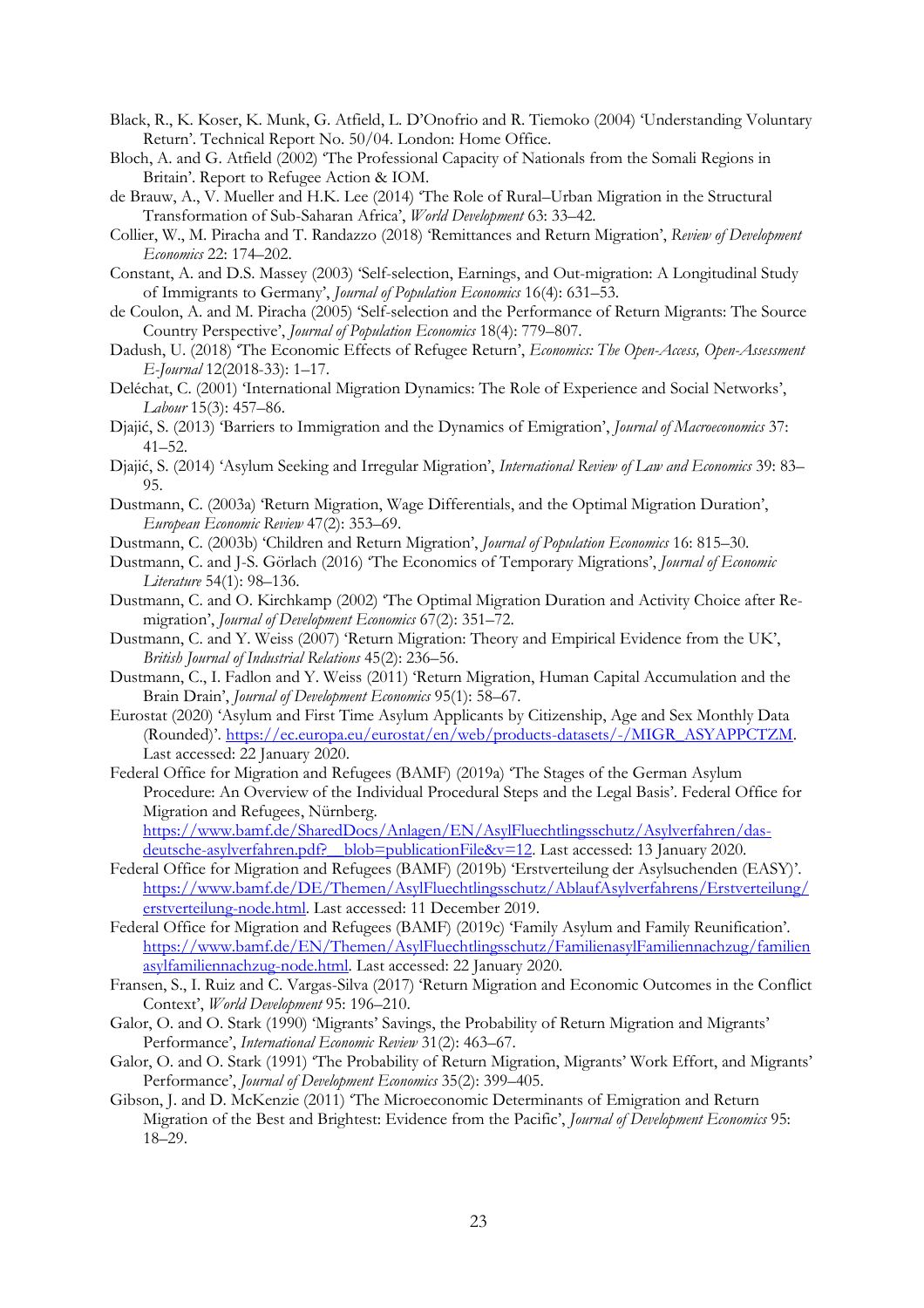- Grote, J. (2018) 'The Changing Influx of Asylum Seekers in 2014-2016: Responses in Germany', German National Contact Point for the European Migration Network (EMN) Working Paper No 79, Federal Office for Migration and Refugees.
- Harild, N.V., A. Christensen and R.W. Zetter (2015) 'Sustainable Refugee Return: Triggers, Constraints, and Lessons on Addressing the Development Challenges of Forced Displacement'. World Bank Working Paper N° 99618. Washington, DC: World Bank.
- Harris, J.R. and M.P. Todaro (1970) 'Migration, Unemployment, and Development: A Two-sector Analysis', *American Economic Review* 60(1): 126–42.
- Holmes, S.M. and H. Castañeda (2016) 'Representing the "European Refugee Crisis" in Germany and Beyond: Deservingness and Difference, Life and Death'*, American Ethnologist* 43(1): 12–24.
- Human Rights Watch (2017) 'Lebanon: Refugees in Border Zone at Risk: Arsal Conditions Pressure them to Return to Syria'. [https://www.hrw.org/news/2017/09/20/lebanon-refugees-border-zone-risk.](https://www.hrw.org/news/2017/09/20/lebanon-refugees-border-zone-risk) Last accessed: 22 January 2020.
- Kibreab, G. (2003) 'Citizenship Rights and Repatriation of Refugees', *International Migration Review* 37(1): 24–73.
- Kirdar, M.G. (2009) 'Labor Market Outcomes, Savings Accumulation, and Return Migration', *Labour Economics* 16: 418–28.
- Kirdar, M.G. (2012) 'Estimating the Impact of Immigrants on the Host Country Social Security System when Return Migration Is an Endogenous Choice', *International Economic Review* 53(2): 453–86.
- Koser, K. and K. Kuschminder (2015) 'Comparative Research on the Assisted Voluntary Return and Reintegration of Migrants'. International Organization for Migration. Geneva: IOM Publications.
- Kunuroglu, F., K. Yagmur, F.J.R. Van De Vijver and S. Kroon (2018) 'Motives for Turkish Return Migration from Western Europe: Home, Sense of Belonging, Discrimination and Transnationalism', *Turkish Studies* 19(3): 422–50.
- Lancaster, T. (2000) 'The Incidental Parameter Problem since 1948', *Journal of Econometrics* 95: 391–413.
- Lessem, R. (2018) 'Mexico–US Immigration: Effects of Wages and Border Enforcement', *Review of Economic Studies* 85(4): 2353–88.
- Levy, M.B. and W.J. Wadycki (1974) 'Education and the Decision to Migrate: An Econometric Analysis of Migration in Venezuela', *Econometrica* 42(2): 377–88.
- Lucas, R.E.B. (1997) 'Internal Migration in Developing Countries', in M.R. Rosenzweig and O. Stark (eds) *Handbook of Population and Family Economics 1(Part B)*, pp. 721–98. Amsterdam: North Holland.
- McCormick, B. and J. Wahba (2001) 'Overseas Work Experience, Savings and Entrepreneurship amongst Return Migrants to LDCs', *Scottish Journal of Political Economy* 48(2): 164–78.
- McCormick, B. and J. Wahba (2003) 'Return International Migration and Geographical Inequality: The Case of Egypt', *Journal of African Economies* 12(4): 500–32.
- Merkle, L. and K.F. Zimmermann (1992) 'Savings, Remittances, and Return Migration', *Economic Letters* 38: 77–81.
- Mesnard, A. (2004) 'Temporary Migration and Capital Market Imperfections', *Oxford Economic Papers* 56(2): 242–62.
- Mülteciler Derneği (2018) 'Türkiyedeki Suriyeli Sayısı Ekim 2018'. [https://multeciler.org.tr/turkiyedeki](https://multeciler.org.tr/turkiyedeki-suriyeli-sayisi/)[suriyeli-sayisi/.](https://multeciler.org.tr/turkiyedeki-suriyeli-sayisi/) Last accessed: 3 November 2018.
- Nakajima, K. (2019) 'Homesickness and Repeated Migration', *Applied Economics* 51(32): 3451–64.
- Neyman, J. and E.L. Scott (1948) 'Consistent Estimation from Partially Consistent Observations', *Econometrica* 16: 1–32.
- OCHA (2019) 'Syria: A Crisis in its 9th year in 9 Figures'. [https://www.unocha.org/story/syria-crisis-its-](https://www.unocha.org/story/syria-crisis-its-9th-year-9-figures)[9th-year-9-figures.](https://www.unocha.org/story/syria-crisis-its-9th-year-9-figures) Last accessed: 9 December 2019.
- Omata, N. (2013) 'The Complexity of Refugees' Return Decision-making in a Protracted Exile: Beyond the Home-coming Model and Durable Solutions', *Journal of Ethnic and Migration Studies* 39(8): 1281–97.
- Piracha, M. and F. Vadean (2010) 'Return Migration and Occupational Choice: Evidence from Albania', *World Development* 38(8): 1141–55.
- Ravuri, E.D. (2014) 'Return Migration Predictors for Undocumented Mexican Immigrants Living in Dallas', *The Social Science Journal* 51(1): 35–43.
- Reinhold, S. and K. Thom (2013) 'Migration Experience and Earnings in the Mexican Labor Market', *Journal of Human Resources* 48(3): 768–820.
- Rendon, S. and A. Cuecuecha (2010) 'International Job Search: Mexicans in and out of the US', *Review of Economics of the Household* 8(1): 53–82.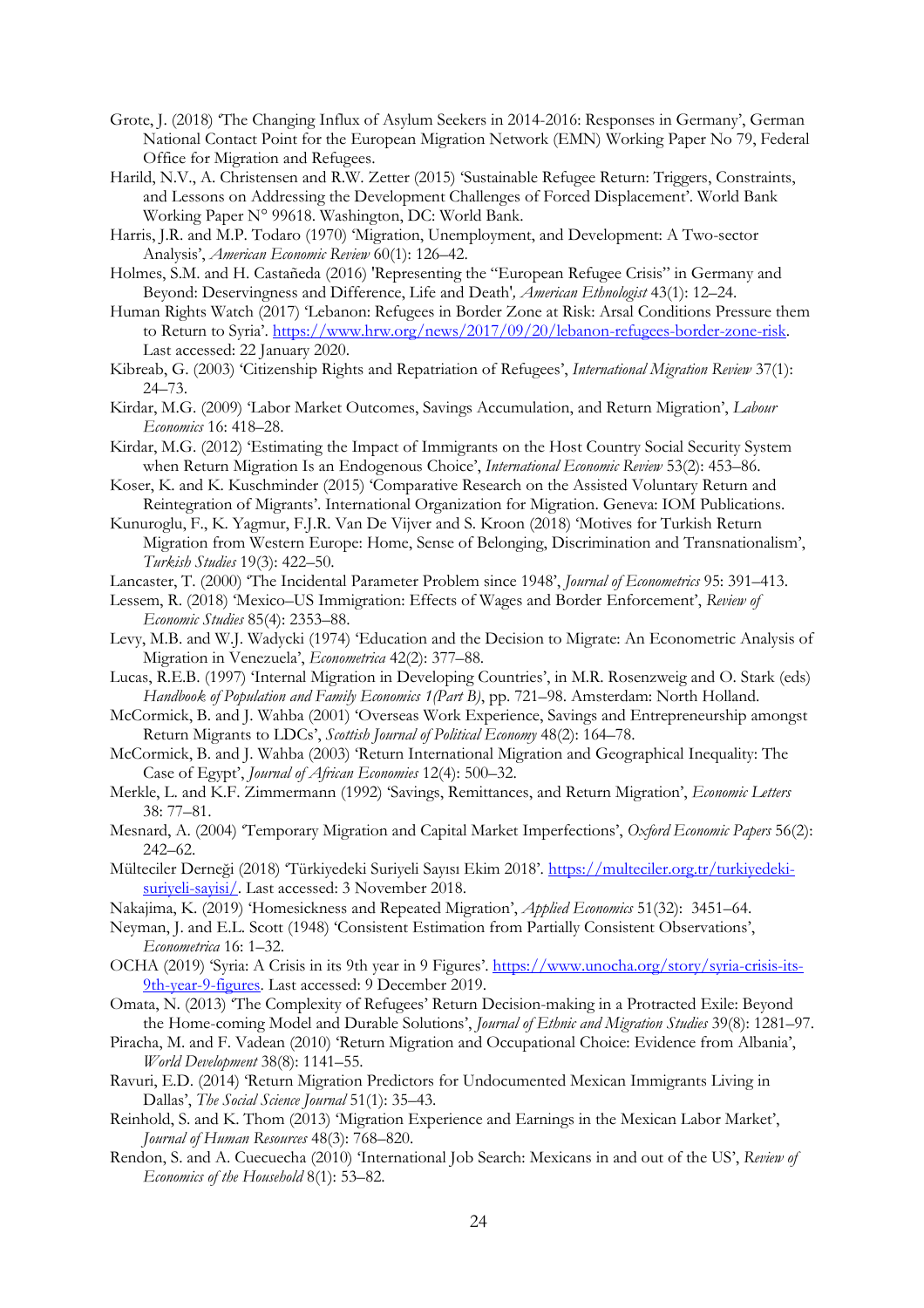- Schlottmann, A.M. and H.W. Herzog (1981) 'Employment Status and the Decision to Migrate', The Review of Economics and Statistics 63(4): 590–98.
- Stark, O. and R.E.B. Lucas (1988) 'Migration, Remittances, and the Family', *Economic Development and Cultural Change* 36(3): 465–81.
- Statistisches Bundesamt (2017) 'Regional Statistics: Population Density'. [https://www](https://www-genesis.destatis.de/gis/genView?GenMLURL=https://www-genesis.destatis.de/regatlas/AI002-1.xml&CONTEXT=REGATLAS01)[genesis.destatis.de/gis/genView?GenMLURL=https://www-genesis.destatis.de/regatlas/AI002-](https://www-genesis.destatis.de/gis/genView?GenMLURL=https://www-genesis.destatis.de/regatlas/AI002-1.xml&CONTEXT=REGATLAS01) [1.xml&CONTEXT=REGATLAS01.](https://www-genesis.destatis.de/gis/genView?GenMLURL=https://www-genesis.destatis.de/regatlas/AI002-1.xml&CONTEXT=REGATLAS01) Last accessed: 11 December 2019.
- Statistisches Bundesamt (2018a) 'Migration and Integration: Foreign Population by Sex and Selected Citizenships'. [https://www.destatis.de/EN/Themes/Society-Environment/Population/Migration-](https://www.destatis.de/EN/Themes/Society-Environment/Population/Migration-Integration/Tables/foreigner-gender.html)[Integration/Tables/foreigner-gender.html.](https://www.destatis.de/EN/Themes/Society-Environment/Population/Migration-Integration/Tables/foreigner-gender.html) Last accessed: 10 November 2019.
- Statistisches Bundesamt (2018b) 'Migration and Integration: Foreign Population by Land'. [https://www.destatis.de/EN/Themes/Society-Environment/Population/Migration-](https://www.destatis.de/EN/Themes/Society-Environment/Population/Migration-Integration/Tables/foreign-population-laender.html)[Integration/Tables/foreign-population-laender.html.](https://www.destatis.de/EN/Themes/Society-Environment/Population/Migration-Integration/Tables/foreign-population-laender.html) Last accessed: 11 December 2019.
- Tezcan, T. (2019) 'Return Home? Determinants of Return Migration Intention amongst Turkish Immigrants in Germany', *Geoforum* 98: 189–201.
- UNHCR (2020) 'Operational Portal Refugee Situations Syria Regional Refugee Response'. [https://data2.unhcr.org/en/situations/syria#\\_ga=2.212902994.738650370.1535310081-](https://data2.unhcr.org/en/situations/syria#_ga=2.212902994.738650370.1535310081-842059014.1521129878) [842059014.1521129878.](https://data2.unhcr.org/en/situations/syria#_ga=2.212902994.738650370.1535310081-842059014.1521129878) Last accessed 22 January 2020.
- UNHCR (2019a) 'Figures at a Glance'. [https://www.unhcr.org/figures-at-a-glance.html.](https://www.unhcr.org/figures-at-a-glance.html) Last accessed: 9 December 2019.
- UNHCR (2019b) 'Population Statistics'. [http://popstats.unhcr.org/en/personsofconcern.](http://popstats.unhcr.org/en/persons_of_concern) Last accessed: 9 December 2019.
- UNHCR (2018) 'Comprehensive Protection and Solutions Strategy: Protection Thresholds and Parameters for Refugee Return to Syria'. [https://data2.unhcr.org/ar/documents/download/63223.](https://data2.unhcr.org/ar/documents/download/63223) Last accessed: 22 January 2020.
- UNHCR (2010) 'Convention and Protocol relating to the Status of Refugees'. UNHCR Communications and Public Information Service, Geneva, Switzerland. [https://www.unhcr.org/3b66c2aa10.html.](https://www.unhcr.org/3b66c2aa10.html) Last accessed: 22 January 2020.
- Wahba, J. and Y. Zenou (2012) 'Out of Sight, Out of Mind: Migration, Entrepreneurship and Social Capital', *Regional Science and Urban Economics* 42(5): 890–903.
- World Bank (2017) 'The Toll of War. The Economic and Social Consequences of the Conflict in Syria', Report. World Bank Group.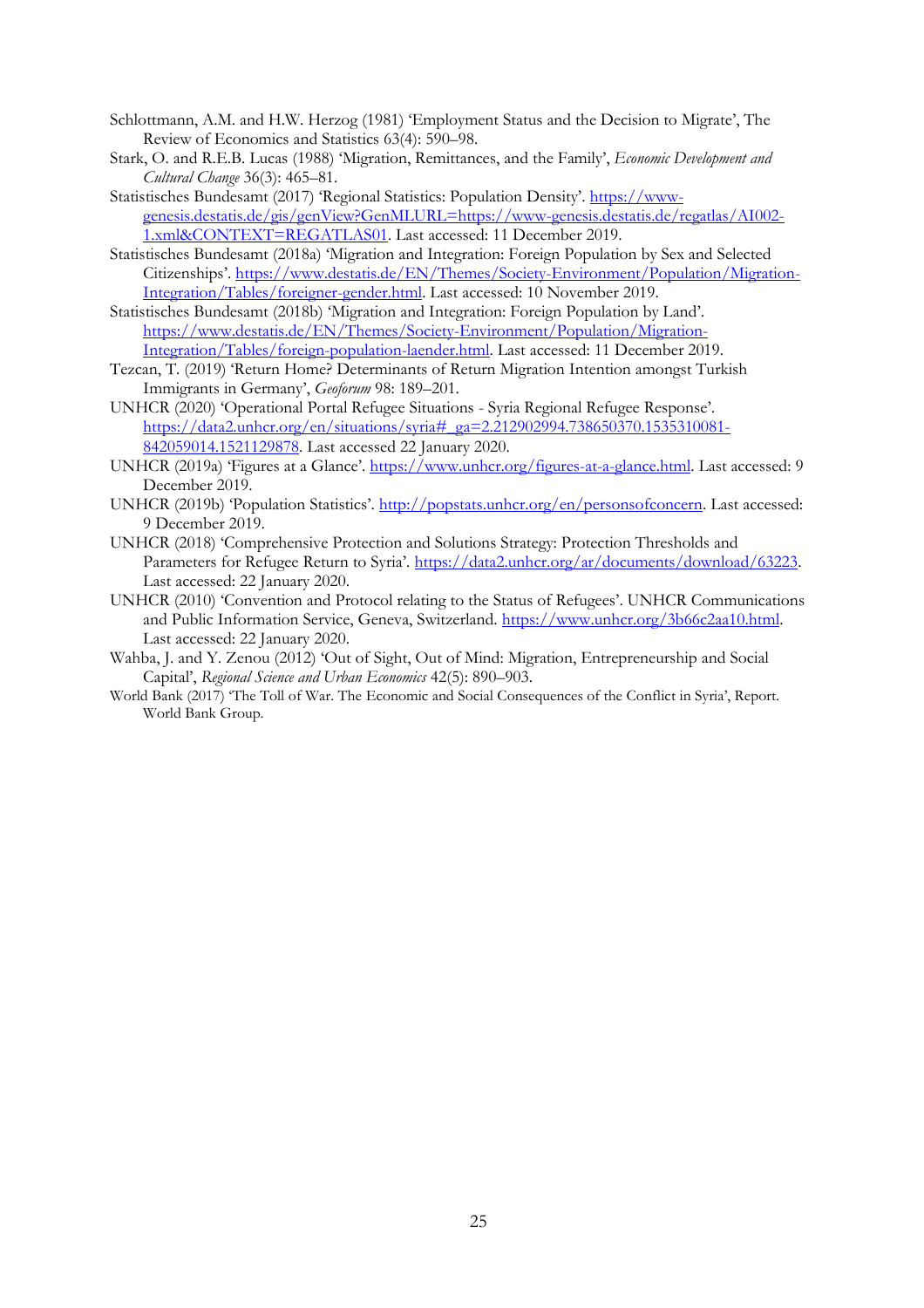## **APPENDICES**

|                                                   | Control | Negative<br>news | Positive<br>news | Comparison<br>Control vs<br>Negative | Comparison<br>Negative vs<br>Positive | Comparison<br>Control vs<br>Positive |
|---------------------------------------------------|---------|------------------|------------------|--------------------------------------|---------------------------------------|--------------------------------------|
| <b>Full sample</b>                                |         |                  |                  |                                      |                                       |                                      |
| Gender: Female                                    | 0.232   | 0.149            | 0.172            | $0.035**$                            | 0.146                                 | 0.561                                |
| Age                                               | 33.323  | 32.766           | 30.680           | 0.576                                | $0.009***$                            | $0.042**$                            |
| Respondent is household head                      | 0.682   | 0.723            | 0.657            | 0.362                                | 0.604                                 | 0.175                                |
| Respondent is married                             | 0.650   | 0.638            | 0.598            | 0.806                                | 0.291                                 | 0.431                                |
| Duration of stay in the host<br>country in months | 3.647   | 3.582            | 3.592            | 0.116                                | 0.179                                 | 0.840                                |
| Has secondary education or<br>vocational training | 0.382   | 0.335            | 0.367            | 0.328                                | 0.763                                 | 0.531                                |
| Has university education                          | 0.400   | 0.362            | 0.408            | 0.429                                | 0.869                                 | 0.368                                |
| Self-rated economic status: Poor                  | 0.068   | 0.112            | 0.071            | 0.123                                | 0.914                                 | 0.186                                |
| Income category in host country                   | 2.859   | 2.899            | 2.793            | 0.805                                | 0.682                                 | 0.543                                |
| Costs of escape from Syria                        | 6.282   | 6.585            | 6.370            | 0.149                                | 0.692                                 | 0.346                                |
| Germany                                           |         |                  |                  |                                      |                                       |                                      |
| Gender: Female                                    | 0.114   | 0.036            | 0.086            | $0.057*$                             | 0.566                                 | 0.197                                |
| Age                                               | 33.182  | 35.072           | 34.343           | 0.107                                | 0.381                                 | 0.602                                |
| Respondent is household head                      | 0.955   | 0.940            | 0.971            | 0.667                                | 0.584                                 | 0.354                                |
| Respondent is married                             | 0.682   | 0.711            | 0.729            | 0.682                                | 0.526                                 | 0.810                                |
| Duration of stay in the host<br>country in months | 3.581   | 3.575            | 3.550            | 0.867                                | 0.406                                 | 0.493                                |
| Has secondary education or<br>vocational training | 0.409   | 0.361            | 0.371            | 0.525                                | 0.633                                 | 0.899                                |
| Has university education                          | 0.398   | 0.301            | 0.300            | 0.188                                | 0.205                                 | 0.987                                |
| Self-rated economic status: Poor                  | 0.057   | 0.096            | 0.071            | 0.332                                | 0.710                                 | 0.584                                |
| Income category in host country                   | 4.284   | 4.313            | 4.257            | 0.885                                | 0.890                                 | 0.788                                |
| Costs of escape from Syria                        | 8.130   | 7.875            | 7.779            | 0.257                                | 0.182                                 | 0.761                                |
| <b>Turkey</b>                                     |         |                  |                  |                                      |                                       |                                      |
| Gender: Female                                    | 0.311   | 0.238            | 0.232            | 0.218                                | 0.190                                 | 0.923                                |
| Age                                               | 33.417  | 30.943           | 28.091           | $0.096*$                             | $0.000***$                            | $0.039**$                            |
| Respondent is household head                      | 0.500   | 0.552            | 0.434            | 0.425                                | 0.325                                 | $0.093*$                             |
| Respondent is married                             | 0.629   | 0.581            | 0.505            | 0.456                                | $0.060*$                              | 0.279                                |
| Duration of stay in the host<br>country in months | 3.691   | 3.588            | 3.621            | 0.118                                | 0.277                                 | 0.658                                |
| Has secondary education or<br>vocational training | 0.364   | 0.314            | 0.364            | 0.428                                | 1.000                                 | 0.459                                |
| Has university education                          | 0.402   | 0.410            | 0.485            | 0.901                                | 0.208                                 | 0.282                                |
| Self-rated economic status: Poor                  | 0.076   | 0.124            | 0.071            | 0.216                                | 0.885                                 | 0.204                                |
| Income category in host country                   | 1.909   | 1.781            | 1.758            | 0.268                                | 0.196                                 | 0.849                                |
| Costs of escape from Syria                        | 5.050   | 5.565            | 5.373            | 0.023                                | 0.150                                 | 0.423                                |

**TABLE A1 Balancing Statistics for the Survey Experiment**

Note: The total number of observations is 577. The German sub-sample consists of 241 and the Turkish subsample of 336 observations.

\*\*\*/\*\*/\* indicates statistical significance at the 1/5/10% level.

Discussion of imbalances: There are more women in the control group compared to the treatment group receiving negative information: the difference amounts to 8.3 percentage points and is statistically significant at the 5 per cent level. In turn, despite being statistically significant, the actual age difference across treatment groups is small. Across groups all refugees are in their early 30s on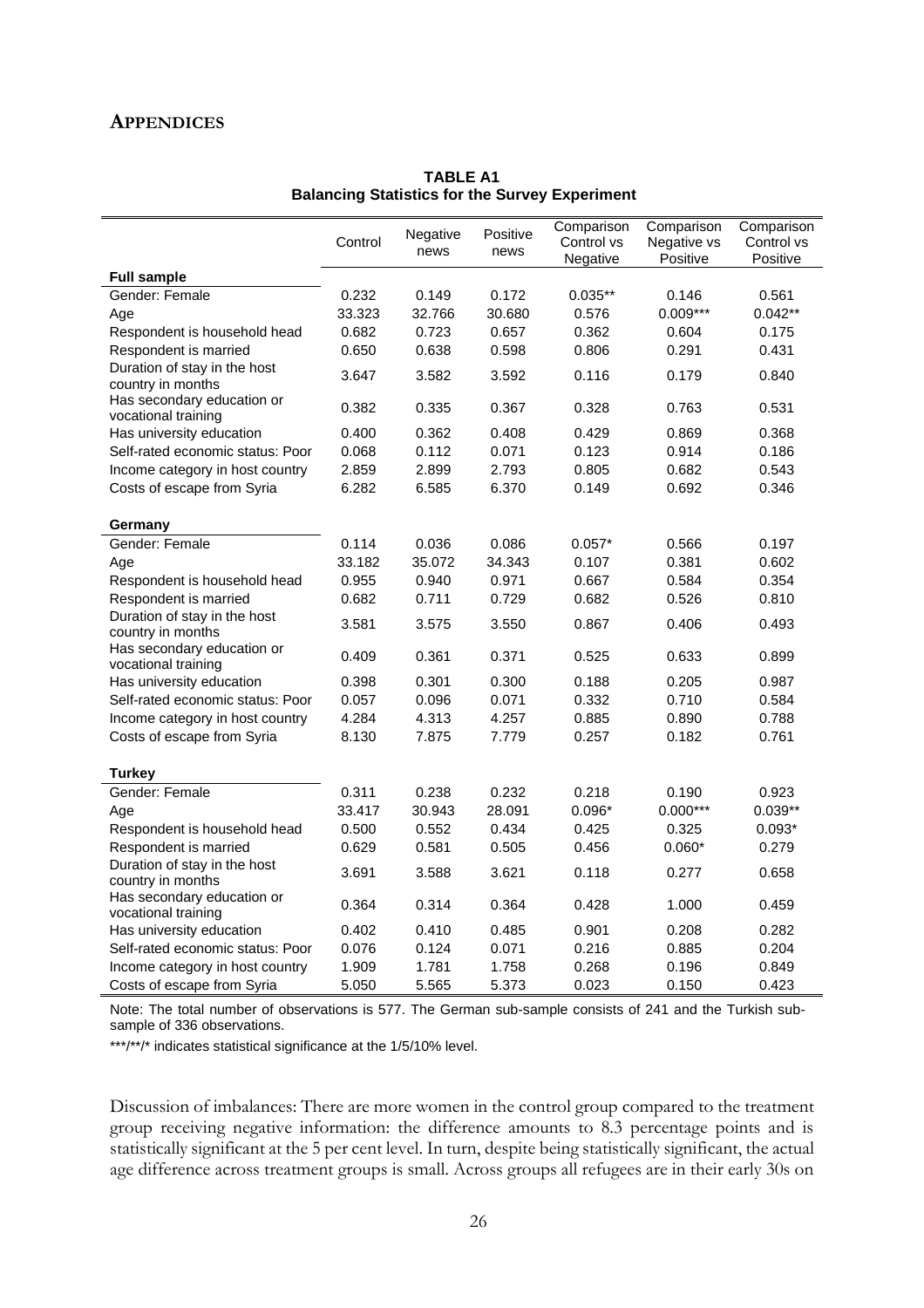average; the positive treatment group is youngest, i.e. the average respondent is 30.68 years old, which makes them 2.64 years younger than the oldest group which received no information, i.e. the control group. In the German sub-sample, only the imbalance with respect to gender persists. The age imbalance is found in the Turkish sub-sample with the already discussed gap. In addition, the Turkish sub-sample exhibits an imbalance for household heads and marital status, both significant at the 10 per cent level for one of the three treatment groups.

|                                  | Αll                |                                     |                    | Germany                             | Turkey             |                                     |
|----------------------------------|--------------------|-------------------------------------|--------------------|-------------------------------------|--------------------|-------------------------------------|
|                                  | Wants to<br>return | Wants to<br>return after<br>2 years | Wants to<br>return | Wants to<br>return after<br>2 years | Wants to<br>return | Wants to<br>return after<br>2 years |
| Wants to return after 2 years    | 0.328              |                                     | 0.247              |                                     | 0.297              |                                     |
|                                  | (0.000)            |                                     | (0.000)            |                                     | (0.000)            |                                     |
| Wants to return if Syria is safe | 0.334              | 0.369                               | 0.197              | 0.485                               | 0.328              | 0.161                               |
|                                  | (0.000)            | (0.000)                             | (0.002)            | (0.000)                             | (0.000)            | (0.003)                             |

**TABLE A2 Correlation Across Return Migration Outcomes**

Note: The total number of observations is 577. We have 241 observations for Germany and 336 for Turkey; *p*-values are indicated in parentheses.

There are some interesting host-country dynamics. The correlation is strongest for return migration after two years and return migration if Syria is safe for Syrian refugees in Germany, suggesting that these scenarios evoke similar connotations. At the same time, among the refugees staying in Germany, the share of those who want to return eventually is considerably higher (55%) compared to those who want to go back if Syria is safe and/or in the short run (14 and 13%, respectively, compare Table 1). Thus, it is unsurprising that the correlation between the intention to eventually go back and the other two re-migration indicators is relatively small among Syrian refugees in Germany. The picture is considerably different for refugees staying in Turkey. The correlation is lowest between those who want to go back if Syria is safe and those who want to go back after two years. In turn, the correlation is highest between those who want to re-migrate if Syria is safe and those who want to return eventually, suggesting that returning home is more closely linked to an end of the fighting for refugees staying in Turkey. Hence, the descriptive statistic in combination with these basic correlation dynamics already suggest a sorting of refugees into host countries depending on intended duration of stay.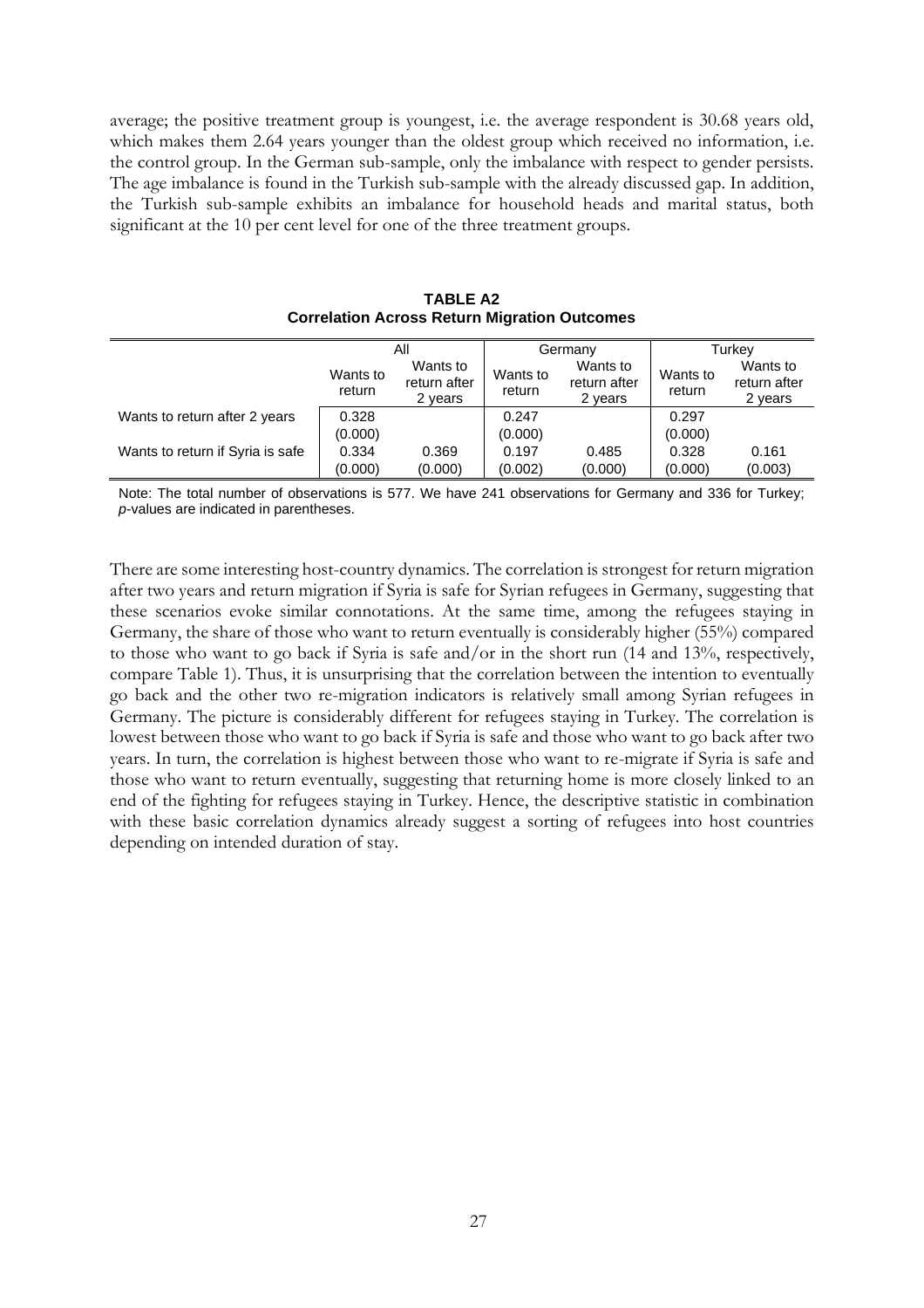| Socio-demographic variables               |           |             | Return ever |             |
|-------------------------------------------|-----------|-------------|-------------|-------------|
| Respondent is female                      | 0.220     | 0.191       | 0.216       | 0.268       |
|                                           | (0.204)   | (0.205)     | (0.239)     | (0.200)     |
| Tx(Respondent is female)                  | $-0.249$  | $-0.217$    | $-0.275$    | $-0.320$    |
|                                           | (0.209)   | (0.209)     | (0.242)     | (0.206)     |
| Household head                            | $-0.198$  | $-0.254*$   | $-0.261*$   | $-0.248$    |
|                                           | (0.128)   | (0.145)     | (0.147)     | (0.158)     |
| Tx(Household head)                        | 0.234     | $0.287*$    | 0.262       | 0.274       |
|                                           | (0.153)   | (0.166)     | (0.168)     | (0.180)     |
| Age                                       | $0.010*$  | $0.013**$   | $0.010**$   | $0.011**$   |
|                                           | (0.005)   | (0.004)     | (0.004)     | (0.005)     |
| Tx(Age)                                   | $-0.012*$ | $-0.015**$  | $-0.014***$ | $-0.014**$  |
|                                           | (0.006)   | (0.005)     | (0.005)     | (0.006)     |
| Married                                   | 0.076     | 0.119       | $0.181*$    | $0.185*$    |
|                                           | (0.126)   | (0.115)     | (0.105)     | (0.094)     |
| Tx(Married)                               | $-0.002$  | $-0.036$    | $-0.125$    | $-0.137$    |
|                                           | (0.150)   | (0.142)     | (0.127)     | (0.117)     |
| Duration of stay (log)                    | 0.091     | 0.054       | 0.047       | $-0.007$    |
|                                           | (0.098)   | (0.092)     | (0.085)     | (0.100)     |
| Tx(Duration of stay)                      | $-0.045$  | $-0.043$    | $-0.042$    | 0.008       |
|                                           | (0.120)   | (0.120)     | (0.115)     | (0.127)     |
| Secondary/vocational education            | $-0.037$  | $-0.050$    | $-0.048$    | $-0.018$    |
|                                           | (0.089)   | (0.095)     | (0.082)     | (0.056)     |
| Tx(Secondary/vocational education)        | $-0.040$  | $-0.014$    | $-0.003$    | $-0.059$    |
|                                           | (0.124)   | (0.124)     | (0.116)     | (0.095)     |
| University education                      | 0.114     | 0.113       | 0.128       | 0.116       |
|                                           | (0.127)   | (0.135)     | (0.122)     | (0.110)     |
| Tx(University education)                  | $-0.271*$ | $-0.248$    | $-0.249$    | $-0.265*$   |
| <b>Economic variables</b>                 | (0.149)   | (0.156)     | (0.148)     | (0.133)     |
| Self-rated poor                           |           | 0.138       | $0.154*$    | 0.083       |
|                                           |           | (0.106)     | (0.085)     | (0.052)     |
| Tx(Self-rated poor)                       |           | $-0.018$    | $-0.004$    | 0.042       |
|                                           |           | (0.119)     | (0.101)     | (0.090)     |
| Income category host country              |           | $-0.070***$ | $-0.056***$ | $-0.050**$  |
|                                           |           | (0.015)     | (0.016)     | (0.020)     |
| Tx(Income category host country)          |           | $0.070***$  | 0.044       | 0.022       |
|                                           |           | (0.024)     | (0.027)     | (0.030)     |
| Costs of escape (log)                     |           | $0.038***$  | $0.037***$  | $0.036***$  |
|                                           |           | (0.007)     | (0.008)     | (0.008)     |
| Tx(Costs of escape)                       |           | $-0.059**$  | $-0.050*$   | $-0.048**$  |
|                                           |           | (0.028)     | (0.026)     | (0.023)     |
| <b>Feeling of belonging</b>               |           |             |             |             |
| Family members in host country            |           |             | $-0.218**$  | $-0.240**$  |
|                                           |           |             | (0.081)     | (0.102)     |
| Tx(Family members in host country)        |           |             | $0.356***$  | $0.369***$  |
|                                           |           |             | (0.097)     | (0.113)     |
| Does not feel welcome in host country     |           |             | $-0.022$    | $-0.024$    |
|                                           |           |             | (0.042)     | (0.054)     |
| Tx(Does not feel welcome in host country) |           |             | $-0.111$    | $-0.076$    |
|                                           |           |             | (0.065)     | (0.069)     |
| No assets in Syria                        |           |             | $-0.203**$  | $-0.204***$ |
|                                           |           |             | (0.080)     | (0.059)     |
| Tx(No assets in Syria)                    |           |             | 0.072       | 0.063       |
|                                           |           |             | (0.094)     | (0.080)     |

**TABLE A3 Step-wise Setup of the Regression Model for the Outcome 'Return Ever'**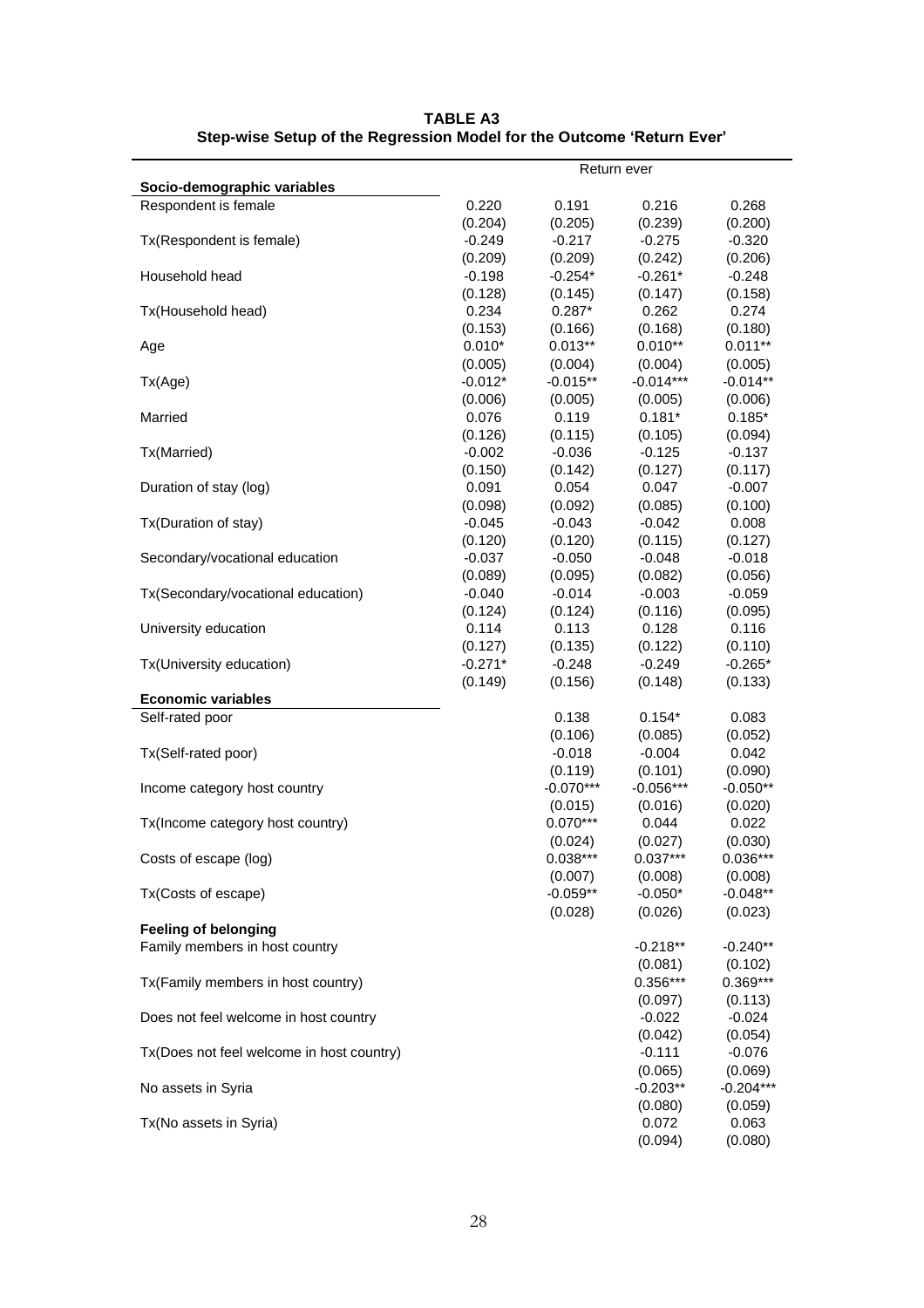| Institutional preferences               |            |
|-----------------------------------------|------------|
| Important: Freedom of speech            | $-0.036$   |
|                                         | (0.088)    |
| Tx(Important: Freedom of speech)        | 0.041      |
|                                         | (0.101)    |
| Important: Freedom of belief            | $-0.003$   |
|                                         | (0.072)    |
| Tx(Important: Freedom of belief)        | 0.044      |
|                                         | (0.089)    |
| Important: Health services              | 0.100      |
|                                         | (0.066)    |
| Tx(Important: Health services)          | $-0.099$   |
|                                         | (0.074)    |
| Important: Education services           | $-0.128**$ |
|                                         | (0.057)    |
| Tx(Important: Education services)       | 0.103      |
|                                         | (0.063)    |
| Important: Reconstruction               | $0.047***$ |
|                                         | (0.013)    |
| Tx(Important: Reconstruction)           | 0.014      |
|                                         | (0.027)    |
| Bashar Al-Assad not being president     | $0.213**$  |
|                                         | (0.085)    |
| Tx(Bashar Al-Assad not being president) | $-0.110$   |
|                                         | (0.110)    |

Note: Results derived from a linear probability model with governorate of origin, host-country accommodation and enumerator specific effects. The total number of observations is 577. Standard errors clustered at the enumerator level are presented in parentheses. \*\*\*/\*\*/\* indicates statistical significance at the 1/5/10% level.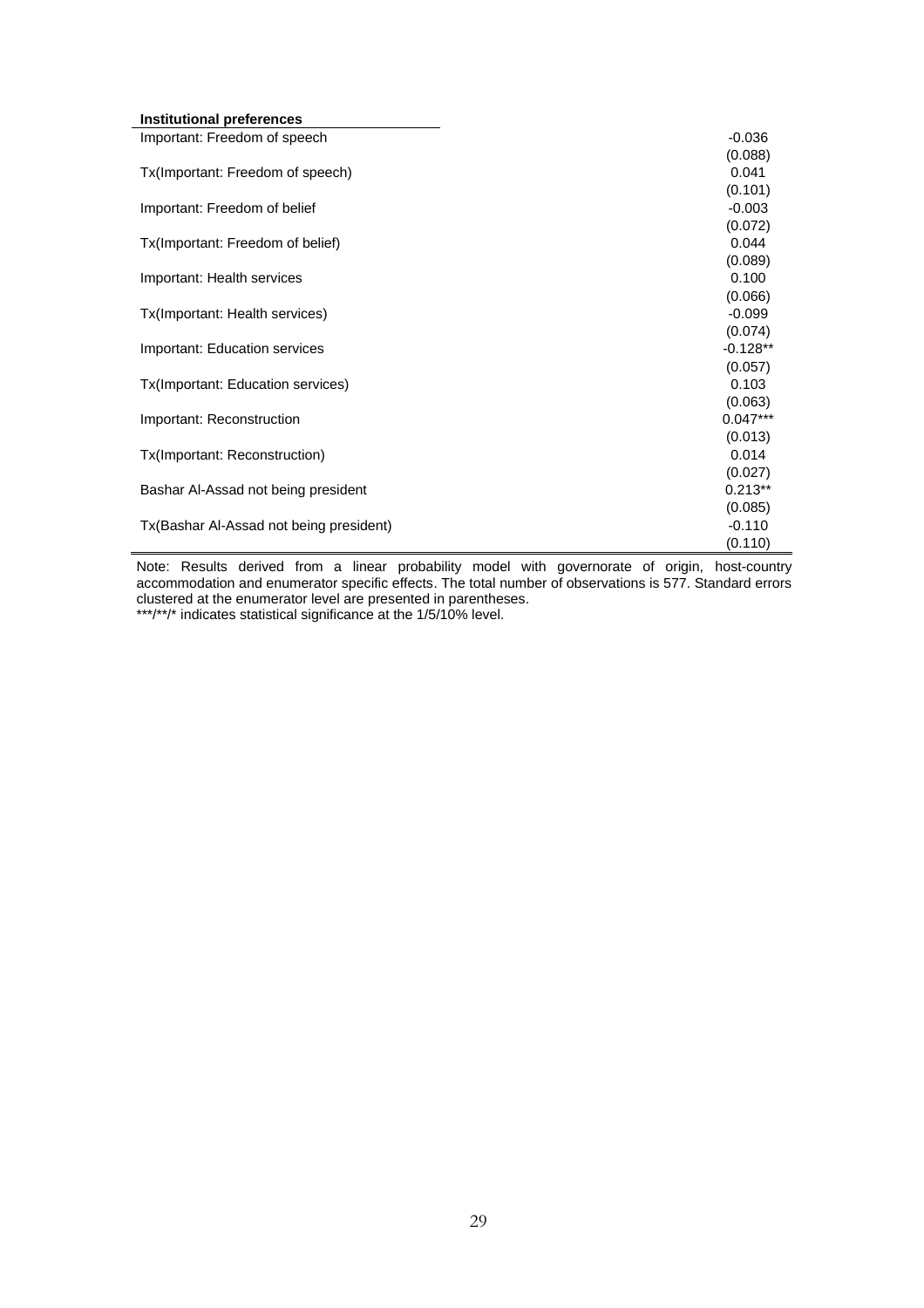| Socio-demographic variables               |          |            | Return after two years |            |
|-------------------------------------------|----------|------------|------------------------|------------|
| Respondent is female                      | $-0.016$ | $-0.011$   | $-0.024$               | 0.009      |
|                                           | (0.056)  | (0.067)    | (0.064)                | (0.066)    |
| Tx(Respondent is female)                  | 0.002    | $-0.002$   | 0.025                  | 0.006      |
|                                           | (0.111)  | (0.115)    | (0.120)                | (0.116)    |
| Household head                            | 0.042    | 0.036      | 0.025                  | 0.049      |
|                                           | (0.104)  | (0.105)    | (0.110)                | (0.099)    |
| Tx(Household head)                        | $-0.053$ | $-0.047$   | $-0.017$               | $-0.016$   |
|                                           | (0.119)  | (0.118)    | (0.125)                | (0.111)    |
| Age                                       | 0.001    | $-0.000$   | $-0.001$               | $-0.002$   |
|                                           | (0.003)  | (0.004)    | (0.004)                | (0.004)    |
| Tx(Age)                                   | 0.005    | 0.005      | 0.006                  | 0.006      |
|                                           | (0.006)  | (0.006)    | (0.007)                | (0.007)    |
| Married                                   | $-0.024$ | $-0.048$   | $-0.063$               | $-0.066$   |
|                                           |          |            |                        |            |
|                                           | (0.058)  | (0.069)    | (0.063)                | (0.042)    |
| Tx(Married)                               | $-0.041$ | $-0.004$   | 0.027                  | 0.007      |
|                                           | (0.100)  | (0.104)    | (0.101)                | (0.085)    |
| Duration of stay (log)                    | $-0.078$ | $-0.098$   | $-0.093$               | $-0.130$   |
|                                           | (0.095)  | (0.092)    | (0.079)                | (0.079)    |
| Tx(Duration of stay)                      | 0.100    | 0.067      | 0.077                  | 0.094      |
|                                           | (0.116)  | (0.117)    | (0.107)                | (0.104)    |
| Secondary/vocational education            | $-0.055$ | $-0.055$   | $-0.044$               | $-0.023$   |
|                                           | (0.053)  | (0.053)    | (0.055)                | (0.057)    |
| Tx(Secondary/vocational education)        | $-0.121$ | $-0.118$   | $-0.148$               | $-0.181$   |
|                                           | (0.113)  | (0.113)    | (0.112)                | (0.118)    |
| University education                      | $-0.020$ | $-0.026$   | $-0.010$               | 0.001      |
|                                           | (0.094)  | (0.084)    | (0.080)                | (0.069)    |
| Tx(University education)                  | $-0.236$ | $-0.224$   | $-0.260*$              | $-0.285**$ |
|                                           | (0.139)  | (0.135)    | (0.133)                | (0.136)    |
| <b>Economic variables</b>                 |          |            |                        |            |
| Self-rated poor                           |          | $-0.099**$ | $-0.095**$             | $-0.109$   |
|                                           |          | (0.041)    | (0.037)                | (0.065)    |
| Tx(Self-rated poor)                       |          | 0.138      | 0.124                  | 0.125      |
|                                           |          | (0.129)    | (0.125)                | (0.138)    |
| Income category host country              |          | 0.019      | 0.018                  | 0.017      |
|                                           |          | (0.019)    | (0.017)                | (0.021)    |
| Tx(Income category host country)          |          | $-0.016$   | $-0.019$               | $-0.023$   |
|                                           |          | (0.038)    | (0.042)                | (0.046)    |
| Costs of escape (log)                     |          | 0.011      | $0.012*$               | 0.011      |
|                                           |          | (0.007)    | (0.007)                | (0.007)    |
| Tx(Costs of escape)                       |          | $-0.043*$  | $-0.044*$              | $-0.041*$  |
|                                           |          | (0.023)    | (0.025)                | (0.024)    |
| <b>Feeling of belonging</b>               |          |            |                        |            |
| Family members in host country            |          |            | 0.017                  | 0.001      |
|                                           |          |            | (0.069)                | (0.079)    |
| Tx(Family members in host country)        |          |            | $-0.102$               | $-0.090$   |
|                                           |          |            | (0.097)                | (0.105)    |
| Does not feel welcome in host country     |          |            | $0.112***$             | $0.114***$ |
|                                           |          |            | (0.028)                | (0.037)    |
| Tx(Does not feel welcome in host country) |          |            | $-0.055$               | $-0.057$   |
|                                           |          |            | (0.071)                | (0.077)    |
| No assets in Syria                        |          |            | $-0.046*$              | $-0.071**$ |
|                                           |          |            | (0.024)                | (0.034)    |
| Tx(No assets in Syria)                    |          |            | $-0.007$               | $-0.001$   |
|                                           |          |            | (0.080)                | (0.084)    |

**TABLE A4 Step-wise Setup of the Regression Model for the Outcome 'Return after Two Years'**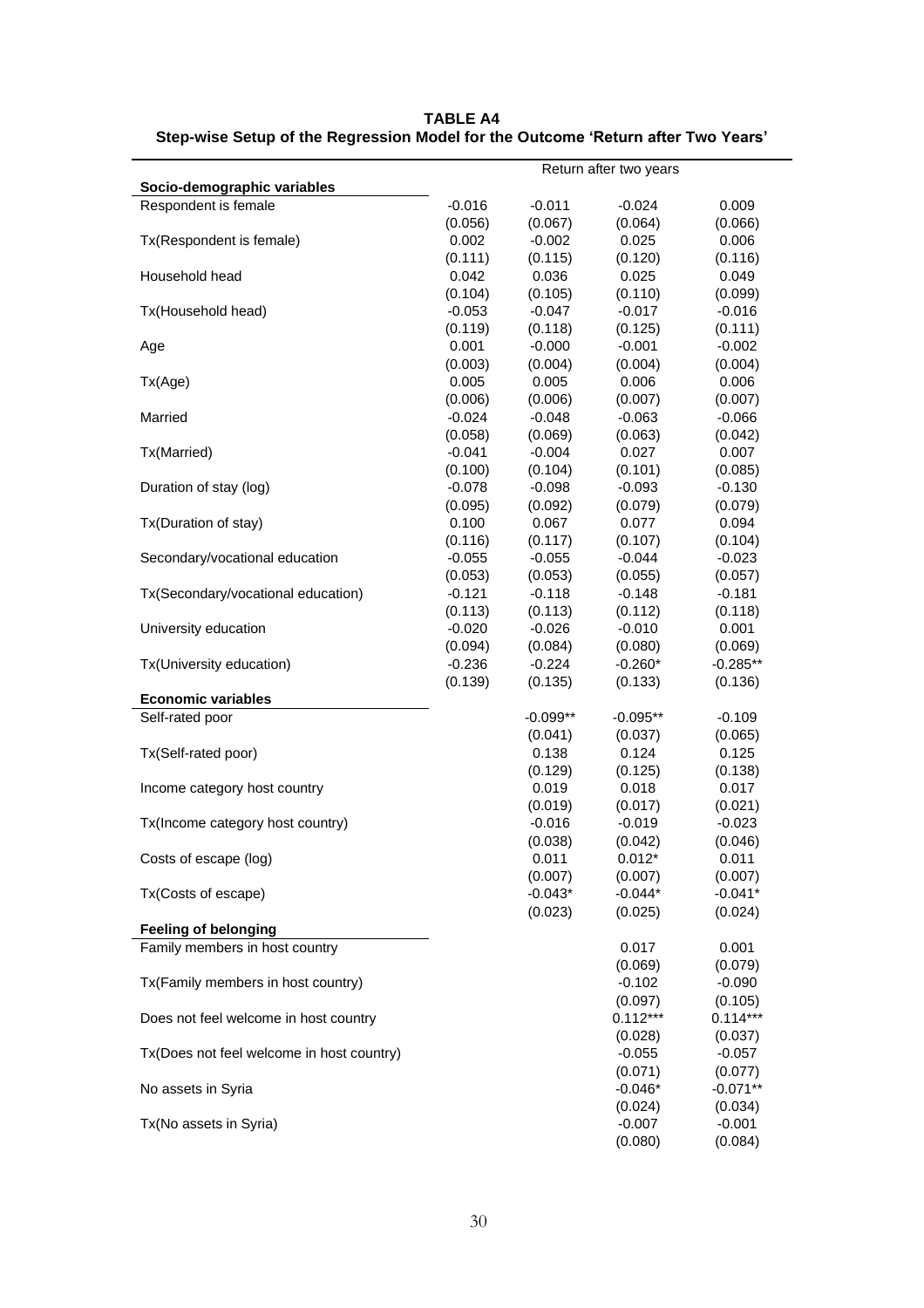| Institutional preferences               |            |
|-----------------------------------------|------------|
| Important: Freedom of speech            | 0.028      |
|                                         | (0.020)    |
| Tx(Important: Freedom of speech)        | $-0.040$   |
|                                         | (0.043)    |
| Important: Freedom of belief            | $-0.037$   |
|                                         | (0.042)    |
| Tx(Important: Freedom of belief)        | 0.074      |
|                                         | (0.052)    |
| Important: Health services              | $0.090**$  |
|                                         | (0.043)    |
| Tx(Important: Health services)          | $-0.096$   |
|                                         | (0.059)    |
| Important: Education services           | $-0.084**$ |
|                                         | (0.039)    |
| Tx(Important: Education services)       | $0.107**$  |
|                                         | (0.048)    |
| Important: Reconstruction               | 0.030      |
|                                         | (0.033)    |
| Tx(Important: Reconstruction)           | $-0.053$   |
|                                         | (0.057)    |
| Bashar Al-Assad not being president     | 0.041      |
|                                         | (0.057)    |
| Tx(Bashar Al-Assad not being president) | 0.095      |
|                                         | (0.121)    |

Note: Results derived from a linear probability model with governorate of origin, host-country accommodation and enumerator specific effects. The total number of observations is 577. Standard errors clustered at the enumerator level are presented in parentheses. \*\*\*/\*\*/\* indicates statistical significance at the 1/5/10% level.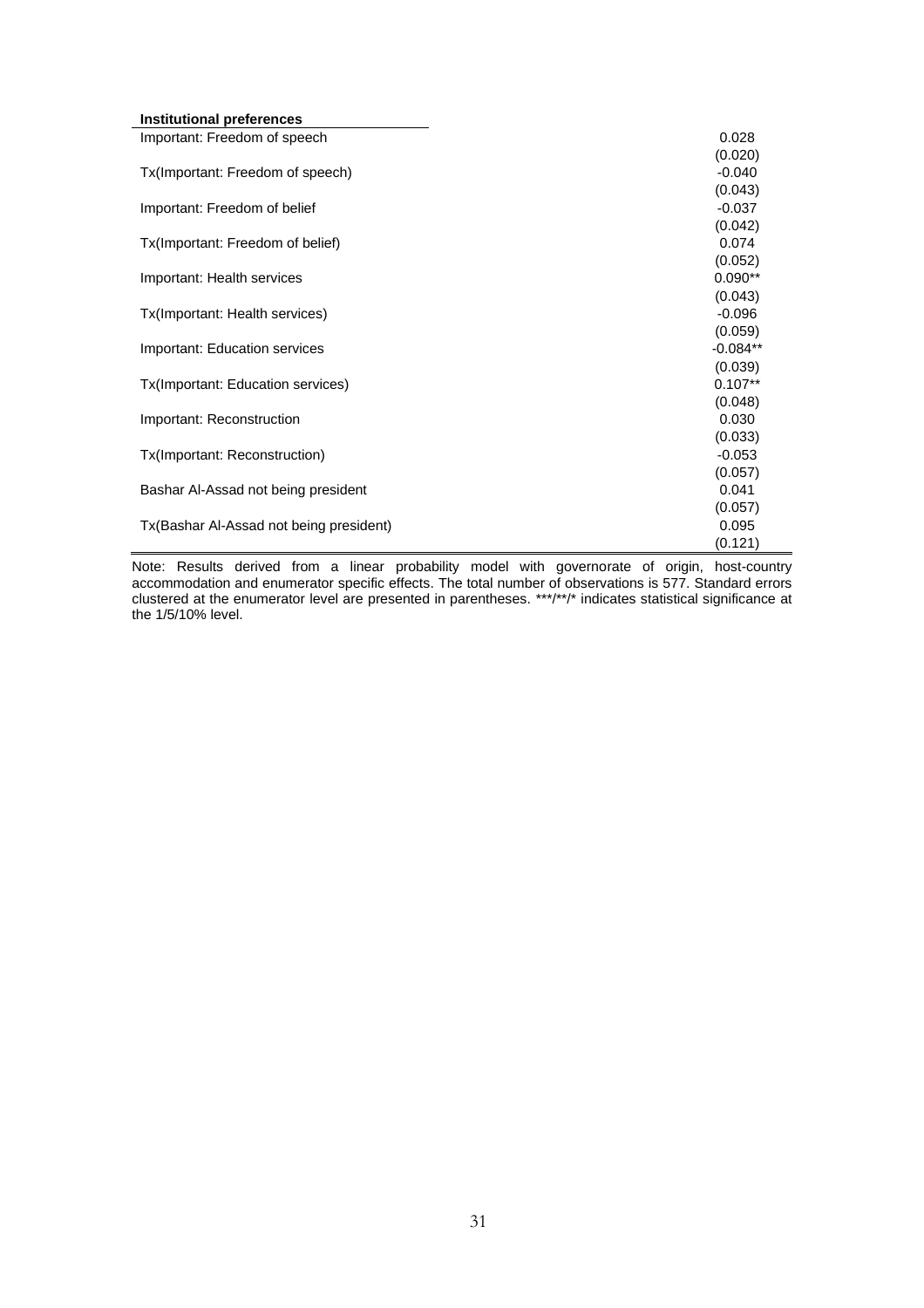| Socio-demographic variables<br>Respondent is female<br>$-0.178**$<br>$-0.163*$<br>$-0.167*$<br>$-0.120$<br>(0.081)<br>(0.086)<br>(0.087)<br>(0.071)<br>0.139<br>0.126<br>0.136<br>0.104<br>Tx(Respondent is female)<br>(0.096)<br>(0.102)<br>(0.105)<br>(0.110)<br>Household head<br>$-0.398**$<br>$-0.386**$<br>$-0.399**$<br>$-0.394**$<br>(0.168)<br>(0.159)<br>(0.181)<br>(0.181)<br>$0.374**$<br>$0.348*$<br>$0.365*$<br>$0.390*$<br>Tx(Household head)<br>(0.181)<br>(0.193)<br>(0.193)<br>(0.173)<br>$0.003**$<br>$0.003*$<br>0.001<br>0.001<br>Age<br>(0.002)<br>(0.001)<br>(0.001)<br>(0.002)<br>$-0.002$<br>$-0.002$<br>0.001<br>0.001<br>Tx(Age)<br>(0.003)<br>(0.003)<br>(0.004)<br>(0.003)<br>$-0.041$<br>$-0.037$<br>$-0.023$<br>$-0.017$<br>Married<br>(0.048)<br>(0.047)<br>(0.021)<br>(0.045)<br>$0.165*$<br>$0.180**$<br>$0.168**$<br>0.108<br>Tx(Married)<br>(0.086)<br>(0.085)<br>(0.077)<br>(0.087)<br>$-0.125**$<br>$-0.132**$<br>$-0.133*$<br>Duration of stay (log)<br>(0.059)<br>(0.056)<br>(0.076)<br>(0.056)<br>0.144<br>$0.176*$<br>$0.185*$<br>$0.175*$<br>Tx(Duration of stay)<br>(0.090)<br>(0.093)<br>(0.105)<br>(0.086)<br>$-0.112$<br>$-0.125$<br>$-0.113$<br>$-0.089$<br>Secondary/vocational education<br>(0.060)<br>(0.076)<br>(0.084)<br>(0.079)<br>Tx(Secondary/vocational education)<br>0.183<br>$0.209*$<br>0.196<br>0.140<br>(0.113)<br>(0.116)<br>(0.103)<br>(0.111)<br>University education<br>$-0.061$<br>$-0.069$<br>$-0.084$<br>$-0.051$<br>(0.152)<br>(0.163)<br>(0.156)<br>(0.128)<br>Tx(University education)<br>0.005<br>0.049<br>0.034<br>$-0.008$<br>(0.171)<br>(0.183)<br>(0.150)<br>(0.179)<br><b>Economic variables</b><br>$-0.114$<br>$-0.103$<br>Self-rated poor<br>$-0.122$<br>(0.120)<br>(0.118)<br>(0.111)<br>0.150<br>Tx(Self-rated poor)<br>0.168<br>0.143<br>(0.135)<br>(0.133)<br>(0.127)<br>Income category host country<br>0.001<br>0.006<br>0.009<br>(0.011)<br>(0.012)<br>(0.021)<br>Tx(Income category host country)<br>$-0.045$<br>$-0.052*$<br>$-0.066*$<br>(0.029)<br>(0.029)<br>(0.034)<br>$-0.004$<br>$-0.004$<br>$-0.004$<br>Costs of escape (log)<br>(0.005)<br>(0.006)<br>(0.006)<br>Tx(Costs of escape)<br>0.018<br>0.016<br>0.019<br>(0.022)<br>(0.022)<br>(0.024)<br><b>Feeling of belonging</b><br>Family members in host country<br>$-0.083*$<br>$-0.106$<br>(0.044)<br>(0.065)<br>Tx(Family members in host country)<br>0.006<br>0.040<br>(0.090)<br>(0.104)<br>$0.110*$<br>$0.108*$<br>Does not feel welcome in host country<br>(0.055)<br>(0.055)<br>$-0.223***$<br>$-0.191**$<br>Tx(Does not feel welcome in host country)<br>(0.076)<br>(0.074)<br>$-0.131***$<br>No assets in Syria<br>(0.042)<br>(0.044)<br>Tx(No assets in Syria)<br>0.089<br>0.078 | Return if Syria is as safe as before the war |  |         |         |
|------------------------------------------------------------------------------------------------------------------------------------------------------------------------------------------------------------------------------------------------------------------------------------------------------------------------------------------------------------------------------------------------------------------------------------------------------------------------------------------------------------------------------------------------------------------------------------------------------------------------------------------------------------------------------------------------------------------------------------------------------------------------------------------------------------------------------------------------------------------------------------------------------------------------------------------------------------------------------------------------------------------------------------------------------------------------------------------------------------------------------------------------------------------------------------------------------------------------------------------------------------------------------------------------------------------------------------------------------------------------------------------------------------------------------------------------------------------------------------------------------------------------------------------------------------------------------------------------------------------------------------------------------------------------------------------------------------------------------------------------------------------------------------------------------------------------------------------------------------------------------------------------------------------------------------------------------------------------------------------------------------------------------------------------------------------------------------------------------------------------------------------------------------------------------------------------------------------------------------------------------------------------------------------------------------------------------------------------------------------------------------------------------------------------------------------------------------------------------------------------------------------------------------------------------------------------------------------------------------------------------------------------------------------------------------------------------------------------------------------------|----------------------------------------------|--|---------|---------|
|                                                                                                                                                                                                                                                                                                                                                                                                                                                                                                                                                                                                                                                                                                                                                                                                                                                                                                                                                                                                                                                                                                                                                                                                                                                                                                                                                                                                                                                                                                                                                                                                                                                                                                                                                                                                                                                                                                                                                                                                                                                                                                                                                                                                                                                                                                                                                                                                                                                                                                                                                                                                                                                                                                                                                |                                              |  |         |         |
| $-0.160***$<br>$-0.148***$                                                                                                                                                                                                                                                                                                                                                                                                                                                                                                                                                                                                                                                                                                                                                                                                                                                                                                                                                                                                                                                                                                                                                                                                                                                                                                                                                                                                                                                                                                                                                                                                                                                                                                                                                                                                                                                                                                                                                                                                                                                                                                                                                                                                                                                                                                                                                                                                                                                                                                                                                                                                                                                                                                                     |                                              |  |         |         |
|                                                                                                                                                                                                                                                                                                                                                                                                                                                                                                                                                                                                                                                                                                                                                                                                                                                                                                                                                                                                                                                                                                                                                                                                                                                                                                                                                                                                                                                                                                                                                                                                                                                                                                                                                                                                                                                                                                                                                                                                                                                                                                                                                                                                                                                                                                                                                                                                                                                                                                                                                                                                                                                                                                                                                |                                              |  |         |         |
|                                                                                                                                                                                                                                                                                                                                                                                                                                                                                                                                                                                                                                                                                                                                                                                                                                                                                                                                                                                                                                                                                                                                                                                                                                                                                                                                                                                                                                                                                                                                                                                                                                                                                                                                                                                                                                                                                                                                                                                                                                                                                                                                                                                                                                                                                                                                                                                                                                                                                                                                                                                                                                                                                                                                                |                                              |  |         |         |
|                                                                                                                                                                                                                                                                                                                                                                                                                                                                                                                                                                                                                                                                                                                                                                                                                                                                                                                                                                                                                                                                                                                                                                                                                                                                                                                                                                                                                                                                                                                                                                                                                                                                                                                                                                                                                                                                                                                                                                                                                                                                                                                                                                                                                                                                                                                                                                                                                                                                                                                                                                                                                                                                                                                                                |                                              |  |         |         |
|                                                                                                                                                                                                                                                                                                                                                                                                                                                                                                                                                                                                                                                                                                                                                                                                                                                                                                                                                                                                                                                                                                                                                                                                                                                                                                                                                                                                                                                                                                                                                                                                                                                                                                                                                                                                                                                                                                                                                                                                                                                                                                                                                                                                                                                                                                                                                                                                                                                                                                                                                                                                                                                                                                                                                |                                              |  |         |         |
|                                                                                                                                                                                                                                                                                                                                                                                                                                                                                                                                                                                                                                                                                                                                                                                                                                                                                                                                                                                                                                                                                                                                                                                                                                                                                                                                                                                                                                                                                                                                                                                                                                                                                                                                                                                                                                                                                                                                                                                                                                                                                                                                                                                                                                                                                                                                                                                                                                                                                                                                                                                                                                                                                                                                                |                                              |  |         |         |
|                                                                                                                                                                                                                                                                                                                                                                                                                                                                                                                                                                                                                                                                                                                                                                                                                                                                                                                                                                                                                                                                                                                                                                                                                                                                                                                                                                                                                                                                                                                                                                                                                                                                                                                                                                                                                                                                                                                                                                                                                                                                                                                                                                                                                                                                                                                                                                                                                                                                                                                                                                                                                                                                                                                                                |                                              |  |         |         |
|                                                                                                                                                                                                                                                                                                                                                                                                                                                                                                                                                                                                                                                                                                                                                                                                                                                                                                                                                                                                                                                                                                                                                                                                                                                                                                                                                                                                                                                                                                                                                                                                                                                                                                                                                                                                                                                                                                                                                                                                                                                                                                                                                                                                                                                                                                                                                                                                                                                                                                                                                                                                                                                                                                                                                |                                              |  |         |         |
|                                                                                                                                                                                                                                                                                                                                                                                                                                                                                                                                                                                                                                                                                                                                                                                                                                                                                                                                                                                                                                                                                                                                                                                                                                                                                                                                                                                                                                                                                                                                                                                                                                                                                                                                                                                                                                                                                                                                                                                                                                                                                                                                                                                                                                                                                                                                                                                                                                                                                                                                                                                                                                                                                                                                                |                                              |  |         |         |
|                                                                                                                                                                                                                                                                                                                                                                                                                                                                                                                                                                                                                                                                                                                                                                                                                                                                                                                                                                                                                                                                                                                                                                                                                                                                                                                                                                                                                                                                                                                                                                                                                                                                                                                                                                                                                                                                                                                                                                                                                                                                                                                                                                                                                                                                                                                                                                                                                                                                                                                                                                                                                                                                                                                                                |                                              |  |         |         |
|                                                                                                                                                                                                                                                                                                                                                                                                                                                                                                                                                                                                                                                                                                                                                                                                                                                                                                                                                                                                                                                                                                                                                                                                                                                                                                                                                                                                                                                                                                                                                                                                                                                                                                                                                                                                                                                                                                                                                                                                                                                                                                                                                                                                                                                                                                                                                                                                                                                                                                                                                                                                                                                                                                                                                |                                              |  |         |         |
|                                                                                                                                                                                                                                                                                                                                                                                                                                                                                                                                                                                                                                                                                                                                                                                                                                                                                                                                                                                                                                                                                                                                                                                                                                                                                                                                                                                                                                                                                                                                                                                                                                                                                                                                                                                                                                                                                                                                                                                                                                                                                                                                                                                                                                                                                                                                                                                                                                                                                                                                                                                                                                                                                                                                                |                                              |  |         |         |
|                                                                                                                                                                                                                                                                                                                                                                                                                                                                                                                                                                                                                                                                                                                                                                                                                                                                                                                                                                                                                                                                                                                                                                                                                                                                                                                                                                                                                                                                                                                                                                                                                                                                                                                                                                                                                                                                                                                                                                                                                                                                                                                                                                                                                                                                                                                                                                                                                                                                                                                                                                                                                                                                                                                                                |                                              |  |         |         |
|                                                                                                                                                                                                                                                                                                                                                                                                                                                                                                                                                                                                                                                                                                                                                                                                                                                                                                                                                                                                                                                                                                                                                                                                                                                                                                                                                                                                                                                                                                                                                                                                                                                                                                                                                                                                                                                                                                                                                                                                                                                                                                                                                                                                                                                                                                                                                                                                                                                                                                                                                                                                                                                                                                                                                |                                              |  |         |         |
|                                                                                                                                                                                                                                                                                                                                                                                                                                                                                                                                                                                                                                                                                                                                                                                                                                                                                                                                                                                                                                                                                                                                                                                                                                                                                                                                                                                                                                                                                                                                                                                                                                                                                                                                                                                                                                                                                                                                                                                                                                                                                                                                                                                                                                                                                                                                                                                                                                                                                                                                                                                                                                                                                                                                                |                                              |  |         |         |
|                                                                                                                                                                                                                                                                                                                                                                                                                                                                                                                                                                                                                                                                                                                                                                                                                                                                                                                                                                                                                                                                                                                                                                                                                                                                                                                                                                                                                                                                                                                                                                                                                                                                                                                                                                                                                                                                                                                                                                                                                                                                                                                                                                                                                                                                                                                                                                                                                                                                                                                                                                                                                                                                                                                                                |                                              |  |         |         |
|                                                                                                                                                                                                                                                                                                                                                                                                                                                                                                                                                                                                                                                                                                                                                                                                                                                                                                                                                                                                                                                                                                                                                                                                                                                                                                                                                                                                                                                                                                                                                                                                                                                                                                                                                                                                                                                                                                                                                                                                                                                                                                                                                                                                                                                                                                                                                                                                                                                                                                                                                                                                                                                                                                                                                |                                              |  |         |         |
|                                                                                                                                                                                                                                                                                                                                                                                                                                                                                                                                                                                                                                                                                                                                                                                                                                                                                                                                                                                                                                                                                                                                                                                                                                                                                                                                                                                                                                                                                                                                                                                                                                                                                                                                                                                                                                                                                                                                                                                                                                                                                                                                                                                                                                                                                                                                                                                                                                                                                                                                                                                                                                                                                                                                                |                                              |  |         |         |
|                                                                                                                                                                                                                                                                                                                                                                                                                                                                                                                                                                                                                                                                                                                                                                                                                                                                                                                                                                                                                                                                                                                                                                                                                                                                                                                                                                                                                                                                                                                                                                                                                                                                                                                                                                                                                                                                                                                                                                                                                                                                                                                                                                                                                                                                                                                                                                                                                                                                                                                                                                                                                                                                                                                                                |                                              |  |         |         |
|                                                                                                                                                                                                                                                                                                                                                                                                                                                                                                                                                                                                                                                                                                                                                                                                                                                                                                                                                                                                                                                                                                                                                                                                                                                                                                                                                                                                                                                                                                                                                                                                                                                                                                                                                                                                                                                                                                                                                                                                                                                                                                                                                                                                                                                                                                                                                                                                                                                                                                                                                                                                                                                                                                                                                |                                              |  |         |         |
|                                                                                                                                                                                                                                                                                                                                                                                                                                                                                                                                                                                                                                                                                                                                                                                                                                                                                                                                                                                                                                                                                                                                                                                                                                                                                                                                                                                                                                                                                                                                                                                                                                                                                                                                                                                                                                                                                                                                                                                                                                                                                                                                                                                                                                                                                                                                                                                                                                                                                                                                                                                                                                                                                                                                                |                                              |  |         |         |
|                                                                                                                                                                                                                                                                                                                                                                                                                                                                                                                                                                                                                                                                                                                                                                                                                                                                                                                                                                                                                                                                                                                                                                                                                                                                                                                                                                                                                                                                                                                                                                                                                                                                                                                                                                                                                                                                                                                                                                                                                                                                                                                                                                                                                                                                                                                                                                                                                                                                                                                                                                                                                                                                                                                                                |                                              |  |         |         |
|                                                                                                                                                                                                                                                                                                                                                                                                                                                                                                                                                                                                                                                                                                                                                                                                                                                                                                                                                                                                                                                                                                                                                                                                                                                                                                                                                                                                                                                                                                                                                                                                                                                                                                                                                                                                                                                                                                                                                                                                                                                                                                                                                                                                                                                                                                                                                                                                                                                                                                                                                                                                                                                                                                                                                |                                              |  |         |         |
|                                                                                                                                                                                                                                                                                                                                                                                                                                                                                                                                                                                                                                                                                                                                                                                                                                                                                                                                                                                                                                                                                                                                                                                                                                                                                                                                                                                                                                                                                                                                                                                                                                                                                                                                                                                                                                                                                                                                                                                                                                                                                                                                                                                                                                                                                                                                                                                                                                                                                                                                                                                                                                                                                                                                                |                                              |  |         |         |
|                                                                                                                                                                                                                                                                                                                                                                                                                                                                                                                                                                                                                                                                                                                                                                                                                                                                                                                                                                                                                                                                                                                                                                                                                                                                                                                                                                                                                                                                                                                                                                                                                                                                                                                                                                                                                                                                                                                                                                                                                                                                                                                                                                                                                                                                                                                                                                                                                                                                                                                                                                                                                                                                                                                                                |                                              |  |         |         |
|                                                                                                                                                                                                                                                                                                                                                                                                                                                                                                                                                                                                                                                                                                                                                                                                                                                                                                                                                                                                                                                                                                                                                                                                                                                                                                                                                                                                                                                                                                                                                                                                                                                                                                                                                                                                                                                                                                                                                                                                                                                                                                                                                                                                                                                                                                                                                                                                                                                                                                                                                                                                                                                                                                                                                |                                              |  |         |         |
|                                                                                                                                                                                                                                                                                                                                                                                                                                                                                                                                                                                                                                                                                                                                                                                                                                                                                                                                                                                                                                                                                                                                                                                                                                                                                                                                                                                                                                                                                                                                                                                                                                                                                                                                                                                                                                                                                                                                                                                                                                                                                                                                                                                                                                                                                                                                                                                                                                                                                                                                                                                                                                                                                                                                                |                                              |  |         |         |
|                                                                                                                                                                                                                                                                                                                                                                                                                                                                                                                                                                                                                                                                                                                                                                                                                                                                                                                                                                                                                                                                                                                                                                                                                                                                                                                                                                                                                                                                                                                                                                                                                                                                                                                                                                                                                                                                                                                                                                                                                                                                                                                                                                                                                                                                                                                                                                                                                                                                                                                                                                                                                                                                                                                                                |                                              |  |         |         |
|                                                                                                                                                                                                                                                                                                                                                                                                                                                                                                                                                                                                                                                                                                                                                                                                                                                                                                                                                                                                                                                                                                                                                                                                                                                                                                                                                                                                                                                                                                                                                                                                                                                                                                                                                                                                                                                                                                                                                                                                                                                                                                                                                                                                                                                                                                                                                                                                                                                                                                                                                                                                                                                                                                                                                |                                              |  |         |         |
|                                                                                                                                                                                                                                                                                                                                                                                                                                                                                                                                                                                                                                                                                                                                                                                                                                                                                                                                                                                                                                                                                                                                                                                                                                                                                                                                                                                                                                                                                                                                                                                                                                                                                                                                                                                                                                                                                                                                                                                                                                                                                                                                                                                                                                                                                                                                                                                                                                                                                                                                                                                                                                                                                                                                                |                                              |  |         |         |
|                                                                                                                                                                                                                                                                                                                                                                                                                                                                                                                                                                                                                                                                                                                                                                                                                                                                                                                                                                                                                                                                                                                                                                                                                                                                                                                                                                                                                                                                                                                                                                                                                                                                                                                                                                                                                                                                                                                                                                                                                                                                                                                                                                                                                                                                                                                                                                                                                                                                                                                                                                                                                                                                                                                                                |                                              |  |         |         |
|                                                                                                                                                                                                                                                                                                                                                                                                                                                                                                                                                                                                                                                                                                                                                                                                                                                                                                                                                                                                                                                                                                                                                                                                                                                                                                                                                                                                                                                                                                                                                                                                                                                                                                                                                                                                                                                                                                                                                                                                                                                                                                                                                                                                                                                                                                                                                                                                                                                                                                                                                                                                                                                                                                                                                |                                              |  |         |         |
|                                                                                                                                                                                                                                                                                                                                                                                                                                                                                                                                                                                                                                                                                                                                                                                                                                                                                                                                                                                                                                                                                                                                                                                                                                                                                                                                                                                                                                                                                                                                                                                                                                                                                                                                                                                                                                                                                                                                                                                                                                                                                                                                                                                                                                                                                                                                                                                                                                                                                                                                                                                                                                                                                                                                                |                                              |  |         |         |
|                                                                                                                                                                                                                                                                                                                                                                                                                                                                                                                                                                                                                                                                                                                                                                                                                                                                                                                                                                                                                                                                                                                                                                                                                                                                                                                                                                                                                                                                                                                                                                                                                                                                                                                                                                                                                                                                                                                                                                                                                                                                                                                                                                                                                                                                                                                                                                                                                                                                                                                                                                                                                                                                                                                                                |                                              |  |         |         |
|                                                                                                                                                                                                                                                                                                                                                                                                                                                                                                                                                                                                                                                                                                                                                                                                                                                                                                                                                                                                                                                                                                                                                                                                                                                                                                                                                                                                                                                                                                                                                                                                                                                                                                                                                                                                                                                                                                                                                                                                                                                                                                                                                                                                                                                                                                                                                                                                                                                                                                                                                                                                                                                                                                                                                |                                              |  |         |         |
|                                                                                                                                                                                                                                                                                                                                                                                                                                                                                                                                                                                                                                                                                                                                                                                                                                                                                                                                                                                                                                                                                                                                                                                                                                                                                                                                                                                                                                                                                                                                                                                                                                                                                                                                                                                                                                                                                                                                                                                                                                                                                                                                                                                                                                                                                                                                                                                                                                                                                                                                                                                                                                                                                                                                                |                                              |  |         |         |
|                                                                                                                                                                                                                                                                                                                                                                                                                                                                                                                                                                                                                                                                                                                                                                                                                                                                                                                                                                                                                                                                                                                                                                                                                                                                                                                                                                                                                                                                                                                                                                                                                                                                                                                                                                                                                                                                                                                                                                                                                                                                                                                                                                                                                                                                                                                                                                                                                                                                                                                                                                                                                                                                                                                                                |                                              |  |         |         |
|                                                                                                                                                                                                                                                                                                                                                                                                                                                                                                                                                                                                                                                                                                                                                                                                                                                                                                                                                                                                                                                                                                                                                                                                                                                                                                                                                                                                                                                                                                                                                                                                                                                                                                                                                                                                                                                                                                                                                                                                                                                                                                                                                                                                                                                                                                                                                                                                                                                                                                                                                                                                                                                                                                                                                |                                              |  |         |         |
|                                                                                                                                                                                                                                                                                                                                                                                                                                                                                                                                                                                                                                                                                                                                                                                                                                                                                                                                                                                                                                                                                                                                                                                                                                                                                                                                                                                                                                                                                                                                                                                                                                                                                                                                                                                                                                                                                                                                                                                                                                                                                                                                                                                                                                                                                                                                                                                                                                                                                                                                                                                                                                                                                                                                                |                                              |  |         |         |
|                                                                                                                                                                                                                                                                                                                                                                                                                                                                                                                                                                                                                                                                                                                                                                                                                                                                                                                                                                                                                                                                                                                                                                                                                                                                                                                                                                                                                                                                                                                                                                                                                                                                                                                                                                                                                                                                                                                                                                                                                                                                                                                                                                                                                                                                                                                                                                                                                                                                                                                                                                                                                                                                                                                                                |                                              |  |         |         |
|                                                                                                                                                                                                                                                                                                                                                                                                                                                                                                                                                                                                                                                                                                                                                                                                                                                                                                                                                                                                                                                                                                                                                                                                                                                                                                                                                                                                                                                                                                                                                                                                                                                                                                                                                                                                                                                                                                                                                                                                                                                                                                                                                                                                                                                                                                                                                                                                                                                                                                                                                                                                                                                                                                                                                |                                              |  |         |         |
|                                                                                                                                                                                                                                                                                                                                                                                                                                                                                                                                                                                                                                                                                                                                                                                                                                                                                                                                                                                                                                                                                                                                                                                                                                                                                                                                                                                                                                                                                                                                                                                                                                                                                                                                                                                                                                                                                                                                                                                                                                                                                                                                                                                                                                                                                                                                                                                                                                                                                                                                                                                                                                                                                                                                                |                                              |  |         |         |
|                                                                                                                                                                                                                                                                                                                                                                                                                                                                                                                                                                                                                                                                                                                                                                                                                                                                                                                                                                                                                                                                                                                                                                                                                                                                                                                                                                                                                                                                                                                                                                                                                                                                                                                                                                                                                                                                                                                                                                                                                                                                                                                                                                                                                                                                                                                                                                                                                                                                                                                                                                                                                                                                                                                                                |                                              |  |         |         |
|                                                                                                                                                                                                                                                                                                                                                                                                                                                                                                                                                                                                                                                                                                                                                                                                                                                                                                                                                                                                                                                                                                                                                                                                                                                                                                                                                                                                                                                                                                                                                                                                                                                                                                                                                                                                                                                                                                                                                                                                                                                                                                                                                                                                                                                                                                                                                                                                                                                                                                                                                                                                                                                                                                                                                |                                              |  |         |         |
|                                                                                                                                                                                                                                                                                                                                                                                                                                                                                                                                                                                                                                                                                                                                                                                                                                                                                                                                                                                                                                                                                                                                                                                                                                                                                                                                                                                                                                                                                                                                                                                                                                                                                                                                                                                                                                                                                                                                                                                                                                                                                                                                                                                                                                                                                                                                                                                                                                                                                                                                                                                                                                                                                                                                                |                                              |  |         |         |
|                                                                                                                                                                                                                                                                                                                                                                                                                                                                                                                                                                                                                                                                                                                                                                                                                                                                                                                                                                                                                                                                                                                                                                                                                                                                                                                                                                                                                                                                                                                                                                                                                                                                                                                                                                                                                                                                                                                                                                                                                                                                                                                                                                                                                                                                                                                                                                                                                                                                                                                                                                                                                                                                                                                                                |                                              |  |         |         |
|                                                                                                                                                                                                                                                                                                                                                                                                                                                                                                                                                                                                                                                                                                                                                                                                                                                                                                                                                                                                                                                                                                                                                                                                                                                                                                                                                                                                                                                                                                                                                                                                                                                                                                                                                                                                                                                                                                                                                                                                                                                                                                                                                                                                                                                                                                                                                                                                                                                                                                                                                                                                                                                                                                                                                |                                              |  |         |         |
|                                                                                                                                                                                                                                                                                                                                                                                                                                                                                                                                                                                                                                                                                                                                                                                                                                                                                                                                                                                                                                                                                                                                                                                                                                                                                                                                                                                                                                                                                                                                                                                                                                                                                                                                                                                                                                                                                                                                                                                                                                                                                                                                                                                                                                                                                                                                                                                                                                                                                                                                                                                                                                                                                                                                                |                                              |  |         |         |
|                                                                                                                                                                                                                                                                                                                                                                                                                                                                                                                                                                                                                                                                                                                                                                                                                                                                                                                                                                                                                                                                                                                                                                                                                                                                                                                                                                                                                                                                                                                                                                                                                                                                                                                                                                                                                                                                                                                                                                                                                                                                                                                                                                                                                                                                                                                                                                                                                                                                                                                                                                                                                                                                                                                                                |                                              |  |         |         |
|                                                                                                                                                                                                                                                                                                                                                                                                                                                                                                                                                                                                                                                                                                                                                                                                                                                                                                                                                                                                                                                                                                                                                                                                                                                                                                                                                                                                                                                                                                                                                                                                                                                                                                                                                                                                                                                                                                                                                                                                                                                                                                                                                                                                                                                                                                                                                                                                                                                                                                                                                                                                                                                                                                                                                |                                              |  |         |         |
|                                                                                                                                                                                                                                                                                                                                                                                                                                                                                                                                                                                                                                                                                                                                                                                                                                                                                                                                                                                                                                                                                                                                                                                                                                                                                                                                                                                                                                                                                                                                                                                                                                                                                                                                                                                                                                                                                                                                                                                                                                                                                                                                                                                                                                                                                                                                                                                                                                                                                                                                                                                                                                                                                                                                                |                                              |  |         |         |
|                                                                                                                                                                                                                                                                                                                                                                                                                                                                                                                                                                                                                                                                                                                                                                                                                                                                                                                                                                                                                                                                                                                                                                                                                                                                                                                                                                                                                                                                                                                                                                                                                                                                                                                                                                                                                                                                                                                                                                                                                                                                                                                                                                                                                                                                                                                                                                                                                                                                                                                                                                                                                                                                                                                                                |                                              |  |         |         |
|                                                                                                                                                                                                                                                                                                                                                                                                                                                                                                                                                                                                                                                                                                                                                                                                                                                                                                                                                                                                                                                                                                                                                                                                                                                                                                                                                                                                                                                                                                                                                                                                                                                                                                                                                                                                                                                                                                                                                                                                                                                                                                                                                                                                                                                                                                                                                                                                                                                                                                                                                                                                                                                                                                                                                |                                              |  |         |         |
|                                                                                                                                                                                                                                                                                                                                                                                                                                                                                                                                                                                                                                                                                                                                                                                                                                                                                                                                                                                                                                                                                                                                                                                                                                                                                                                                                                                                                                                                                                                                                                                                                                                                                                                                                                                                                                                                                                                                                                                                                                                                                                                                                                                                                                                                                                                                                                                                                                                                                                                                                                                                                                                                                                                                                |                                              |  |         |         |
|                                                                                                                                                                                                                                                                                                                                                                                                                                                                                                                                                                                                                                                                                                                                                                                                                                                                                                                                                                                                                                                                                                                                                                                                                                                                                                                                                                                                                                                                                                                                                                                                                                                                                                                                                                                                                                                                                                                                                                                                                                                                                                                                                                                                                                                                                                                                                                                                                                                                                                                                                                                                                                                                                                                                                |                                              |  |         |         |
|                                                                                                                                                                                                                                                                                                                                                                                                                                                                                                                                                                                                                                                                                                                                                                                                                                                                                                                                                                                                                                                                                                                                                                                                                                                                                                                                                                                                                                                                                                                                                                                                                                                                                                                                                                                                                                                                                                                                                                                                                                                                                                                                                                                                                                                                                                                                                                                                                                                                                                                                                                                                                                                                                                                                                |                                              |  |         |         |
|                                                                                                                                                                                                                                                                                                                                                                                                                                                                                                                                                                                                                                                                                                                                                                                                                                                                                                                                                                                                                                                                                                                                                                                                                                                                                                                                                                                                                                                                                                                                                                                                                                                                                                                                                                                                                                                                                                                                                                                                                                                                                                                                                                                                                                                                                                                                                                                                                                                                                                                                                                                                                                                                                                                                                |                                              |  | (0.081) | (0.081) |

### **TABLE A5 Step-wise Setup of the Regression Model for the Outcome 'Return if Syria is as Safe as Before the War'**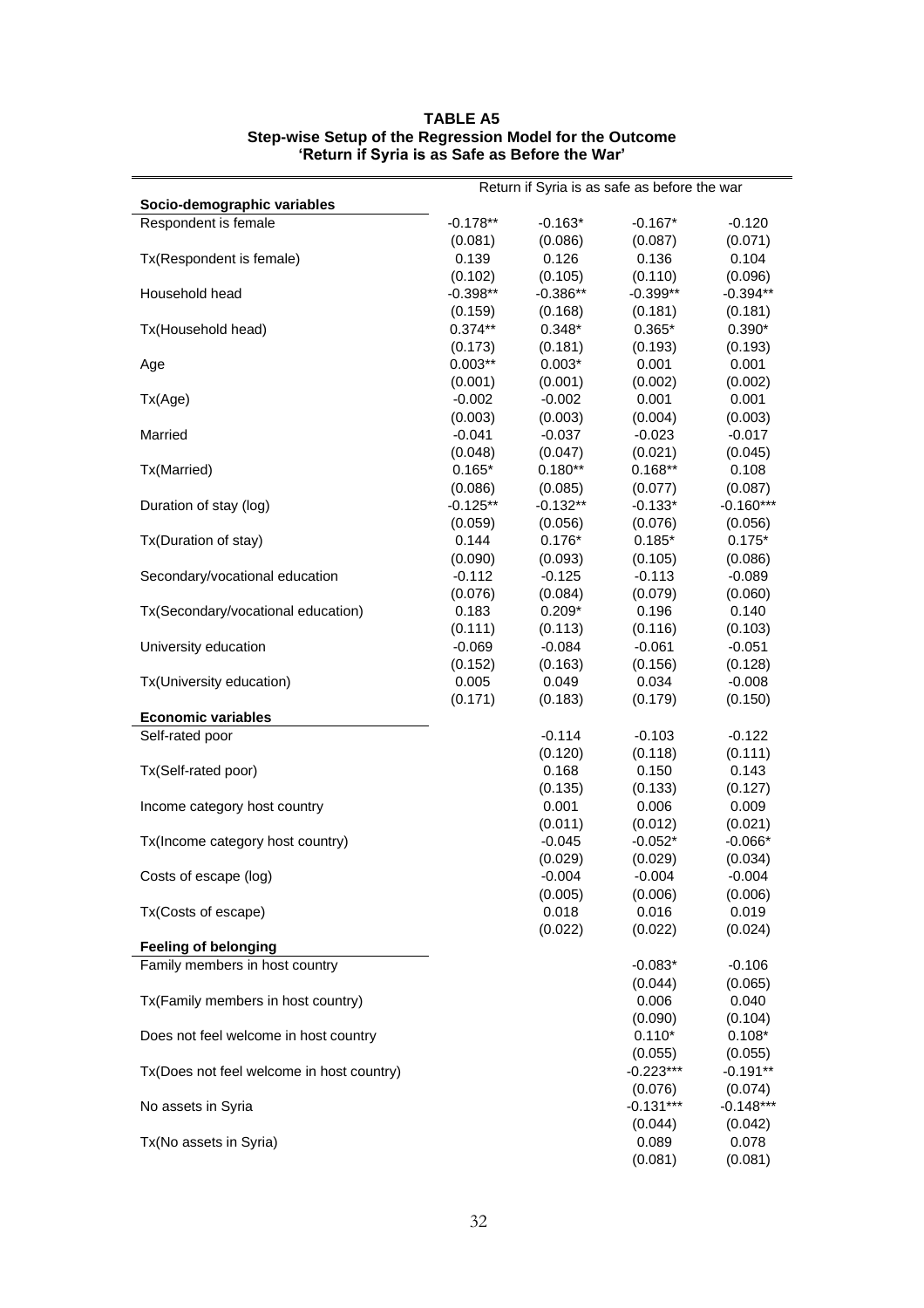| Institutional preferences               |           |
|-----------------------------------------|-----------|
| Important: Freedom of speech            | 0.020     |
|                                         | (0.020)   |
| Tx(Important: Freedom of speech)        | $-0.055$  |
|                                         | (0.040)   |
| Important: Freedom of belief            | $-0.013$  |
|                                         | (0.018)   |
| Tx(Important: Freedom of belief)        | 0.048     |
|                                         | (0.028)   |
| Important: Health services              | 0.053     |
|                                         | (0.058)   |
| Tx(Important: Health services)          | $-0.001$  |
|                                         | (0.068)   |
| Important: Education services           | $-0.076*$ |
|                                         | (0.038)   |
| Tx(Important: Education services)       | 0.092     |
|                                         | (0.054)   |
| Important: Reconstruction               | 0.042     |
|                                         | (0.036)   |
| Tx(Important: Reconstruction)           | $-0.028$  |
|                                         | (0.049)   |
| Bashar Al-Assad not being president     | $0.085*$  |
|                                         | (0.047)   |
| Tx(Bashar Al-Assad not being president) | 0.078     |
|                                         | (0.088)   |
|                                         |           |

Note: Results derived from a linear probability model with governorate of origin, host-country accommodation and enumerator specific effects. The total number of observations is 577. Standard errors clustered at the enumerator level are presented in parentheses. \*\*\*/\*\*/\* indicates statistical significance at the 1/5/10% level.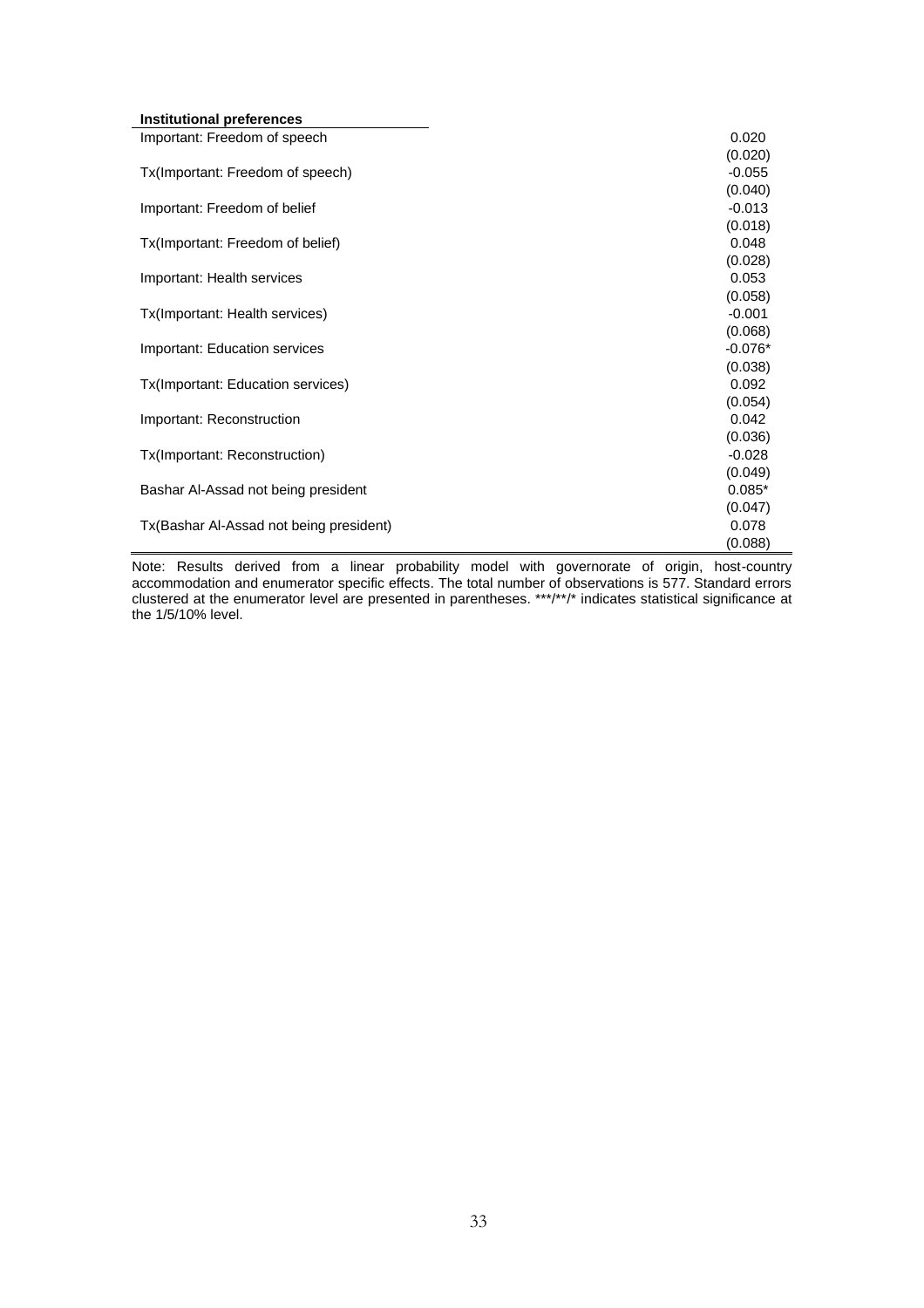|                                           |                                 | Return after two    | Return if Syria is as           |
|-------------------------------------------|---------------------------------|---------------------|---------------------------------|
|                                           | Return ever                     | years               | safe as before the<br>war       |
| Socio-demographic variables               |                                 |                     |                                 |
| Respondent is female                      | 0.281                           | 0.093               | $-0.008$                        |
|                                           | (0.207)                         | (0.100)             | (0.119)                         |
| Tx(Respondent is female)                  | $-0.359*$                       | $-0.095$            | $-0.030$                        |
|                                           | $(0.215)$ [0.095]               | (0.138)             | (0.136)                         |
| Household head                            | $-0.311**$                      | 0.113               | $-0.639***$                     |
|                                           | $(0.157)$ [0.048]               | (0.170)             | $(0.180)$ $[0.000]$             |
| Tx(Household head)                        | $0.384**$                       | $-0.075$            | $0.646***$                      |
|                                           | $(0.185)$ [0.038]               | (0.179)             | $(0.193)$ $[0.001]$             |
| Age                                       | $0.013***$                      | $-0.003$            | 0.001                           |
|                                           | $(0.005)$ [0.009]               | (0.008)             | (0.005)                         |
| Tx(Age)                                   | $-0.017***$                     | 0.006               | 0.000                           |
|                                           | $(0.006)$ [0.002]<br>$0.258***$ | (0.010)             | (0.006)                         |
| Married                                   | $(0.095)$ $[0.007]$             | $-0.104$<br>(0.088) | $-0.014$<br>(0.108)             |
| Tx(Married)                               | $-0.207*$                       | 0.041               | 0.108                           |
|                                           | $(0.123)$ [0.092]               | (0.103)             | (0.130)                         |
| Duration of stay (log)                    | $-0.080$                        | $-0.147$            | $-0.304***$                     |
|                                           | (0.113)                         | (0.154)             | $(0.119)$ [0.010]               |
| Tx(Duration of stay)                      | 0.100                           | 0.100               | $0.311**$                       |
|                                           | (0.138)                         | (0.166)             | $(0.131)$ [0.017]               |
| Secondary/vocational education            | $-0.012$                        | $-0.020$            | $-0.178$                        |
|                                           | (0.041)                         | (0.155)             | (0.114)                         |
| Tx(Secondary/vocational education)        | $-0.091$                        | $-0.172$            | 0.227                           |
|                                           | (0.115)                         | (0.183)             | (0.145)                         |
| University education                      | 0.124                           | 0.004               | $-0.110$                        |
|                                           | (0.085)                         | (0.158)             | (0.188)                         |
| Tx(University education)                  | $-0.313***$                     | $-0.282$            | 0.048                           |
|                                           | $(0.111)$ [0.005]               | (0.201)             | (0.197)                         |
| <b>Economic variables</b>                 |                                 |                     |                                 |
| Self-rated poor                           | 0.028                           | $-0.219$            | $-0.291$                        |
|                                           | (0.062)                         | (0.190)             | (0.370)                         |
| Tx(Self-rated poor)                       | 0.163                           | 0.219               | 0.313                           |
|                                           | (0.168)                         | (0.221)             | (0.370)                         |
| Income category host country              | $-0.076***$                     | 0.054               | 0.052                           |
|                                           | $(0.025)$ [0.002]               | (0.040)             | (0.054)                         |
| Tx(Income category host country)          | 0.036                           | $-0.078$            | $-0.113*$                       |
| Costs of escape (log)                     | (0.036)<br>$0.036***$           | (0.056)<br>0.038    | $(0.062)$ [0.071]<br>$-0.008**$ |
|                                           | $(0.006)$ [0.000]               | (0.035)             | $(0.004)$ [0.031]               |
| Tx(Costs of escape)                       | $-0.057**$                      | $-0.071$            | 0.019                           |
|                                           | $(0.026)$ [0.027]               | (0.043)             | (0.021)                         |
| <b>Feeling of belonging</b>               |                                 |                     |                                 |
| Family members in host country            | $-0.331**$                      | $-0.031$            | $-0.231$                        |
|                                           | $(0.145)$ [0.023]               | (0.182)             | (0.165)                         |
| Tx(Family members in host country)        | $0.490***$                      | $-0.064$            | 0.163                           |
|                                           | $(0.153)$ $[0.001]$             | (0.194)             | (0.184)                         |
| Does not feel welcome in host country     | $-0.011$                        | $0.141**$           | $0.232***$                      |
|                                           | (0.056)                         | $(0.067)$ [0.034]   | $(0.072)$ [0.001]               |
| Tx(Does not feel welcome in host country) | $-0.091$                        | $-0.095$            | $-0.316***$                     |
|                                           | (0.071)                         | (0.089)             | $(0.095)$ $[0.001]$             |
| No assets in Syria                        | $-0.248***$                     | $-0.136***$         | $-0.310***$                     |
|                                           | $(0.068)$ $[0.000]$             | $(0.045)$ [0.003]   | $(0.056)$ $[0.000]$             |
| Tx(No assets in Syria)                    | 0.067                           | 0.041               | $0.214**$                       |
|                                           | (0.094)                         | (0.092)             | $(0.087)$ [0.014]               |

#### **TABLE A6 Marginal Effects from a Logistic Regression**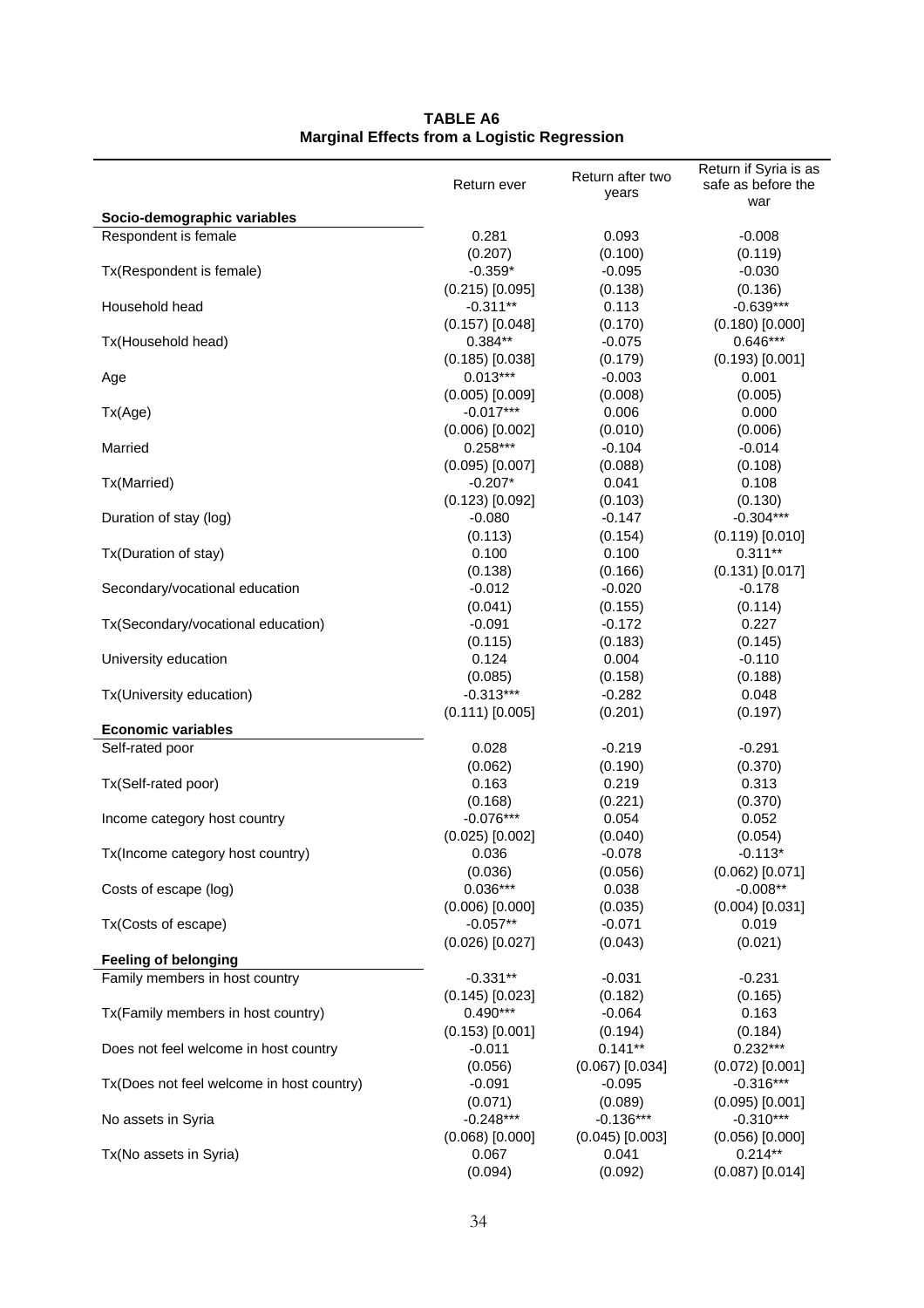| <b>Institutional preferences</b>        |                     |                     |                     |
|-----------------------------------------|---------------------|---------------------|---------------------|
| Important: Freedom of speech            | $-0.040$            | 0.041               | $0.126*$            |
|                                         | (0.068)             | (0.052)             | $(0.065)$ $[0.052]$ |
| Tx(Important: Freedom of speech)        | 0.055               | $-0.059$            | $-0.166**$          |
|                                         | (0.082)             | (0.065)             | $(0.078)$ [0.033]   |
| Important: Freedom of belief            | 0.004               | $-0.066*$           | $-0.070**$          |
|                                         | (0.057)             | $(0.035)$ $[0.059]$ | $(0.033)$ $[0.036]$ |
| Tx(Important: Freedom of belief)        | 0.053               | $0.111***$          | $0.111**$           |
|                                         | (0.072)             | $(0.052)$ [0.034]   | $(0.044)$ [0.013]   |
| Important: Health services              | $0.150**$           | 0.136               | 0.040               |
|                                         | $(0.062)$ [0.016]   | (0.121)             | (0.112)             |
| Tx(Important: Health services)          | $-0.155**$          | $-0.148$            | 0.003               |
|                                         | $(0.076)$ [0.042]   | (0.127)             | (0.117)             |
| Important: Education services           | $-0.195***$         | $-0.105$            | $-0.121**$          |
|                                         | $(0.047)$ [0.000]   | (0.088)             | $(0.053)$ $[0.022]$ |
| Tx(Important: Education services)       | $0.173***$          | 0.136               | $0.147**$           |
|                                         | $(0.060)$ $[0.004]$ | (0.091)             | $(0.063)$ $[0.020]$ |
| Important: Reconstruction               | $0.066***$          | 0.056               | 0.104               |
|                                         | $(0.012)$ [0.000]   | (0.060)             | (0.077)             |
| Tx(Important: Reconstruction)           | 0.000               | $-0.080$            | $-0.086$            |
|                                         | (0.036)             | (0.073)             | (0.089)             |
| Bashar Al-Assad not being president     | $0.258***$          | 0.059               | 0.076               |
|                                         | $(0.058)$ [0.000]   | (0.074)             | (0.080)             |
| Tx(Bashar Al-Assad not being president) | $-0.109$            | 0.069               | 0.093               |
|                                         | (0.103)             | (0.132)             | (0.105)             |
| <b>Information shock</b>                |                     |                     |                     |
| Negative information                    | 0.005               | 0.078               | 0.065               |
|                                         | (0.029)             | (0.150)             | (0.076)             |
| Tx(Negative information)                | $-0.083$            | $-0.171$            | $-0.161*$           |
|                                         | (0.089)             | (0.159)             | $(0.084)$ [0.055]   |
| Positive information                    | 0.004               | 0.007               | $-0.107$            |
|                                         | (0.046)             | (0.127)             | (0.136)             |
| Tx(Positive information)                | $-0.072$            | $-0.115$            | $-0.003$            |
|                                         | (0.083)             | (0.132)             | (0.149)             |

Note: Results derived from a logistic regression model with governorate of origin, host-country accommodation and enumerator specific effects included as dummy variables. The total number of observations is 577. Standard errors clustered at the enumerator level are presented in parentheses; *p*-values resulting from the multi-way clustering are presented in brackets next to the clustered standard errors whenever the multi-way clustered *p*-value is ≤ 10%. \*\*\*/\*\*/\* indicates statistical significance at the 1/5/10% level.